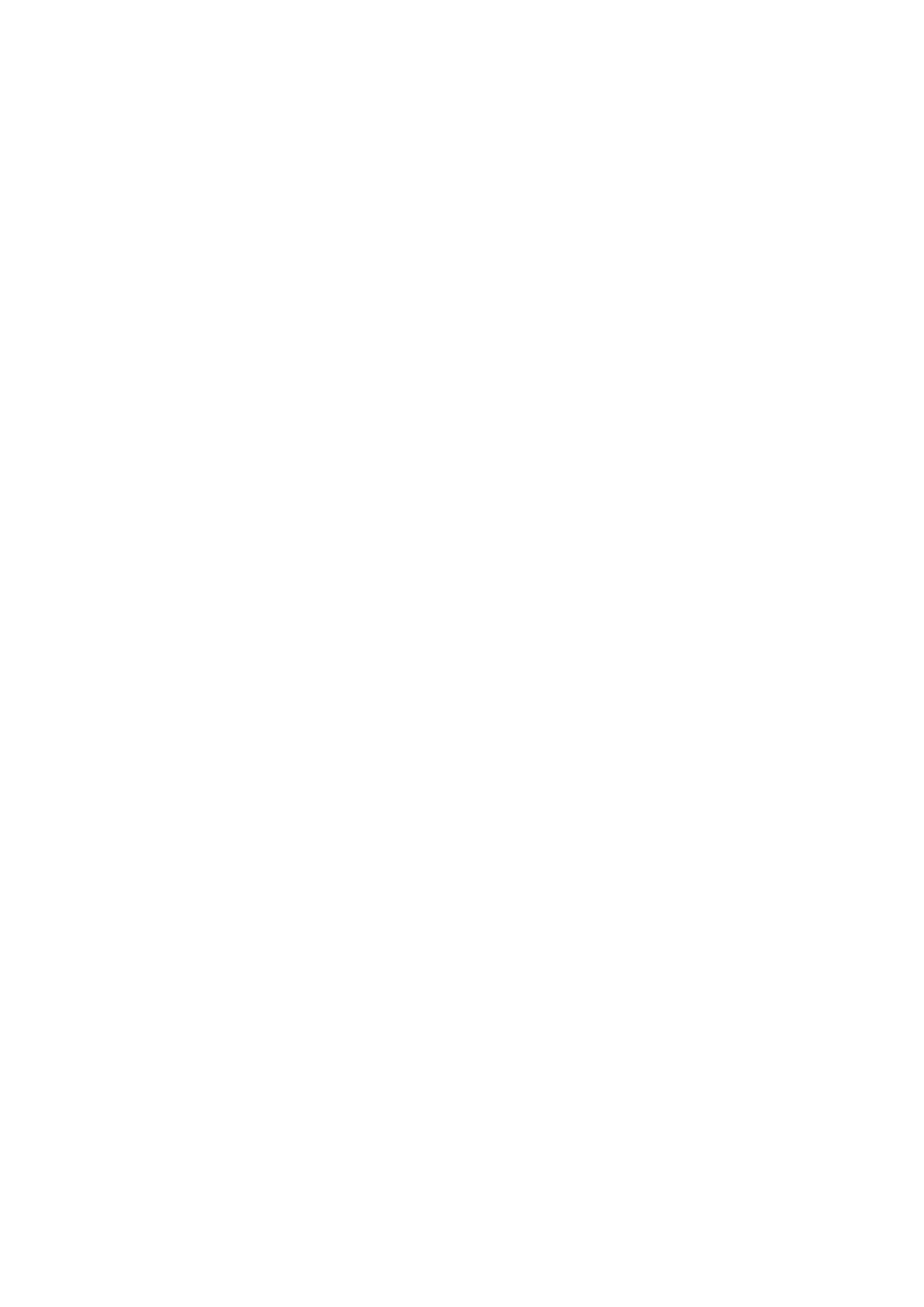

# *Epigenetics and Chemical Safety 5-6 December 2011, Rome*

Workshop Report No. 23

Brussels, May 2012

ISSN-2078-7200-23 (print) ISSN-2078-7219-23 (online)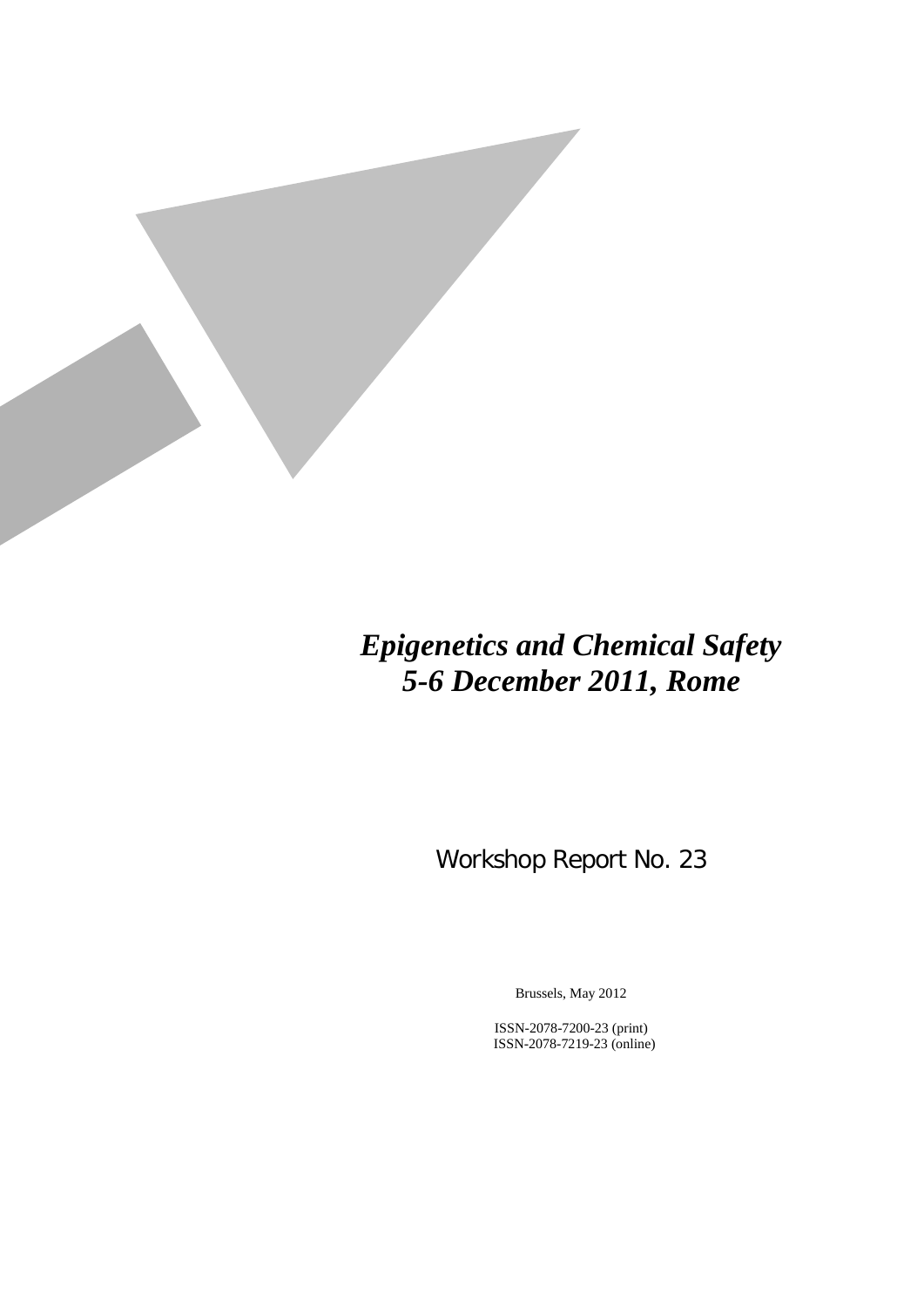# **ECETOC WORKSHOP REPORT No. 23**

# **© Copyright – ECETOC AISBL**

European Centre for Ecotoxicology and Toxicology of Chemicals 4 Avenue E. Van Nieuwenhuyse (Bte 6), B-1160 Brussels, Belgium.

All rights reserved. No part of this publication may be reproduced, copied, stored in a retrieval system or transmitted in any form or by any means, electronic, mechanical, photocopying, recording or otherwise without the prior written permission of the copyright holder. Applications to reproduce, store, copy or translate should be made to the Secretary General. ECETOC welcomes such applications. Reference to the document, its title and summary may be copied or abstracted in data retrieval systems without subsequent reference.

The content of this document has been prepared and reviewed by experts on behalf of ECETOC with all possible care and from the available scientific information. It is provided for information only. ECETOC cannot accept any responsibility or liability and does not provide a warranty for any use or interpretation of the material contained in the publication.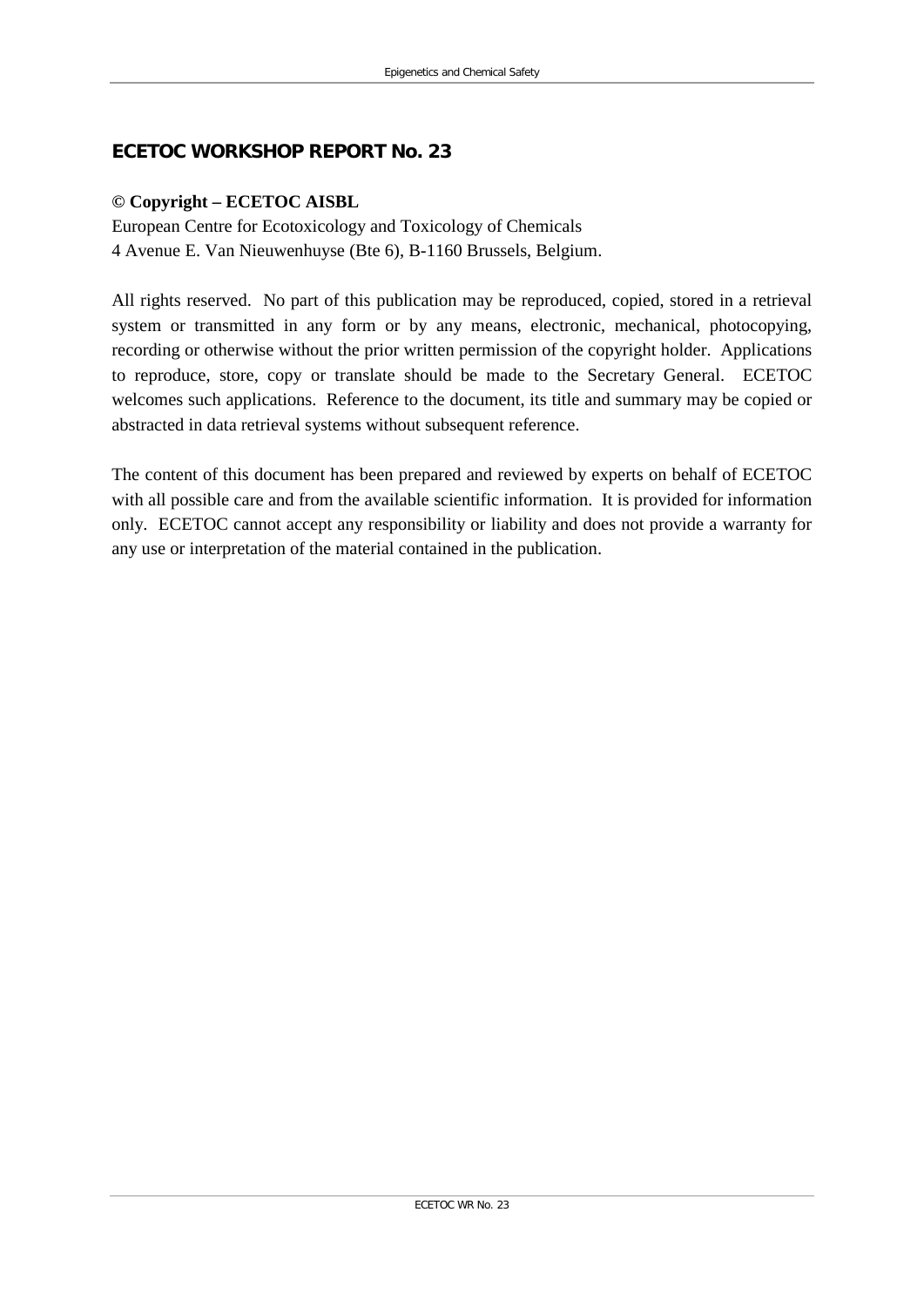# *Epigenetics and Chemical Safety*

|  | <b>CONTENTS</b> |
|--|-----------------|
|  |                 |

| 1.                                            | <b>SUMMARY</b>                                                                                                                                                                                                                  | $\mathbf{1}$                     |  |
|-----------------------------------------------|---------------------------------------------------------------------------------------------------------------------------------------------------------------------------------------------------------------------------------|----------------------------------|--|
| 2.                                            | <b>WORKSHOP OVERVIEW</b>                                                                                                                                                                                                        | $\overline{4}$                   |  |
| 2.1<br>2.2                                    | Introduction<br>Workshop structure                                                                                                                                                                                              | $\overline{4}$<br>$\overline{4}$ |  |
| 2.3                                           | Workshop objectives                                                                                                                                                                                                             | 5                                |  |
| 3.                                            | <b>PRESENTATION SUMMARIES</b>                                                                                                                                                                                                   | 6                                |  |
| 3.1<br>3.2<br>3.3                             | The epigenome: The interface between the environment and the genome<br>The potential of chemicals to cause epigenetic alterations<br>Epigenetics meets toxicology: Is it time to incorporate an epigenetic evaluation into risk | 6<br>9                           |  |
| 3.4                                           | assessment?<br>Epigenetic marker as a component for systems toxicology useful for cancer prediction<br>in addition to genetic toxicity                                                                                          | 11<br>14                         |  |
| 3.5<br>3.6<br>3.7                             | The environment and the epigenome: Implications for environmental safety<br>DNA methylation: Reprogramming during development and impact of endocrine disrupters<br>Endocrine disrupting compounds and microRNAs                | 15<br>18<br>20                   |  |
| 3.8<br>3.9<br>3.10<br>3.11                    | The identification of non-genotoxic carcinogens today<br>Early exposure and late effects: The role of DNA methylation in prenatal programming<br>Epigenetics in an ecotoxicological context<br>Recapitulation Day 1             | 21<br>24<br>27<br>30             |  |
| 4.                                            | <b>REPORTS FROM THE SYNDICATE SESSIONS</b>                                                                                                                                                                                      | 31                               |  |
| 4.1<br>4.2                                    | Syndicate 1: Definition of epigenetic changes and effects in the context of (eco)toxicology<br>Syndicate 2: What are the consequences of epigenetic changes induced by exogenous                                                | 31                               |  |
| 4.3                                           | substances on human and environmental health?<br>Syndicate 3: Is the current way of assessing the safety of chemicals able to detect adverse<br>effects related to epigenetic changes?                                          | 37<br>40                         |  |
| 5.                                            | <b>CONCLUSIONS AND RECOMMENDATIONS</b>                                                                                                                                                                                          | 43                               |  |
|                                               | <b>ABBREVIATIONS</b>                                                                                                                                                                                                            | 45                               |  |
|                                               | <b>BIBLIOGRAPHY</b>                                                                                                                                                                                                             | 47                               |  |
|                                               | <b>APPENDIX A: LIST OF PARTICIPANTS</b><br>54                                                                                                                                                                                   |                                  |  |
| <b>APPENDIX B: WORKSHOP PROGRAMME</b><br>55   |                                                                                                                                                                                                                                 |                                  |  |
| <b>APPENDIX C: ORGANISING COMMITTEE</b><br>57 |                                                                                                                                                                                                                                 |                                  |  |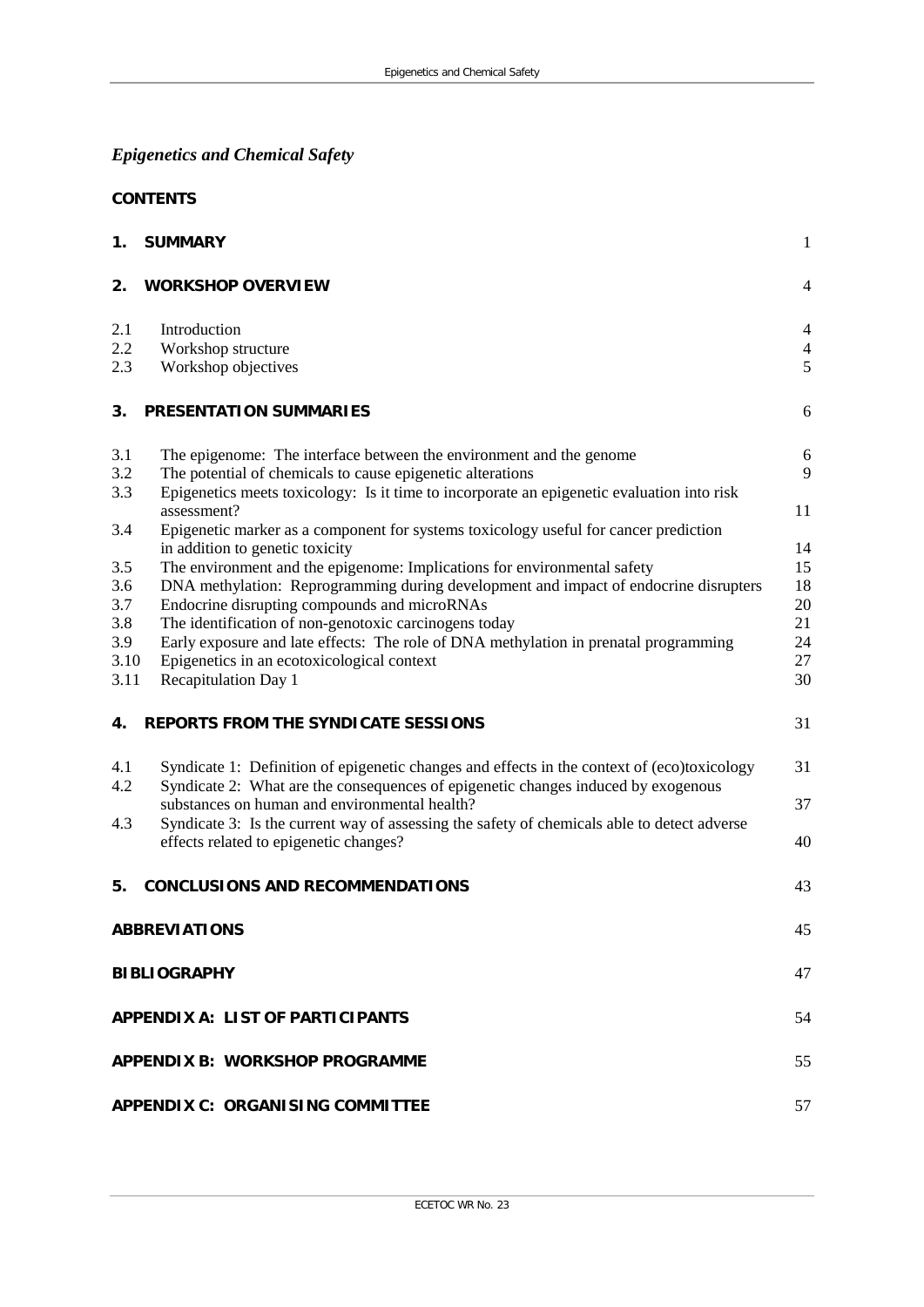Epigenetics and Chemical Safety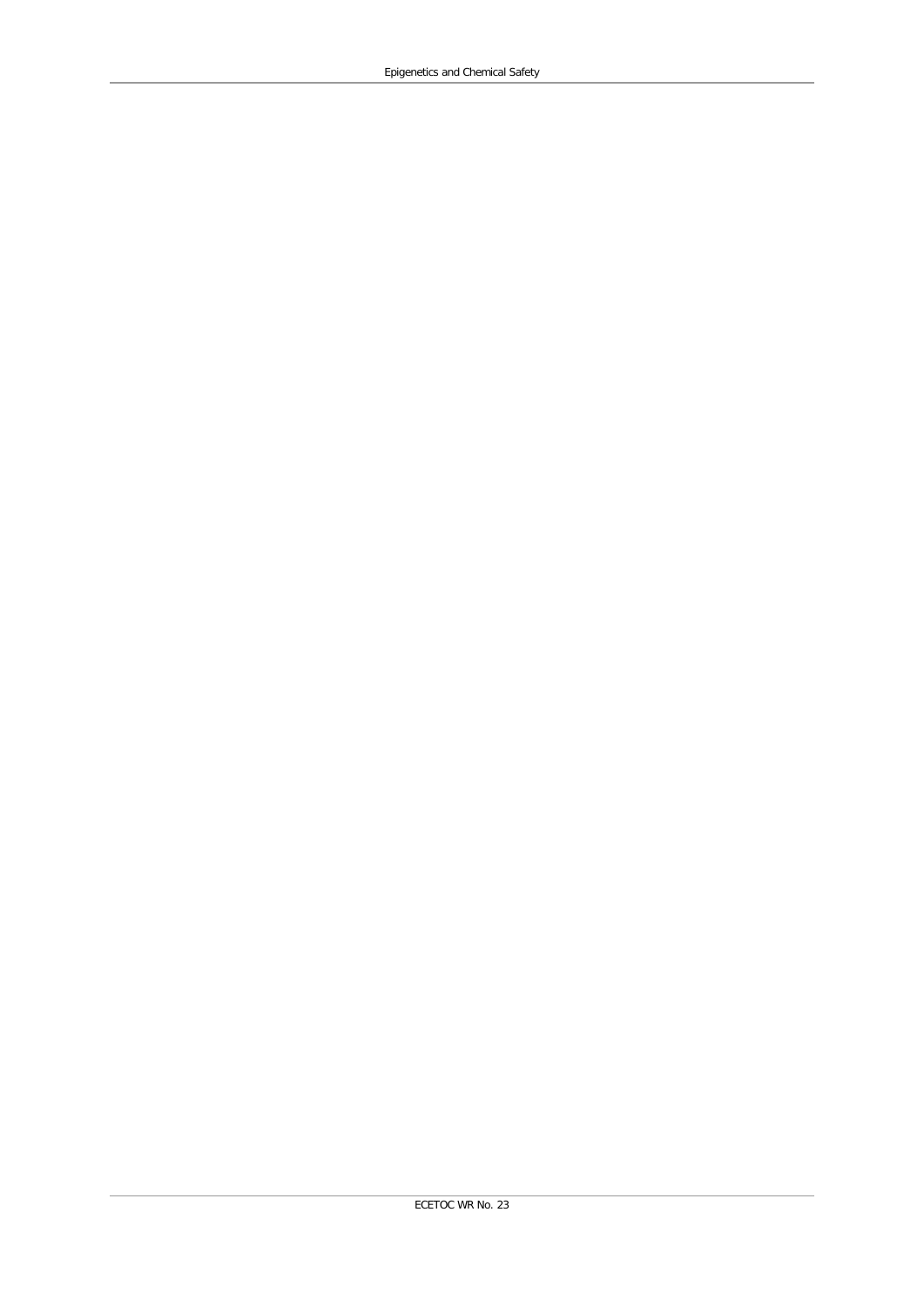# <span id="page-6-0"></span>**1. SUMMARY**

Epigenetics is a rapidly developing and expanding biological science. In order to increase our knowledge of how the science of epigenetics could have an impact in (eco)toxicology, a solid understanding of the biology and variation of the epigenome is essential to better assess concerns about possible adverse health effects related to epigenetic changes. In particular, little is known about which epigenetic alterations are part of normal variability and which could be considered adverse, hence posing a health risk. To obtain a better insight into the current state of the art of epigenetics and to discuss its potential applications in (eco)toxicology, ECETOC organised a workshop with expert participants in the field of epigenetics as well as (eco)toxicological risk assessment.

Epigenetic regulation of gene activity appears to be a general mechanism to maintain cell function, homeostasis, proliferation and differentiation. This indicates that epigenetic mechanisms are likely to be a key component in biology. Although epigenetics is still a very young science, some mechanisms appear to be well established. DNA (deoxyribonucleic acid) methylation and histone modification have been identified as important factors in epigenetic dependent regulation. DNA methylation involves the addition of a methyl group to the 5' carbon of cytosine in a CpG sequence (cytosine-phosphate-guanine). Methylated cytosines (5mC) are primarily found in CpG rich regions. Histone tails can also be covalently modified by a number of different processes, e.g. methylation, acetylation, phosphorylation. In terms of regulation, it is important to note that histone modifications require both writers and erasers of the histone code. An example of the rapid development of epigenetics is the fact that DNA methylation changes were considered to be permanent in the very recent past, while this process is now known to be reversible. It most likely involves several processes that are still not fully understood at the biochemical level.

Another fascinating aspect is that, in plants, it has been shown that DNA methylation epialleles can be transmitted over multiple generations and maintained in the population. The situation is thought to be different in mammals, where embryonic development is characterised by two waves of global DNA demethylation erasure (in preimplantation embryos and primordial germ cells) that theoretically prevent the transmission of DNA methylation patterns through generations. However, it is unclear whether this erasure completely erases all germ line DNA methylation patterns.

Finally, microRNAs (miRNAs), a large family of non-coding RNAs (ncRNAs) that are evolutionarily conserved, endogenous and 21-23 nucleotides in length, need to be taken into account. miRNAs regulate gene expression by targeting messenger RNAs (mRNAs) by binding to complementary regions of targeted transcripts to repress their translation or trigger mRNA degradation. miRNAs are encoded by the genome, and more than 1000 human miRNAs have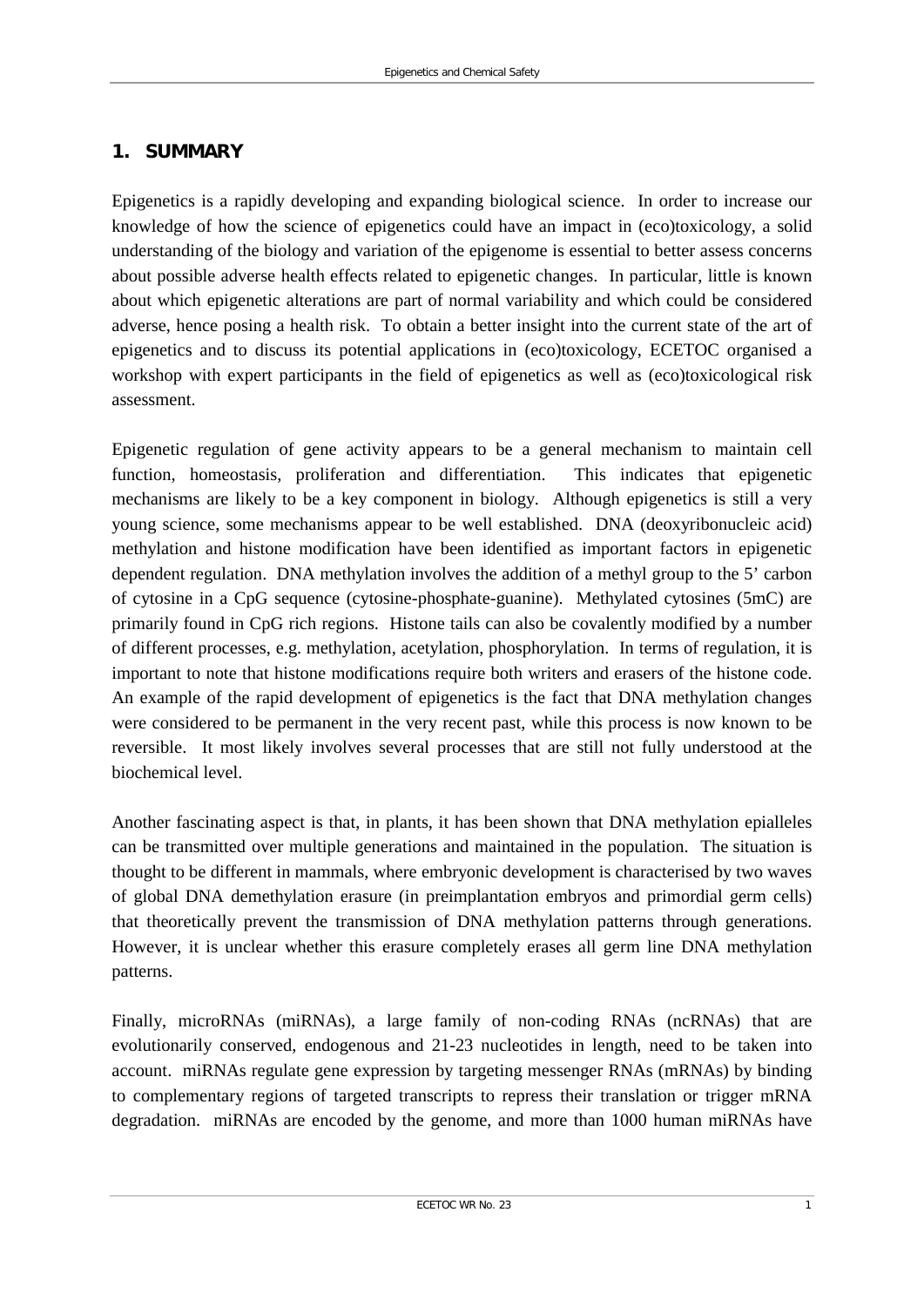been identified so far. How miRNAs function in regulating cell responses to environmental chemical stimuli is an unexplored field of compound risk evaluation.

The outcome of the workshop indicates that there are major gaps in knowledge about the extent of background variability in epigenetic processes and their normal dynamic range. Moreover the magnitude of change necessary for a cellular effect (be it adverse or adaptive), windows of susceptibility, the extent of autoregulation and redundancy in the system are not known.

There is evidence however that toxicants are capable of affecting the epigenome in perinatal and adult periods. Several examples were discussed in this workshop and can be found in this report. What is not known is which of the changes are directly associated with chemical exposure and adverse effects and which changes are the result of the cell's attempt to maintain homeostasis, i.e. are in effect beneficial.

In addition to presenting the state of the art, the workshop focussed on a number of basic issues which need to be addressed when new scientific information becomes available that has potential value for enhancing the quality of the risk assessment process. In a nutshell, here are some of the conclusions from the debate. It is uncertain which endpoints of (eco)toxicology will be particularly affected by epigenetic changes. miRNAs appear to be a part of the regulatory mechanisms affecting gene expression, and it is a matter of debate whether these should be included under the term 'epigenetic'. Epigenetic changes are not adverse *per se*. One of the major challenges will be to examine the nature of an epigenetic change. Three possible types of interactions could be considered: 1) true adaptive responses (non-adverse, potentially beneficial), 2) a direct interaction with the epigenetic control machinery (most likely adverse) and 3) an inappropriate epigenetic change at an inappropriate stage (critical period) resulting in a maladaptation (adverse). It can be expected that epigenetic changes will occur at dose levels lower than the no observed effect level (NOEL), but that these changes do not necessarily need to be adverse. Epigenetic changes observed in rodents may be relevant for humans to obtain better understanding of the process in cells and organs at a mechanistic level. The epigenome appears to be rather dynamic and potentially reversible. It was agreed that the dose-response curve resulting in an epigenetic change should be distinguished from a dose-response curve for an adverse effect and that epigenetic change does not necessarily lead to an adverse outcome.

What can be expected of epigenetics? Certainly another layer of complexity and most likely another mechanism by which the cell is able to integrate information in cascades of feedback mechanisms in an attempt to provide the best response to changes in its environment. A revolution in biology is underway. The discovery of epigenetic-dependent regulations of cell functions is changing our understanding of cell biology in a profound way. We are starting to decipher how complex epigenetic regulations are. The significance of epigenetic changes for classical (eco)toxicological endpoints is not yet clear and some of the methodologies for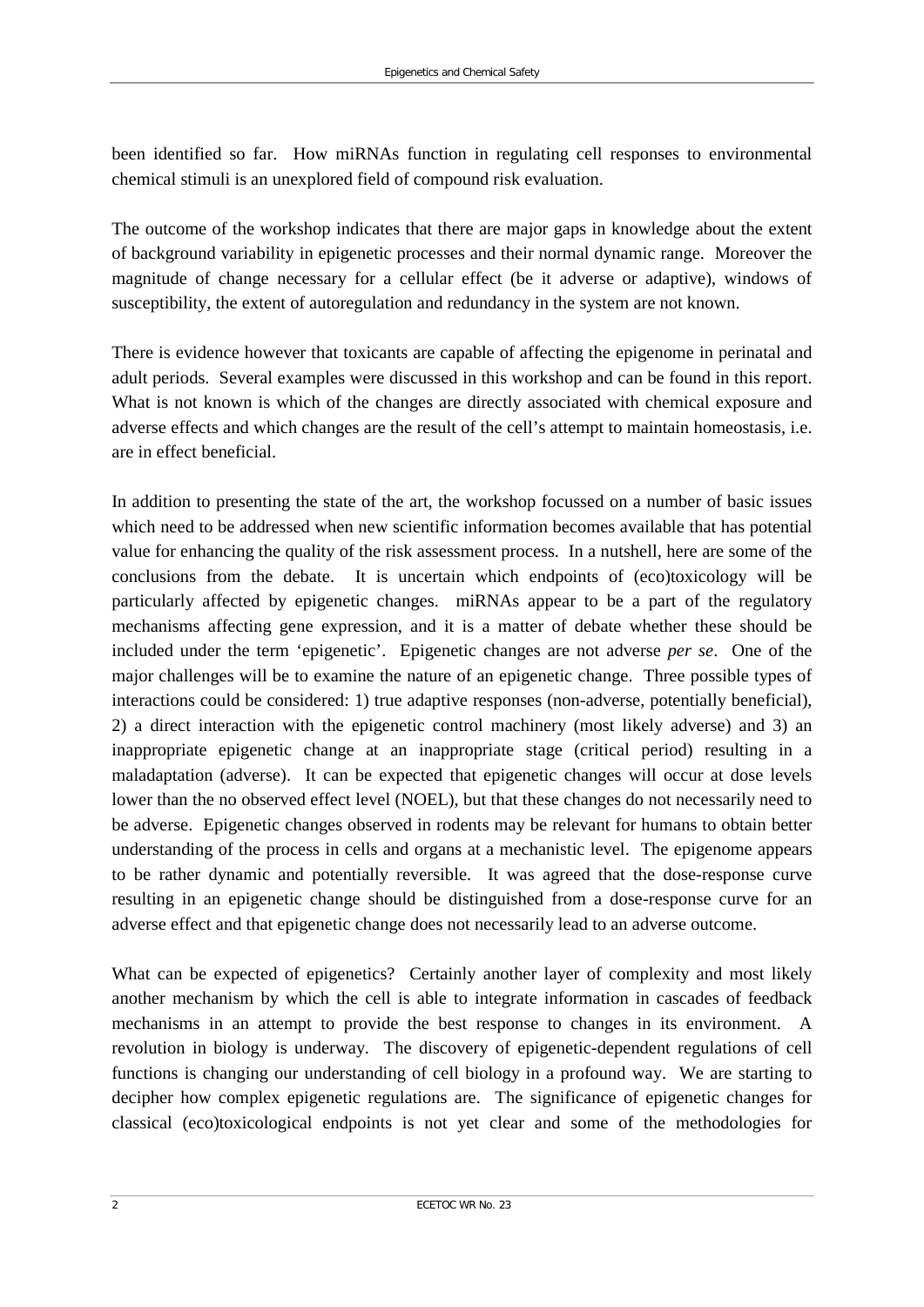measuring such changes are also still developing. At this time, it is probably too early to use epigenetic information within standard risk assessment paradigms. Epigenetic information can be expected to contribute to the understanding of the basic processes of cellular responses to environmental stressors (be it chemical or physical in nature). This insight is expected to provide a better assessment of the consequences of exposure to such stressors.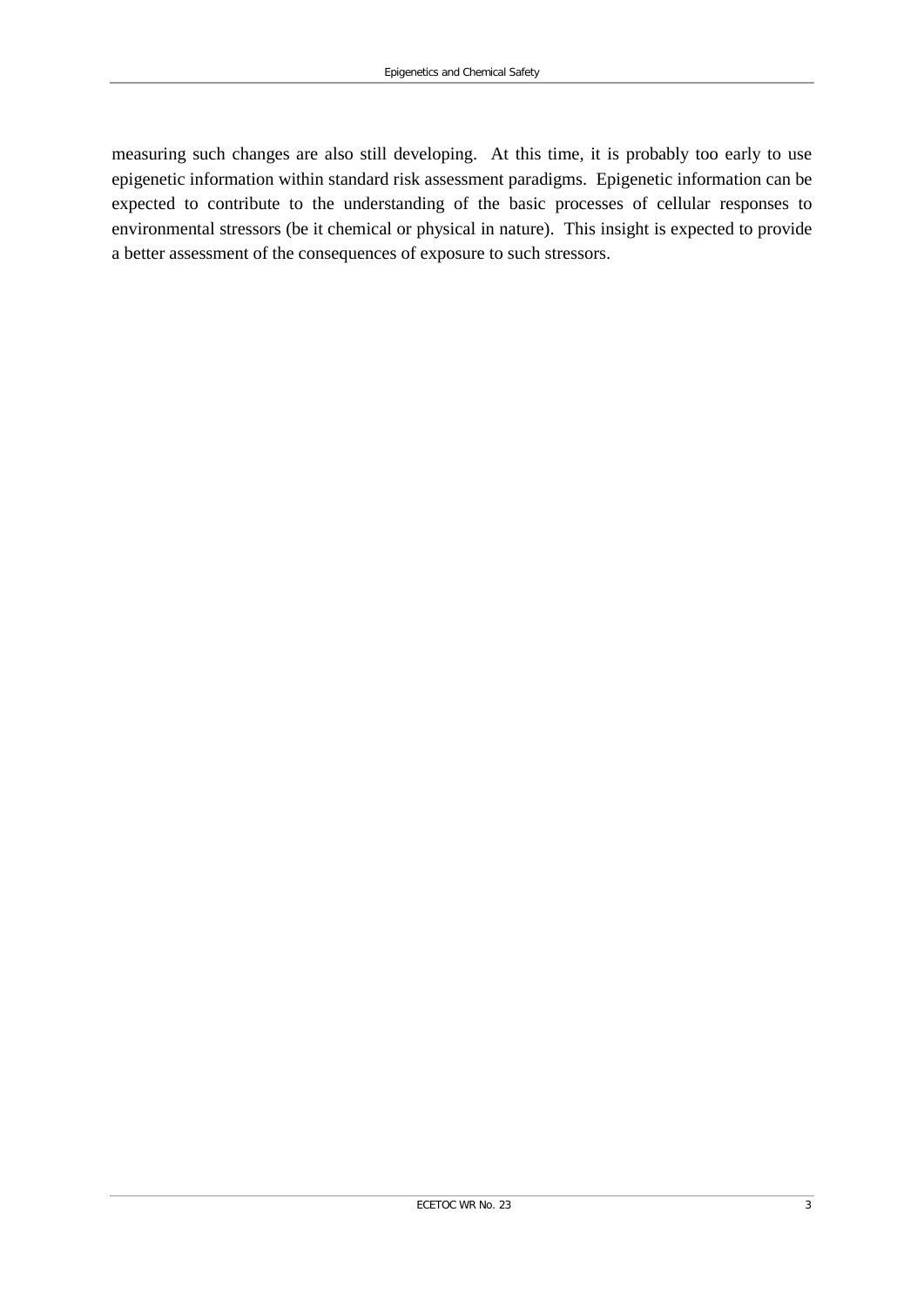# <span id="page-9-0"></span>**2. WORKSHOP OVERVIEW**

### <span id="page-9-1"></span>*2.1 Introduction*

With the increased interest of the scientific community in epigenomics, the field is rapidly evolving but is still at a relatively early stage with respect to its significance to (eco)toxicology. Currently, epigenetic testing is insufficiently validated to be included into the regulatory process of chemicals. For example, there is no single test available for determining epigenetic effects, and there is an incomplete understanding of the normal DNA-modification patterns and long-term effects such as those on public health. In addition, a screening scheme to prioritise chemicals through epigenetic analysis has not been developed. Epigenetic changes can be triggered by environmental factors, e.g. exposure to metals, persistent organic pollutants. Endocrine disrupting chemicals have been shown to modulate epigenetic markers, not only in mammalian cells and rodents, but also in environmentally relevant species such as fish and water fleas.

In order to increase our understanding of how the science of epigenetics is involved in (eco)toxicology and in turn, risk assessment, a solid understanding of the biology and variation in the epigenome is essential to eliminate concerns about possible adverse health effects related to epigenetic changes. In particular, little is known about which epigenetic alterations are part of normal variability and which could be considered adverse, hence posing a health risk. Still under debate is the extent to which the fundamental principles that guide toxicology, such as relevant doses, dose rates, routes of exposure and experimental models, should to be taken into consideration in the design and interpretation of epigenomic studies.

This workshop addressed the relevance of epigenetic changes to the evaluation of chemicals. In particular, it examined scientific and technological approaches to identifying and quantifying the epigenetic effects of chemicals. This helped to assess their potential effects on human health and the environment. A series of breakout groups addressed specific questions and their findings were discussed at a plenary session.

# <span id="page-9-2"></span>*2.2 Workshop structure*

- Series of 20-minute talks and case studies.
- Syndicate sessions addressing specific questions.
- Plenary feedback.
- Further discussions.
- Conclusions.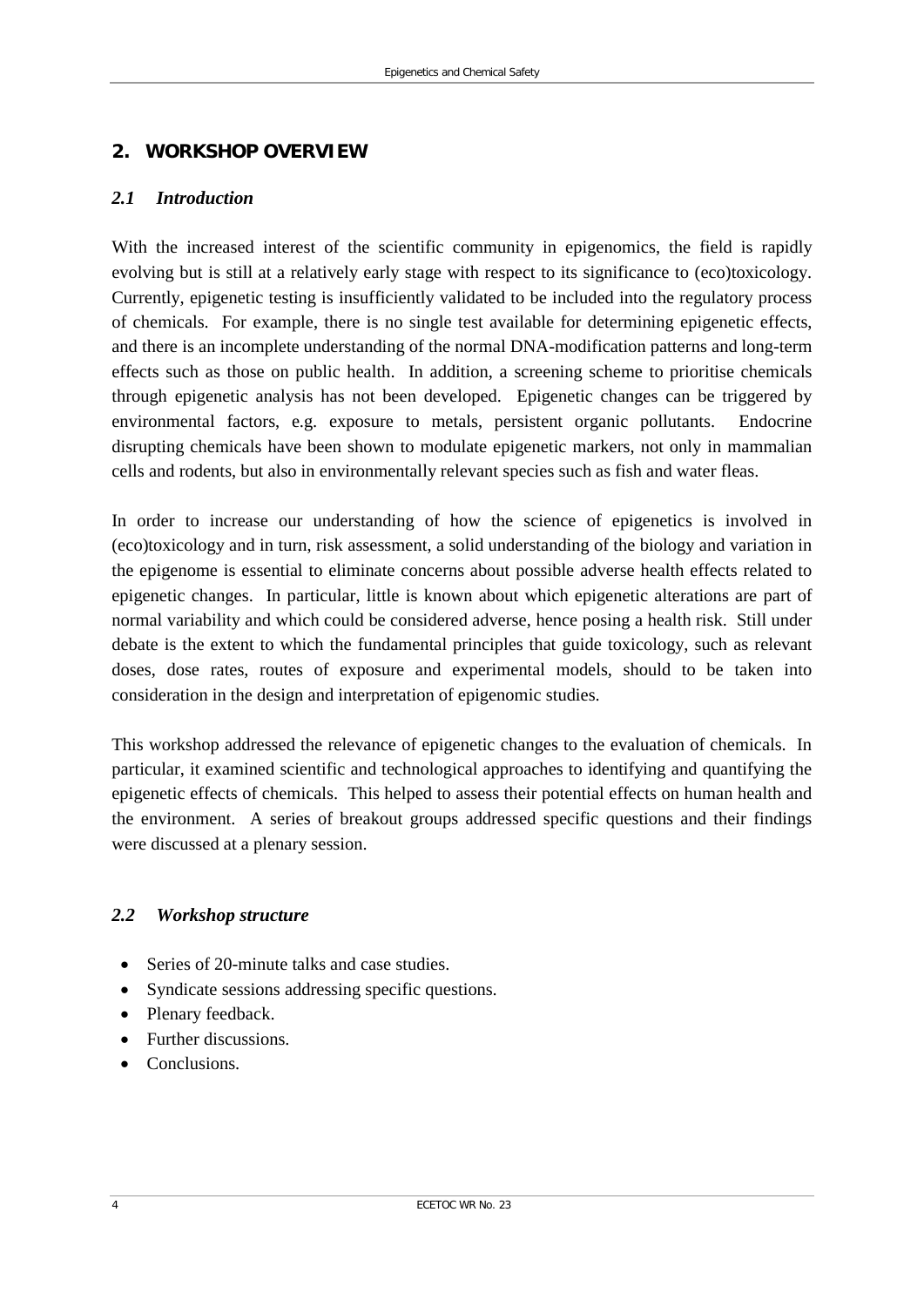# <span id="page-10-0"></span>*2.3 Workshop objectives*

- The relevance of epigenetic changes to the evaluation of chemicals.
- Examine scientific and technological approaches to identify and quantify epigenetic effects of chemicals and to assess their potential effects on human health and ecology.

In particularly the workshop addressed the following points:

- 1. Definition of epigenetic changes and effects in the context of (eco) toxicology.
- 2. What are the consequences of epigenetic changes induced by exogenous substances on human and environmental health?
- 3. Is the current way of assessing the safety of chemicals able to detect adverse effects related to epigenetic changes?
- 4. Case studies: Implications of epigenetics in adverse effects in humans, in animal models and ecotoxicology.
- 5. Recommendation of research needs.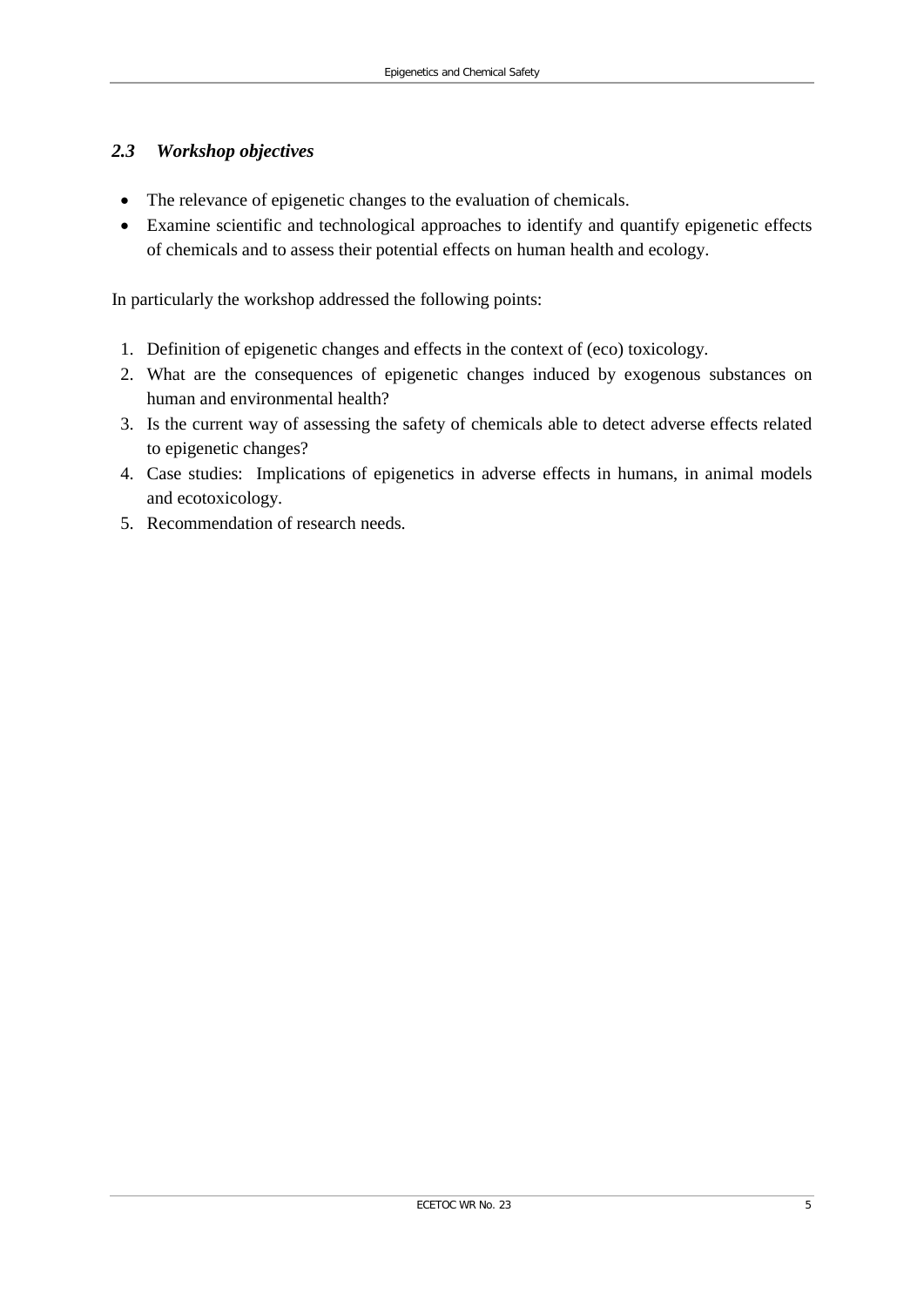# <span id="page-11-0"></span>**3. PRESENTATION SUMMARIES**

### <span id="page-11-1"></span>*3.1 The epigenome: The interface between the environment and the genome*

#### **Frederick L. Tyson**

*National Institute of Environmental Health Sciences, USA*

In recent years considerable effort has been invested in supporting research in the field of epigenetics and human disease. Epigenetics refers to a set of processes that regulate gene expression without modifying DNA sequence. The best known and most frequently studied epigenetic processes involve DNA methylation, histone modifications and several classes of ncRNAs. An epigenome is the constellation of epigenetic modifications covering the entire genome of a given cell. Specific epigenomic signatures are associated with specific cell types. Epigenetic programming of gene expression affords the genome its remarkable plasticity, allowing for one compliment of DNA or a single genome to give rise to the multiple phenotypes associated with diverse array of unique cells and tissues found in our bodies. Driven by temporal, spatial and environmental stimuli that initiate and maintain epigenetic changes, sets of programmed gene expression are established during development and over the life course, conferring specific phenotypes on cells. Each cell in a single human has the same compliment of genomic DNA, yet different epigenomic programmes direct expression profiles such that the same compliment of DNA can code for muscle cells, neuronal cells, hematopoietic cells, skin cells, intestinal cells, etc. This goal of this presentation is to provide an overview of some of the best known epigenetic modifications and discuss how environmental exposures can alter epigenetic programmes and thereby influence disease outcomes.

DNA methylation is the most widely studied epigenetic modification. It involves the addition of a methyl group to the 5' carbon of cytosine in a CpG sequence. 5mC are primarily found in CpG rich regions, called CpG islands. CpG islands vary between 300 - 3000 bp in length and are found in and near promoters in mammalian genomes. A group of DNA methyltransferases, methylated DNA binding proteins and methylated binding domains are involved in DNA methylation processes. It is beyond the scope of this presentation, but worth noting that there is an additional DNA epigenetic modification, hydroxymethylation of the 5' carbon of cytosine that produces 5hmC. 5mC is frequently referred to as the fifth base and now 5hmC is known as the sixth base.

Another widely investigated set of epigenetic processes and marks are determined by histone modifications. Histone tails can be covalently modified by methylation, acetylation, phosphorylation, ubiquitination, SUMOylation, citrullination, and ADP-ribosylation. Histone modifications require writers and erasers of code. Writers include acetylases, methylases and phosophorylases. Erasers include deacetylases, demethylases and phosphatases. Readers of histone modifications are specialised protein domains that recognise patterns of histone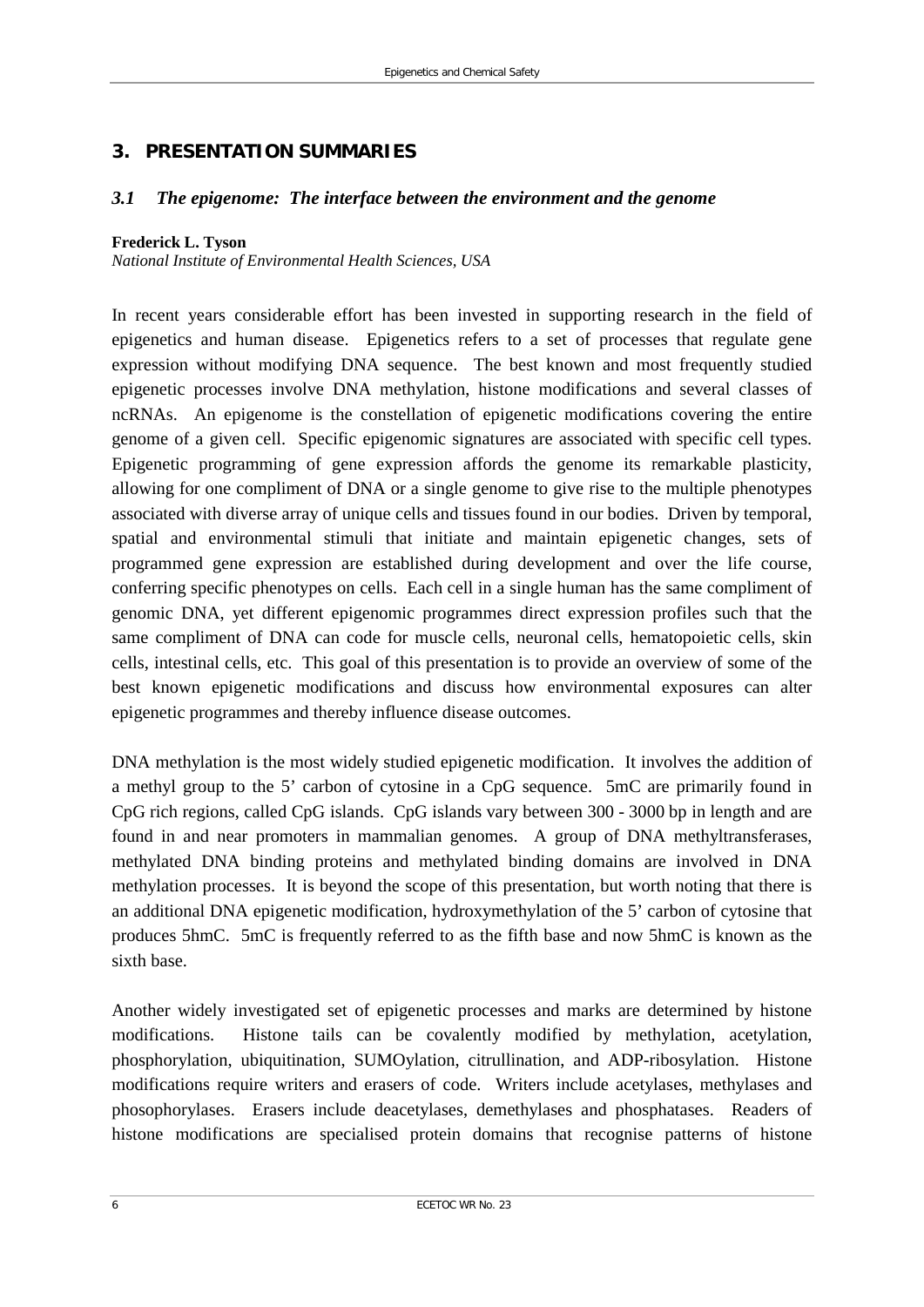modifications and facilitate the recruitment of factors that respond to histone modifications to initiate or repress transcription. Epigenetic modifications serve to open chromatin and make it accessible to transcription factors, remodelling complexes, etc, which facilitate gene transcription. Alternatively, epigenetic modifications can also serve to close chromatin, reduce or remove access to the DNA or gene and repress or silence transcription. In general, combinations of epigenetic modifications, i.e. histone acetylation and DNA demethylation status are associated with open chromatin and active transcription. Histone deacetylation and DNA methylation are associated with repressed / closed chromatin and transcriptional silencing.

There are a number of types of ncRNAs that are transcribed but have no apparent protein product. These include many classes of ncRNAs such as microRNAs, small RNAs (ribonucleic acids) and long intergenic RNAs (lincRNAs) according to their size and function. lincRNAs have been associated with scaffolding, recruitment of histone remodelling complexes and epigenetic mechanisms in different cell types. This concludes the introduction of epigenetic mechanisms. The rest of the presentation will address reprogramming of epigenomes by environmental chemicals and diseases influenced by exposures and aberrant epigenetic programmes.

# *How do environmental toxicants / chemicals influence epigenetic processes and disease pathogenesis?*

A broad range of developed mentally induced human pathologies have been linked to chemical exposures. Including reproductive / endocrine disorders, e.g. breast / prostate cancer, endometriosis; autoimmune disorders; cardiovascular / pulmonary disease, e.g. asthma, heart disease / hypertension, stroke; and brain / nervous system disorders, e.g. Alzheimer's disease, Parkinson's disease, attention deficit hyperactivity disorders (ADHD) which have been linked to endocrine disrupting chemicals such as bisphenol A (BPA), organochlorine pesticides, dioxins, polychlorinated biphenyls (PCBs), lead and tributyltin. A major component of epigenetics research supported by the National Institute of Environmental Health Sciences (NIEHS) focuses on disease outcomes subsequent to developmental exposures to environmental factors during a critical window of susceptibility during the development of target organ. It is postulated that developmental exposures during a critical window of susceptibility, alters the epigenetic programming of cells, leading to increased disease susceptibility. A new paradigm for understanding the origin and development of exposure-induced diseases has emerged in the last few years. In the past it was believed that there was a simple relationship between environmental exposures and disease – that is, an exposure happens, and the exposure causes disease – we now understand that the effects are more complex. The current trends in research addressing the developmental basis of disease from an environmental epigenetics perspective, suggests exposures can occur *in utero* or during the neonatal or infant stages and symptoms and disease development are manifested at various different stages of later life.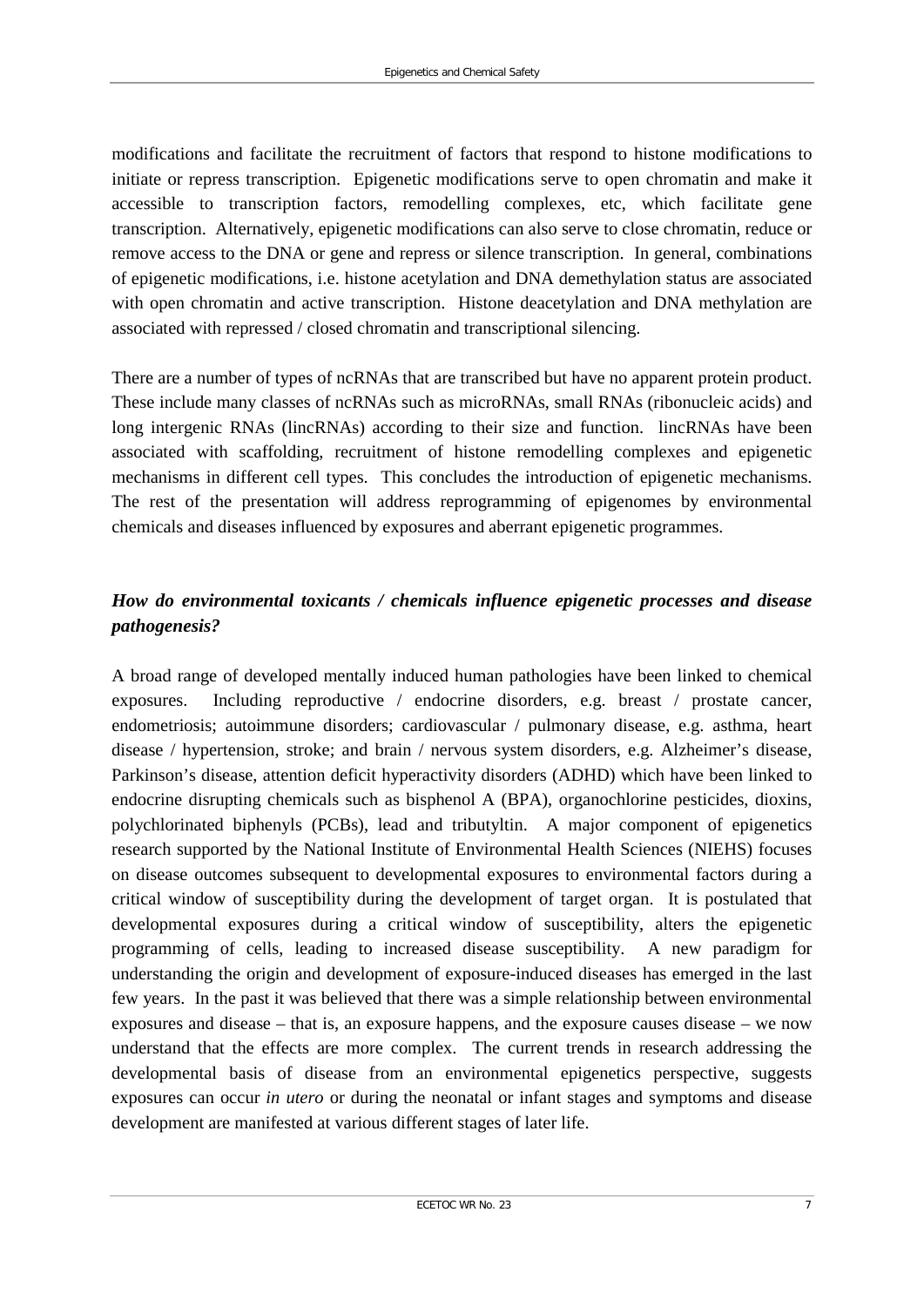Examples by NIEHS supported investigators are discussed that show how exposures *in utero* can re-programme the epigenomes such that abnormal responses are made to normal intrinsic signals, resulting in disease symptoms. Additional discussions are made to indicate that the epigenomes directs genomic responses to environmental stimuli, making the point that there is a great deal of interaction between the environment and the genome, with the 'epigenome' as the interface.

### *Question posed to the presenter*

*In the experiments presented on estrogenic compounds and epigenetic effects, did the investigators look into dose-response relationships?* 

Tyson: I do not know, the experiments were performed at a colleague's laboratory.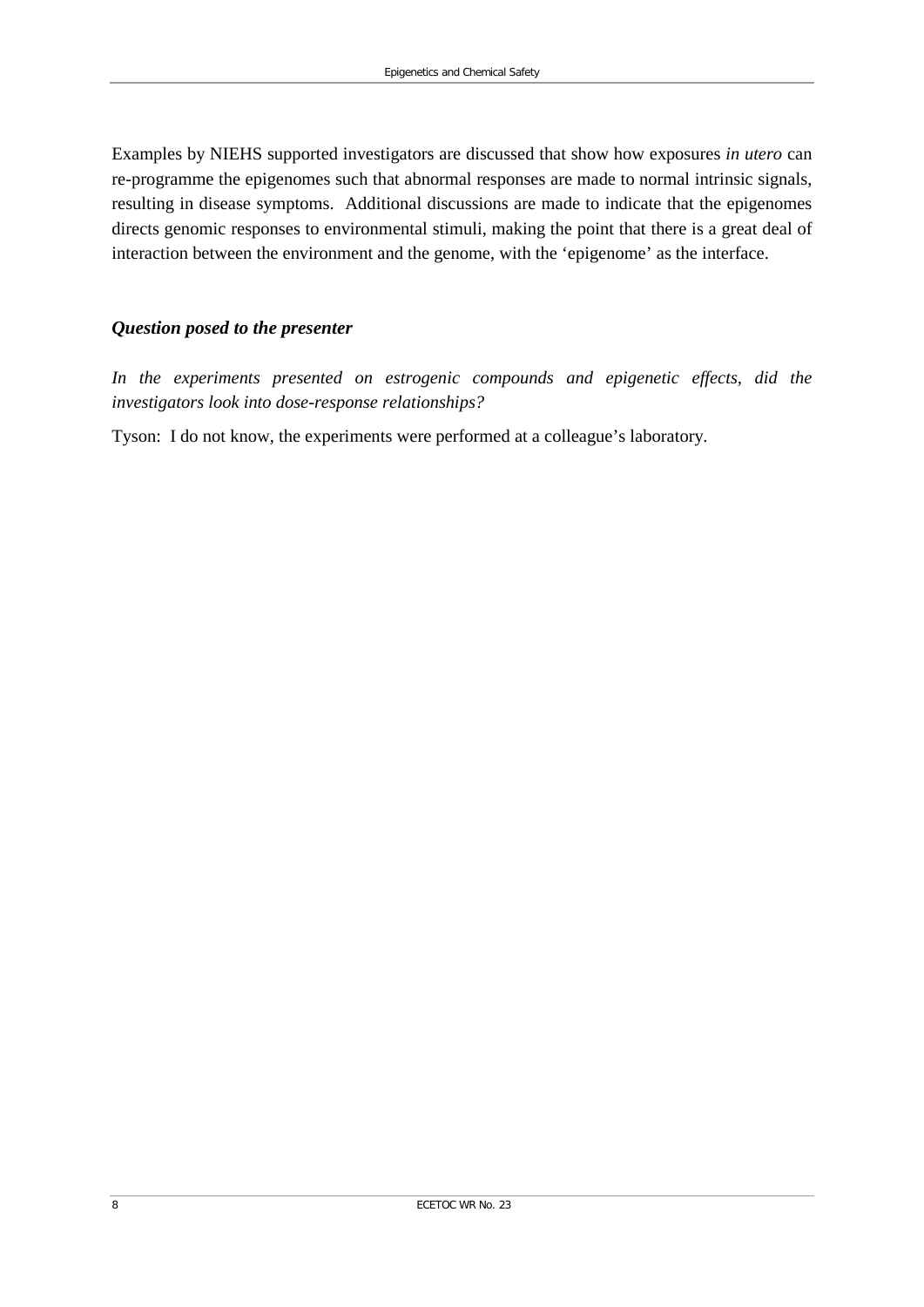### <span id="page-14-0"></span>*3.2 The potential of chemicals to cause epigenetic alterations*

John P Thomson<sup>1,2</sup>, Harri Lempiäinen<sup>2,3</sup>, Jamie Hackett<sup>1,2</sup>, Colm E. Nestor<sup>1,4</sup>, Arne Müller<sup>3</sup>, Federico Bolognani<sup>3</sup>, Edward J. Oakeley<sup>6</sup>, Dirk Schübeler<sup>5</sup>, Rémi Terranova<sup>3</sup>, Diana Rheinhardt<sup>1,2,4</sup>, Jonathan G. Moggs<sup>2,3</sup>, **Richard R. Meehan**<sup>1,2,4</sup>

<sup>4</sup> Breakthrough Breast Cancer Research Unit, University of Edinburgh, Western General Hospital, Edinburgh, U.K.<br><sup>5</sup> Friedrich Miescher Institute for Biomedical Research, Basel, Switzerland.<br><sup>6</sup> Biomarker Development, Huma Research, Basel, Switzerland.

Evidence suggests that epigenetic perturbations are involved in the adverse effects associated with some drugs and toxicants, including certain classes of non-genotoxic carcinogens (NGCs). Such epigenetic changes (altered DNA modification and covalent histone modifications) may take place at the earliest stages of carcinogenesis and their identification holds great promise for biomedical research. As part of the MARCAR consortium [\(http://www.imi-marcar.eu/\)](http://www.imi-marcar.eu/), the sensitivity and specificity of genome-wide epigenomic and transcriptomic profiling in phenobarbital (PB)-treated B6C3F1 mice, a well-characterised rodent model for early events leading to non-genotoxic liver carcinogenesis have been evaluated. Modified DNA Immunoprecipitation (MeDIP and hDIP)-coupled microarray profiling using tiled promoter arrays was combined with genome-wide mRNA expression profiling to identify liver tissuespecific PB-mediated DNA modification and transcriptional alterations. Only a limited number of significant correlations were observed between PB-induced transcriptional and promoter-based DNA modification perturbations. However, the constitutive androstane receptor (CAR) target gene Cyp2b10 was found to be concomitantly hypomethylated and transcriptionally activated in a liver tissue-specific manner following PB treatment. Furthermore, analysis of active and repressive histone modifications using chromatin immunoprecipitation revealed a strong PBmediated epigenetic switch at the Cyp2b10 promoter. Our data suggest that the drug-inducible CAR pathway regulates an epigenetic switch from repressive to active chromatin at target genes. This study demonstrates the utility of integrated epigenomic and transcriptomic profiling for elucidating early mechanisms and biomarkers of non-genotoxic carcinogenesis.

<sup>&</sup>lt;sup>1</sup> MRC Human Genetics Unit, Institute of Genetics and Molecular Medicine, Western General Hospital, Edinburgh, U.K.<br>
<sup>2</sup> Member of MARCAR consortium.<br>
<sup>3</sup> Investigative Toxicology, Preclinical Safety, Translational Scien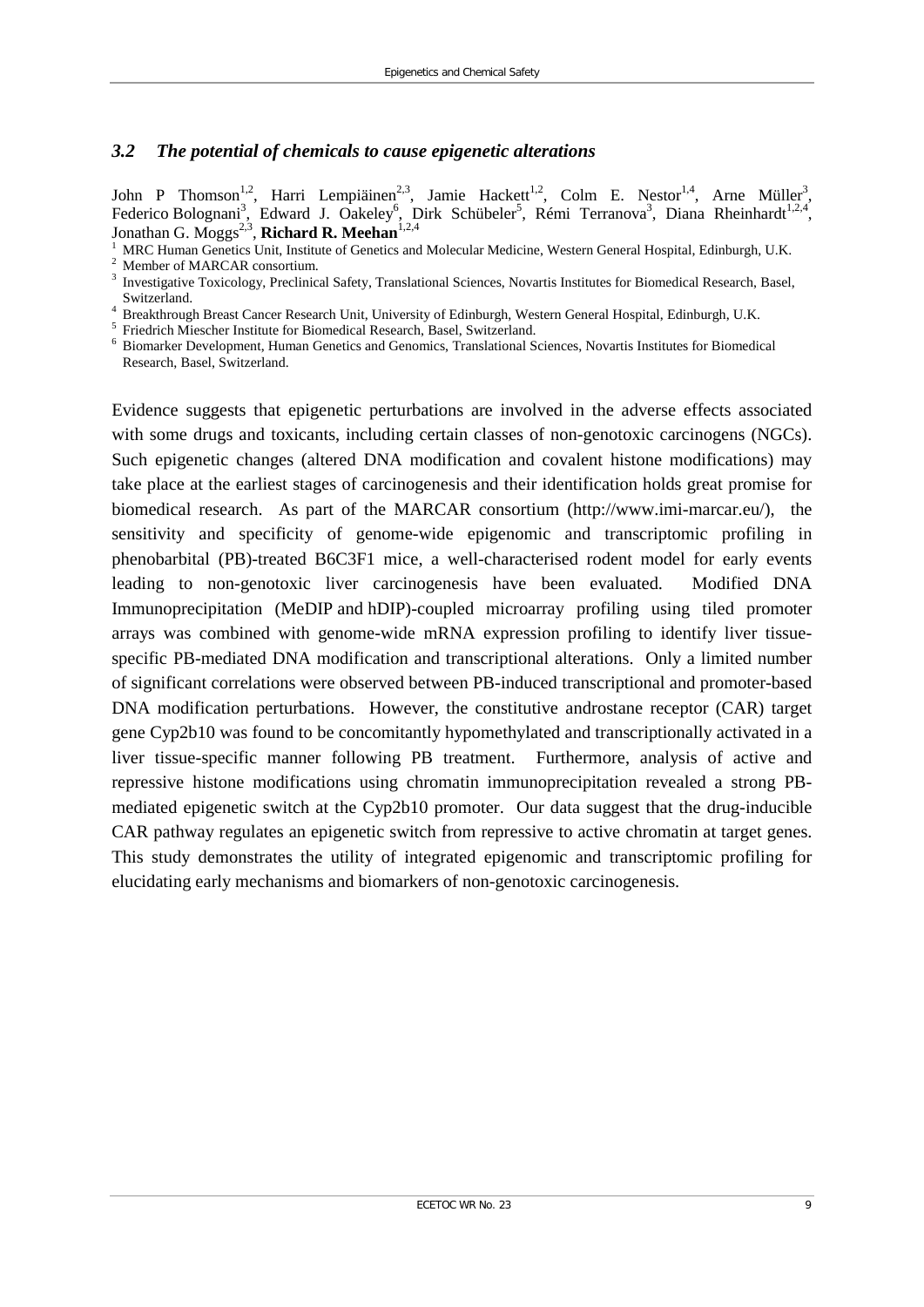### *Questions posed to the presenter*

*What is the scale of the phenomenon? If the same tissue is measured in two animals, will it be stochastic? Can we extrapolate from cell to tissue?* 

Meehan: Epigenetic changes reflect the cell of origin in case of cancer.

*If oxidation is the rate-limiting step for the hmC rate, how do we manage with non-physiological oxygen concentrations in* in vitro *experiments?* 

Meehan: We should stick to animal models for the time being.

*Experiments on PB are mainly done in the liver, but there are many methylation changes in kidney, as confirmed by two independent labs. Should we compare methylation changes between target and non-target organs?* 

Meehan: Good point!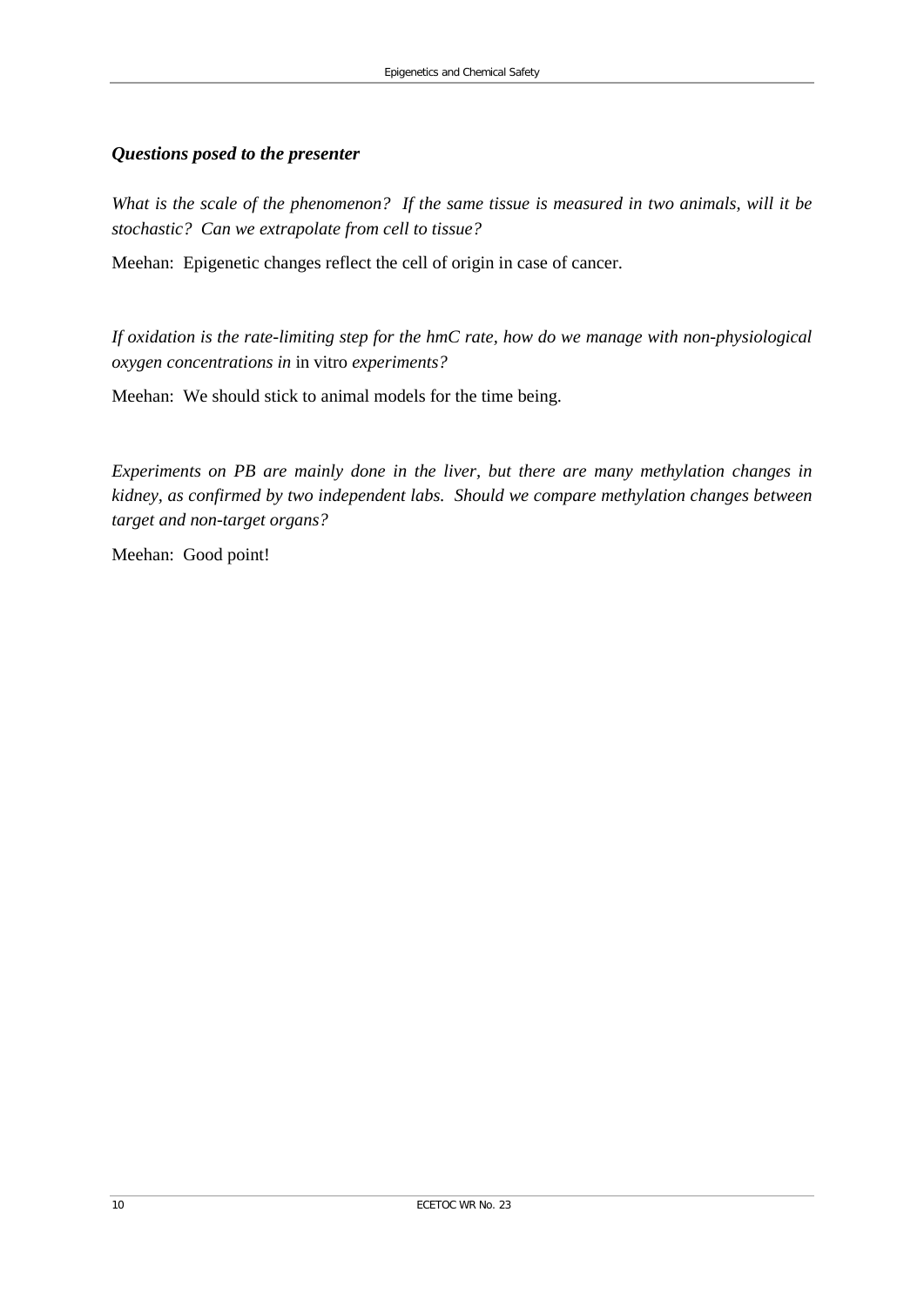# <span id="page-16-0"></span>*3.3 Epigenetics meets toxicology: Is it time to incorporate an epigenetic evaluation into risk assessment?*

#### **Jay I. Goodman**

*Michigan State University, Department of Pharmacology and Toxicology, East Lansing, MI, USA*

The answer is 'no'. More basic information is required before contemplating the incorporation of an epigenetic evaluation into safety assessment in order to avoid testing that leads to confusion and more testing (Figure 1). The term epigenetics refers to heritable mechanisms superimposed on DNA base sequence that regulate gene expression (thus, the term epi- (Greek: over, above) genetics). Methylation at the 5 position of DNA-cytosine is an epigenetic modification that can affect transcription. The histone code and ncRNAs also contribute to epigenetic regulation. Importantly, these parameters are interrelated. Epigenetics is a dynamic field that is expanding in new dimensions. Recent research indicates that components of the core promoter recognition complex change in a cell-specific fashion to turn on one transcriptional programme while turning off others, providing a novel epigenetic mechanism. Additionally, three new DNA bases have been identified recently (5-hydroxymethylcytosine, 5-formylcytosine and 5-carboxycytosine) and their role(s) in epigenetic regulation of transcription is a focus of considerable attention. There is an overall extensive, and growing, amount of research in the area of epigenetics. This is especially true in toxicology, where there is considerable interest in understanding the extent to which epigenetic changes might underlie toxicity (as a causative or susceptibility factor), including adverse transgenerational effects. Understandably, this leads to discussions about epigenetics and risk assessment. However, there are numerous fundamental issues that must first be addressed before incorporating an epigenetic evaluation into risk assessment. For example, which aspect(s) of epigenetics (e.g. methylation, histone code, ncRNAs) will be evaluated; what genomic region(s) will be monitored; what methodology(ies) will be used; what biological endpoint(s) will be evaluated; what model system(s) and compounds might be employed? This presentation will address these basic, prerequisite issues within the context of the requirement that attention be paid to fundamental principles of toxicology, e.g. the need to understand the degree of normal variability (inter-individual, species-to-species and over time), dose-response, criteria for an appropriate maximum test dose, and what constitutes a change as compared to an adverse effect. In light of the issues discussed above, this is not the time to incorporate an epigenetic evaluation into risk assessment. However, it might be sought-after in the not too distant future. Therefore, let us forward plan so that this can be accomplished appropriately (Goodman *et al*, 2010).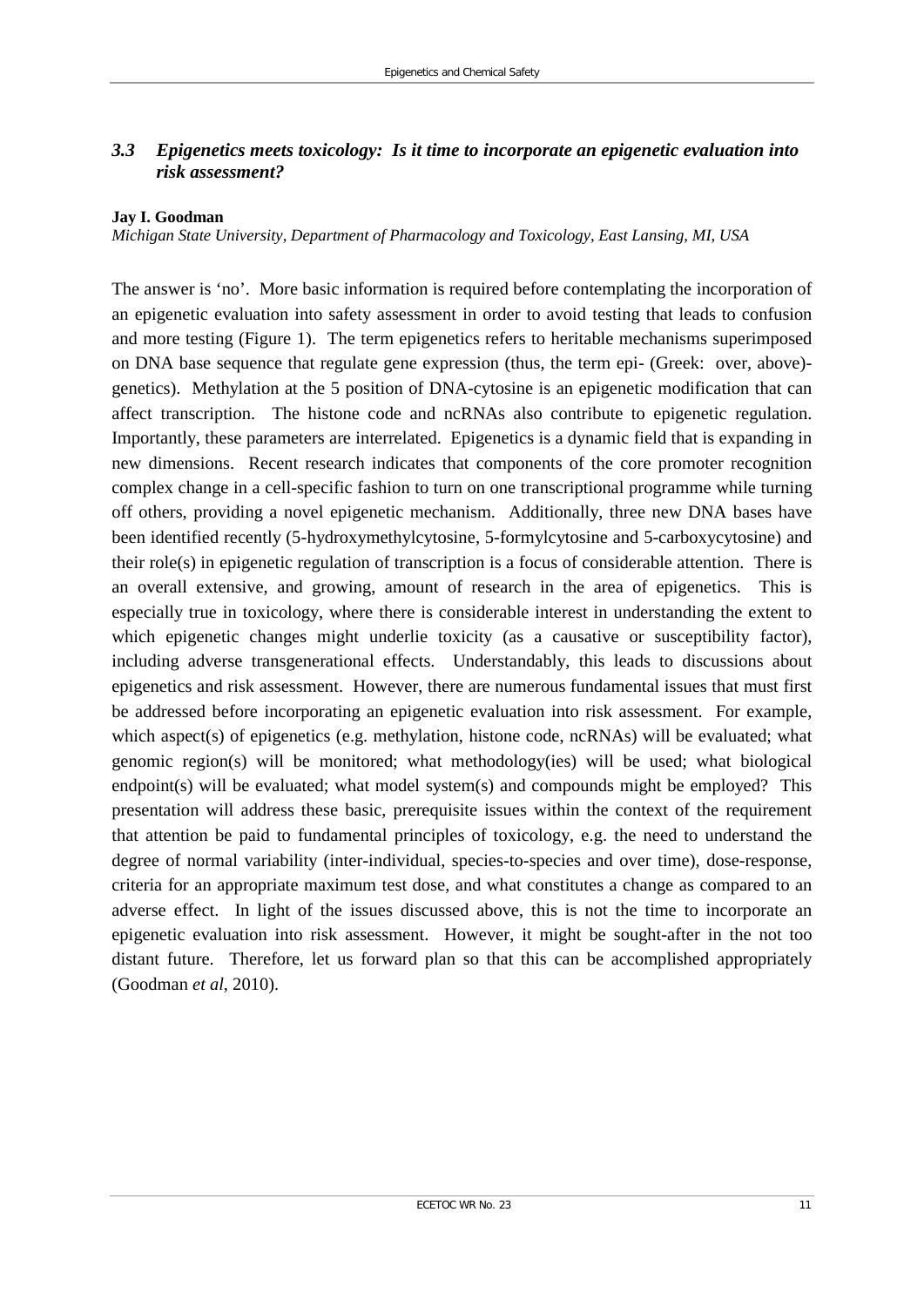



# *Questions posed to the presenter*

Remark: There are new publications available that mutations in key genes lead to changes in the methylation pattern. The genome does also seem to play a role in epigenetics.

# *With regard to risk assessment: should epigenetic results be ignored for the time being?*

Goodman: We should not incorporate epigenetic data into the risk assessment for chemicals as long as we do not have apical endpoints, do not know the level of variability, and as long as the adversity of effects remains unknown. Scientific investigations are highly encouraged, but currently no inclusion of epigenetics into risk assessment is recommended.

*The complexity of the field has to be stressed if one thinks e.g. of the large number of new histone modifications now known. But should we wait before taking epigenetics into account for toxicological assessments?* 

Goodman: We definitely cannot wait until we know everything.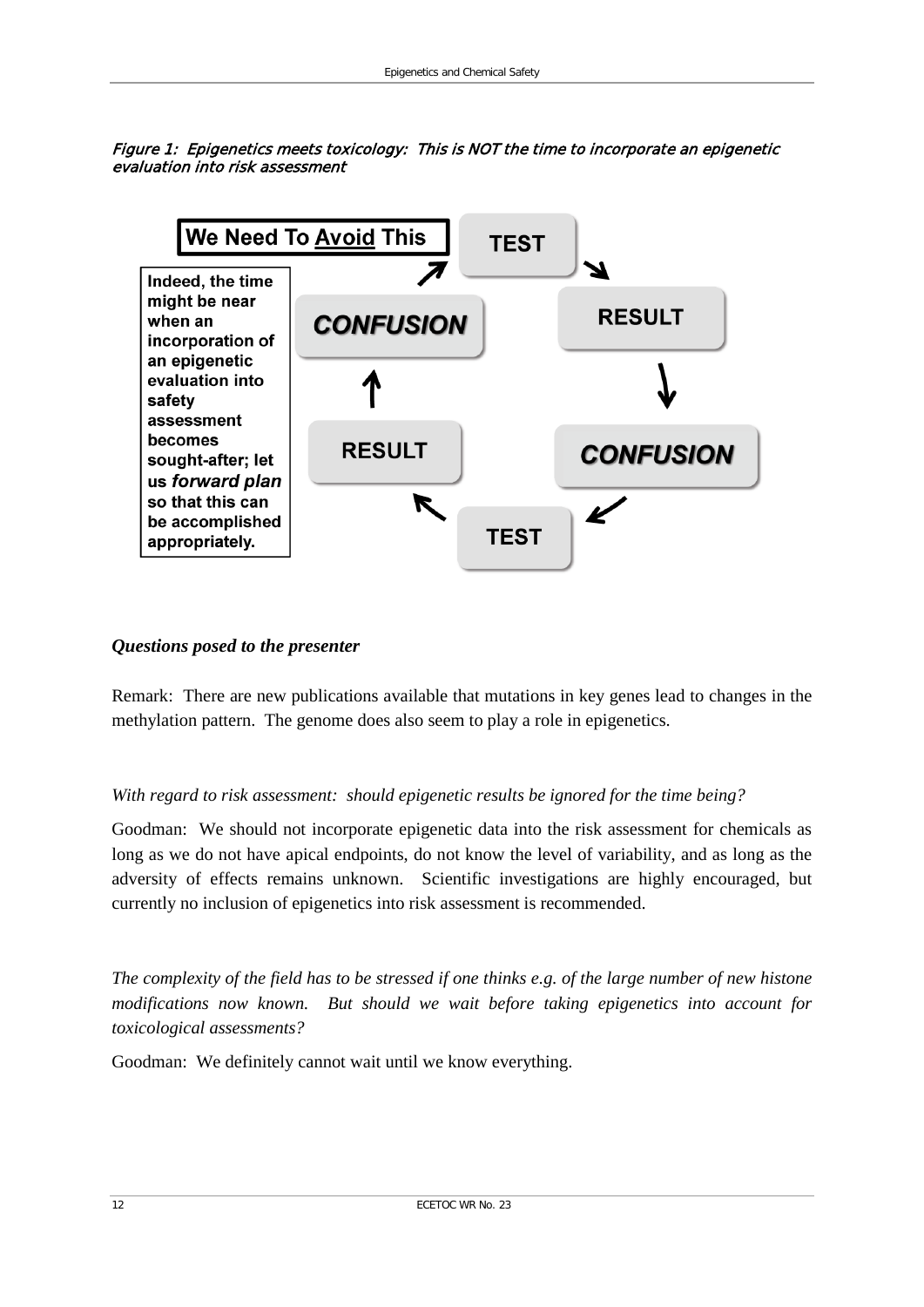# *If inbred strains are used for experiments in order to reduce variation, what is the impact on the epigenetic parameters?*

Goodman: Emphasises that there is much variation already from experiment to experiment if the same sample is measured several times. So the use of inbred strains might be useful.

### *Which animal strain would be the recommended model for methylation?*

Goodman: Recommends starting with two inbred strains to get a feeling for variability first.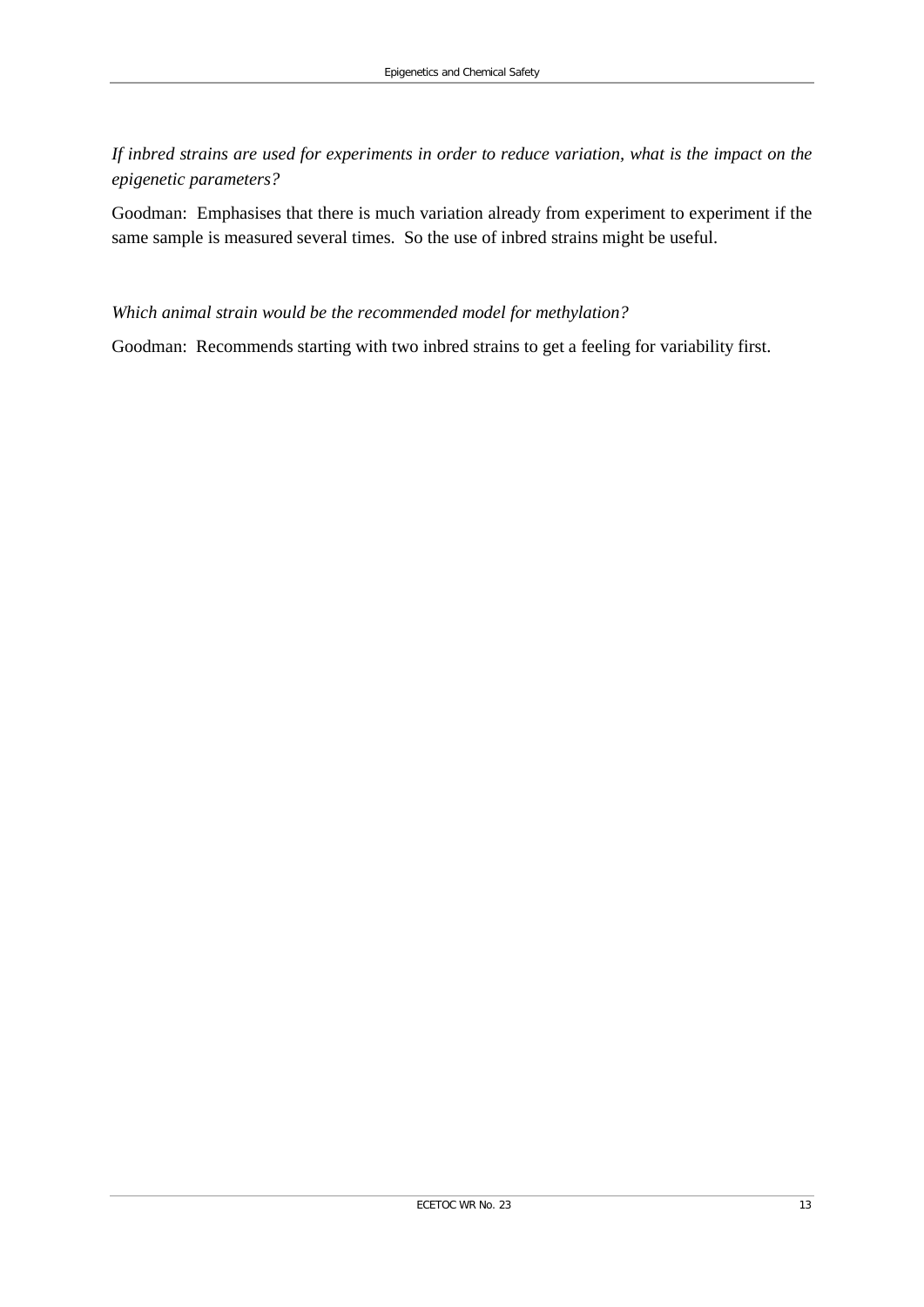# <span id="page-19-0"></span>*3.4 Epigenetic marker as a component for systems toxicology useful for cancer prediction in addition to genetic toxicity*

#### **Sue-Nie Park**

*Korea Food & Drug Administration, Seoul, Republic of Korea*

New regulatory requirements (e.g. the Registration, Evaluation, Authorisation and Restriction of Chemical substances recently implemented in Europe) have spurred the development of new technologies and testing strategies for chemical safety. OECD's (Organisation for Economic Cooperation and Development) molecular screening and toxicogenomics programme aims to facilitate regulatory acceptance of molecular screening and toxicogenomics as either alternative or complementary approaches. Its main purpose now is to develop a tool for prioritisation and categorisation of chemicals. At the moment, there are nine subgroups under the Molecular Screening Project. These include chemical nomination, databases and several pathway specific subgroups such as the Cancer epigenetics subgroup.

Evidence suggests that epigenetic perturbations are involved in the adverse effects associated with some drugs and toxicants, including certain classes of NGCs. Such epigenetic changes (altered DNA modification and covalent histone modifications) may take place at the earliest stages of carcinogenesis and the identification of related markers surely holds great promise for both risk assessments of chemical safety and biomedical research. Just recently, OECD distributed a letter proposing to develop a work plan for development of Adverse Outcome Pathways. This is directly associated with developing tools able to predict chemical toxicity focusing on MoA (mode of action) determination including the molecular level. MoA determination facilitates the building up of systems toxicology including toxicogenomics. I was mainly involved in the identification of biomarkers for genotoxic and/or non-genotoxic biomarkers. It was proposed to include epigenetics in systems toxicology for determining the possibility of identifying cancer prediction markers which could be useful for categorising chemicals in addition to genotoxicity test methods currently implemented. In this presentation, the goal statement and progress of the cancer epigenetics subgroup in the OECD molecular screening and toxicogenomics programme will be presented. In the future, depending on further development and evaluation, cancer epigenetics may be used more widely for carcinogenic potential assessments of chemicals for regulatory purposes not only for genotoxic but also for non-genotoxic carcinogens (NGCs).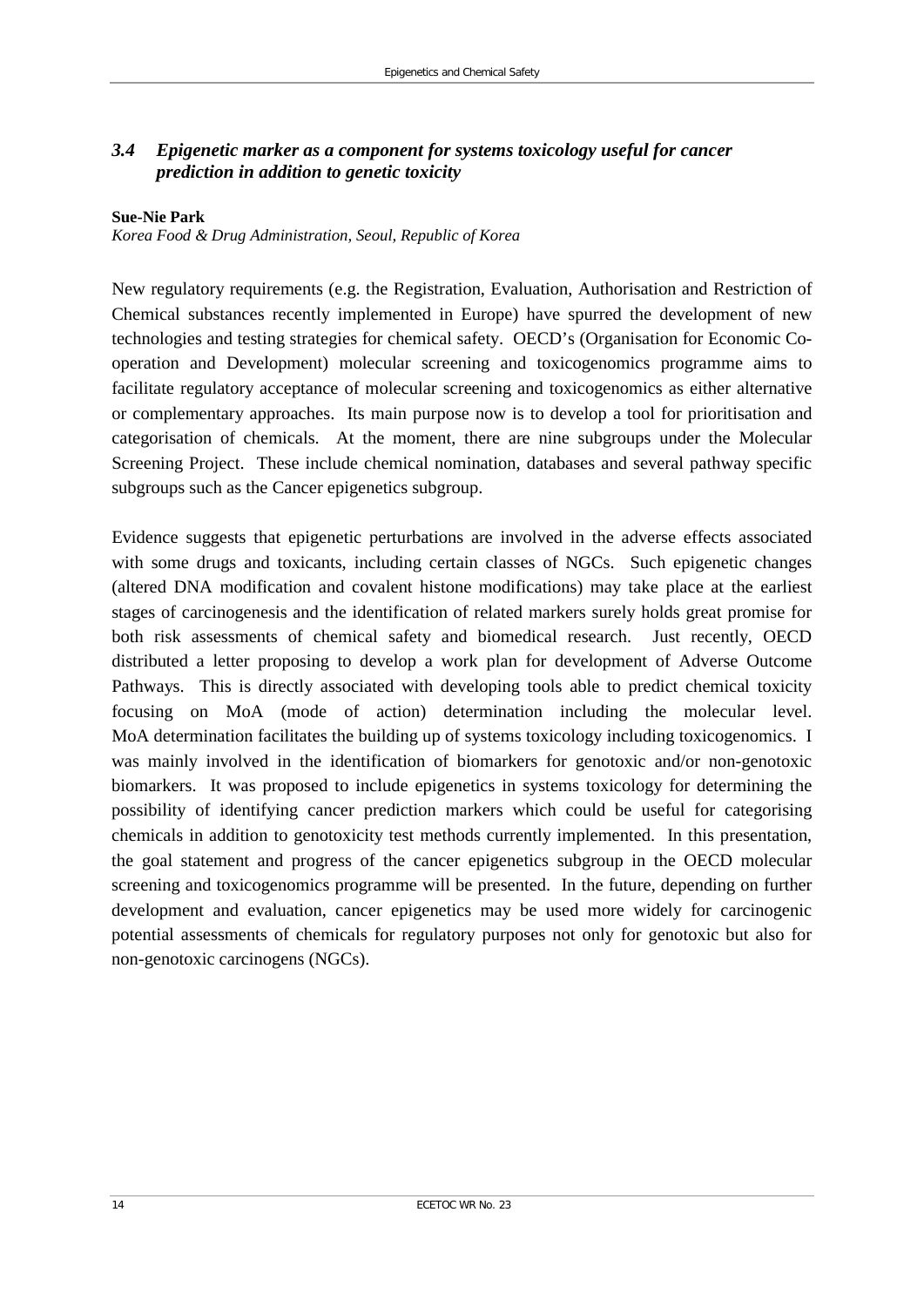# <span id="page-20-0"></span>*3.5 The environment and the epigenome: Implications for environmental safety*

#### **Moshe Szyf**

*McGill University, Department of Pharmacology and Therapeutics, Montreal, Quebec, Canada*

Identifying agents that have long-term deleterious impact on health but exhibit no immediate toxicity is of prime importance. It is well established that long-term toxicity of chemicals could be caused by their ability to generate changes in the DNA sequence through the process of mutagenesis. Several assays including the Ames test and its different modifications were developed to assess the mutagenic potential of chemicals (Ames *et al*, 1973a; 1973b). These tests have also been employed for assessing the carcinogenic potential of compounds. However, the DNA molecule contains within its chemical structure two layers of information. The DNA sequence that bears the ancestral genetic information and the pattern of distribution of covalently bound methyl groups to cytosines in the DNA. DNA methylation patterns are generated by an innate programme during gestation but are attuned to the environment *in utero* and throughout life including physical and social exposures. DNA function and health could be stably altered by exposure to environmental agents without changing the sequence, just by changing the state of DNA methylation. Our current screening tests do not detect agents that have long-range impact on the phenotype without altering the genotype. The realisation that long-range damage could be caused without changing the DNA sequence has important implications on the way we assess the safety of chemicals, drugs and food and broadens the scope of definition of toxic agents.

Several examples of environmental effects on DNA methylation patterns were discussed. Early life adversity results in stable changes in DNA methylation in rodents, non-human primates and humans that is hypothesised to lead to life-long changes in the phenotype. First, a candidate gene approach was used and a focus on target tissue such as the hippocampus. Weaver *et al* (2004) showed that variations in maternal care result in differences in DNA methylation and histone acetylation in the *GR*/*NR3C1* gene encoding the glucocorticoid receptor (GR exon  $1<sub>7</sub>$  promoter) that emerge early in life and remain stable into adulthood. Cross fostering experiments showed a causal relationship between maternal care and the DNA methylation differences and reversal of the phenotypes with epigenetic drug treatments supported a causal relationship between DNA methylation differences and phenotypic variation. Although it is impossible to provide causal evidence for early life experience altering DNA methylation states in humans, as it is ethically unfeasible to randomise in humans early life abuse, it is possible to associate DNA variations with differences in early life environments. The state of methylation of *rRNA* gene promoters and *NR3C1* promoter in the hippocampus were examined in a cohort of suicide victims in Quebec who were abused as children and their control group. Site-specific differences in DNA methylation in the *NR3C1* exon 1f promoter and its expression were detected between suicide completers who had reported social adversity early in life and suicide completers who did not experience social adversity early in life.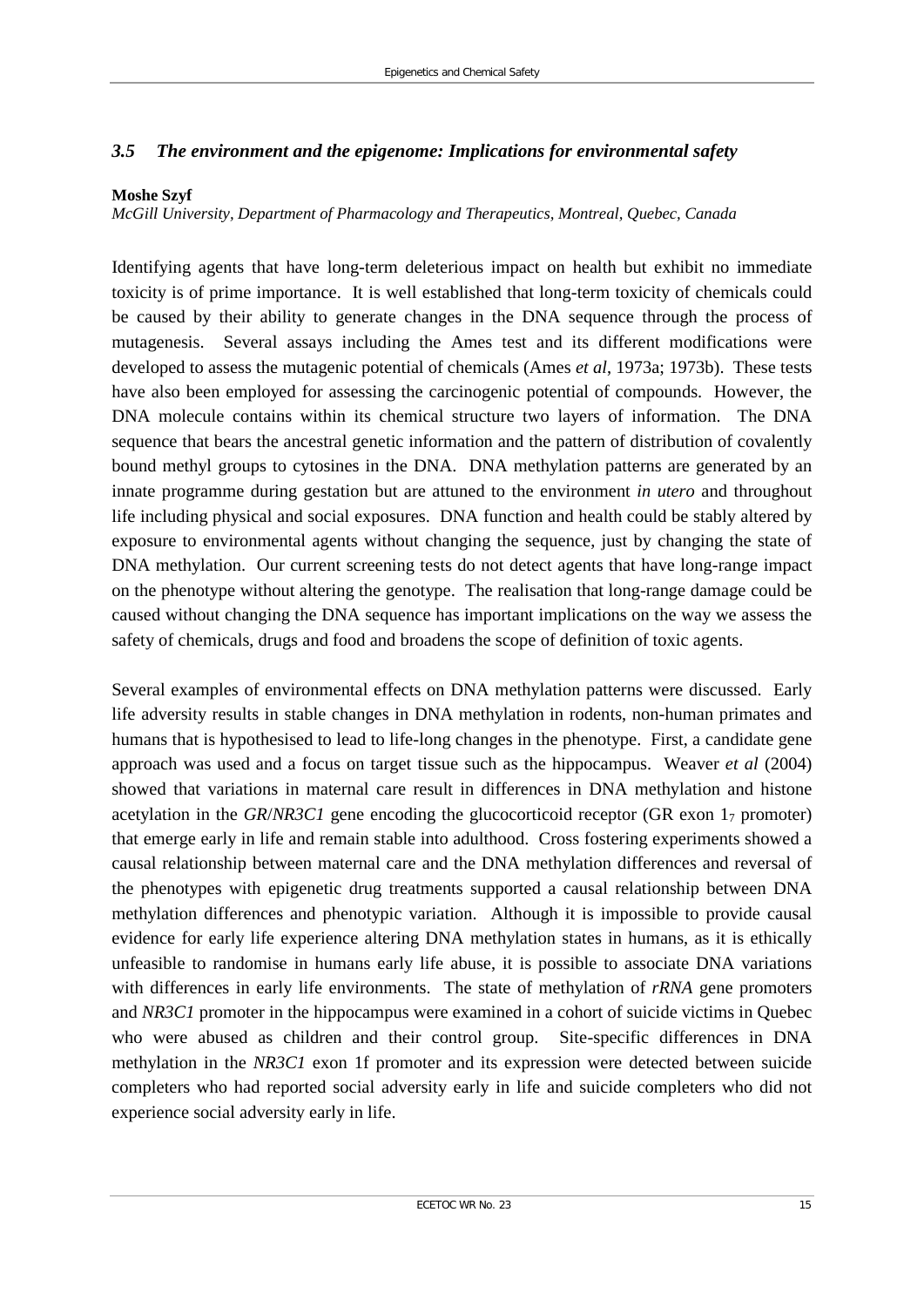Genes don't act independently but through functional gene circuitries. In addition, the phenotypic response to early life adversity involves multiple phenotypes suggesting a systemwide response. If indeed the response of DNA methylation states to early life adversity is an adaptation rather than a stochastic disruption, it should involve an organised change in DNA methylation across the genome. We tested this hypothesis in several studies. All studies point to the conclusion that the impact of early life adversity on the epigenome is broad and that it involves multiple systems and is not limited to the brain. This has important implications on the feasibility of assessment of DNA methylation changes induced by the environment in non-target tissue such as peripheral blood cells.

The changes in DNA methylation associated with differences in rearing in rhesus monkeys are widespread in the genome and are not limited to the brain and since they also occur in T cells . A study of the impact of socio-economic positioning on DNA methylation that examined blood DNA from the British birth cohort of 1958 has been initiated. This study detected a signature of DNA methylation that is associated with early life adversity supporting the hypothesis that social environment DNA methylation signatures are found system wide and can be examined in peripheral blood cells.

# *Implications:*

- 1. First, environmentally derived epigenetic changes act as a memory of an exposure that lasts a life-time and is not detected by standard safety assays.
- 2. Second, the impact on phenotype could not be overt early on but nevertheless have profound impact on life. Many of the effects might be detected in adulthood by using sophisticated behavioural and physical phenotyping.
- 3. Changes in DNA methylation are genome wide and might require genome-wide methodologies to be detected.
- 4. DNA methylation changes that are triggered by environmental exposures could be measured in peripheral tissues and could provide information on the functional pathways involved.
- 5. There are high-throughput assays that could be utilised to measure the impact of environmental agents on the DNA methylation machinery.

# *Questions posed to the presenter*

# *What is the paradigm to pick up the effects described in your talk?*

Szyf: There can be good or detrimental effects. The main point is to pick them up in first instance measuring methylation changes. In-depth investigations will then help to identify further effects (example: valproic acid).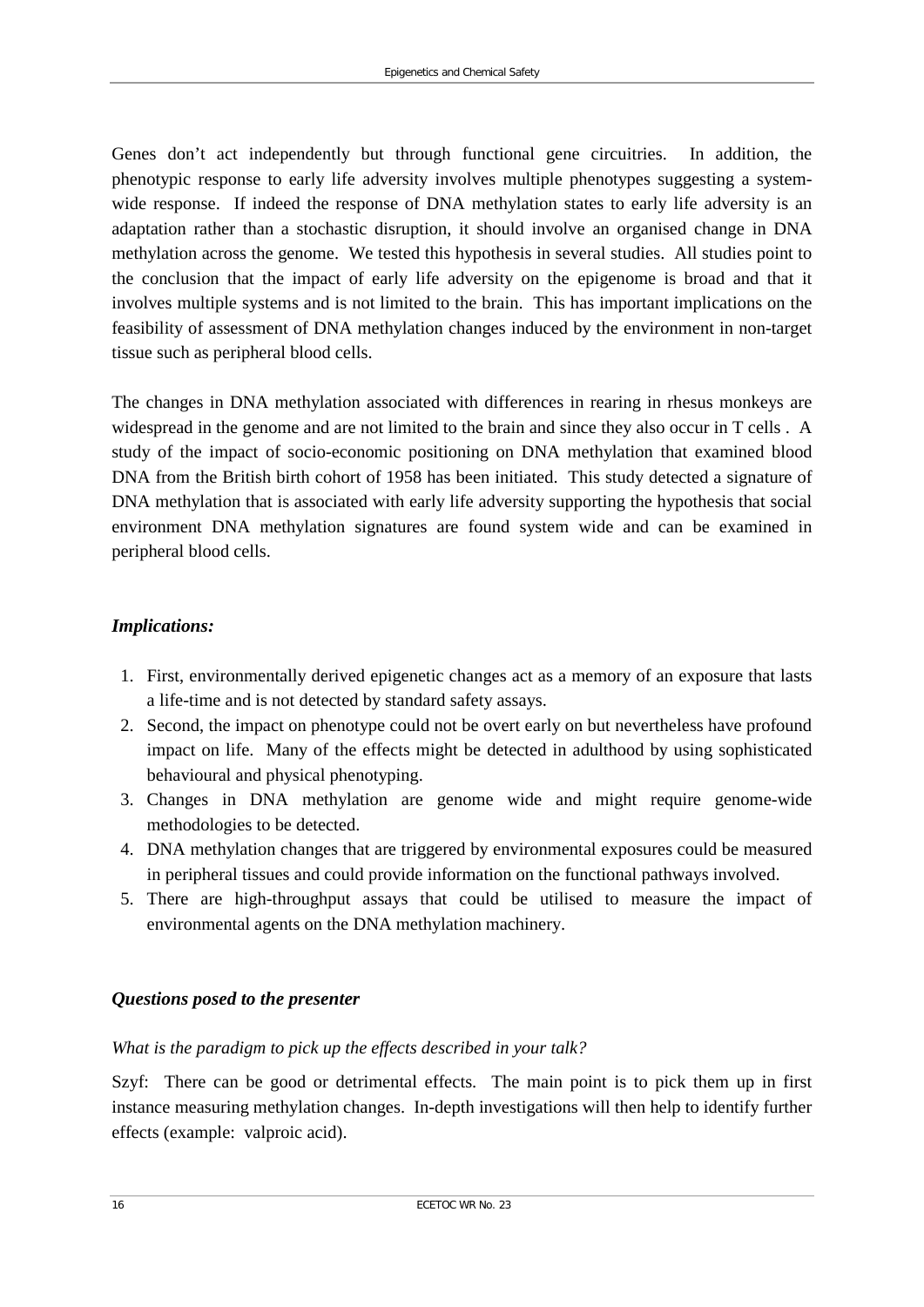*What is the impact of altered DNA methylation as measured in the nursing studies?* 

Szyf: Not only DNA methylation but also transcription was measured and found altered in these studies.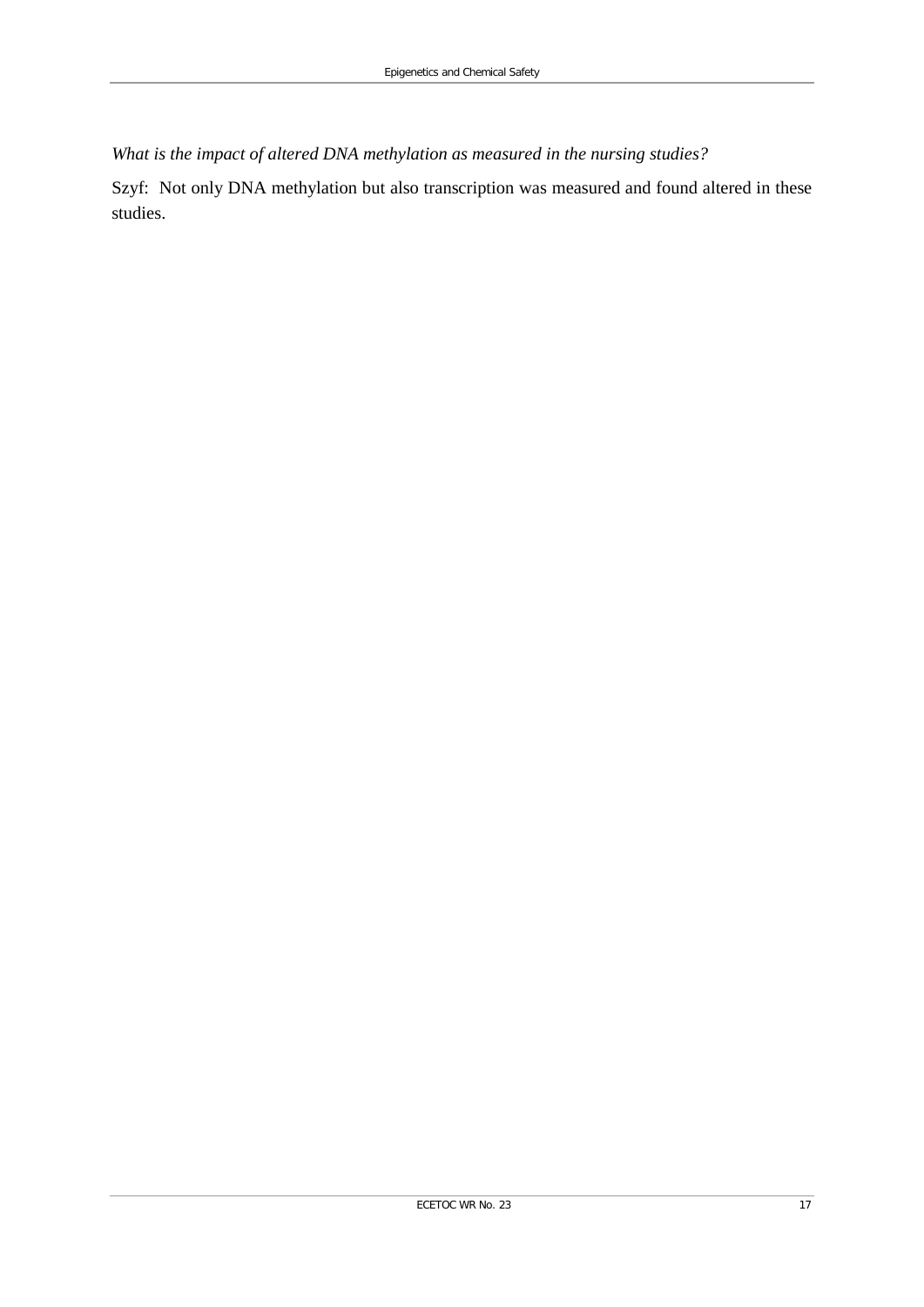# <span id="page-23-0"></span>*3.6 DNA methylation: Reprogramming during development and impact of endocrine disrupters*

#### **Michael Weber**

*Institut de Génétique Moléculaire de Montpellier (IGMM), France*

DNA methylation is an epigenetic modification that plays essential roles in development and disease: it is required for embryo survival and perturbed in many pathologies such as cancer. In addition, alterations of DNA methylation by xenobiotic agents and its possible transmission through generations are a matter of great epidemiological concern. Studies in plant organisms have shown that DNA methylation epialleles can indeed be transmitted over multiple generations and maintained in the population. The situation is believed to be different in mammals where embryonic development is characterised by two waves of global DNA methylation erasure (in pre-implantation embryos and primordial germ cells) that theoretically prevent the transmission of DNA methylation patterns through generations. Very little is yet known about the targets and mechanisms of DNA methylation reprogramming during mammalian development, and more studies are required to get a complete picture of the dynamics of DNA methylation patterns during development at the genome level.

Our laboratory is using genome-wide approaches to better characterise the targets and mechanisms of regulation of DNA methylation during mammalian development, using mouse as a model. Recently, we used an optimised mapping strategy for low amounts of cells to identify the target sequences of DNA methylation during early mouse development. Our results show that DNA methylation is involved in the regulation of key developmental genes. We also show for the first time that certain non-imprinted genes resist global methylation reprogramming in preimplantation embryos, which suggests that DNA methylation at certain targets can be transmitted from parental gametes to the next-generation. We applied a similar strategy in primordial germ cells and showed that the extent of DNA methylation erasure is more complete than in preimplantation embryos. However we identified very rare sequences that consistently maintain high levels of DNA methylation in pre-implantation development and germ cells, which indicates that there is a potential, although minimal, for transgenerational transmission of DNA methylation over multiple generation in mice.

Currently, we are applying epigenome mapping to identify abnormal DNA methylation patterns in mouse models exposed to endocrine disrupters (EDs). Mice are exposed to EDs during pregnancy and samples are collected from the  $F_1$  to the  $F_3$  generation. The objectives of this project are to clarify whether EDs induce abnormal DNA methylation marks in germ cells of exposed embryos, and how persistent these epigenetic alterations are in the subsequent generations.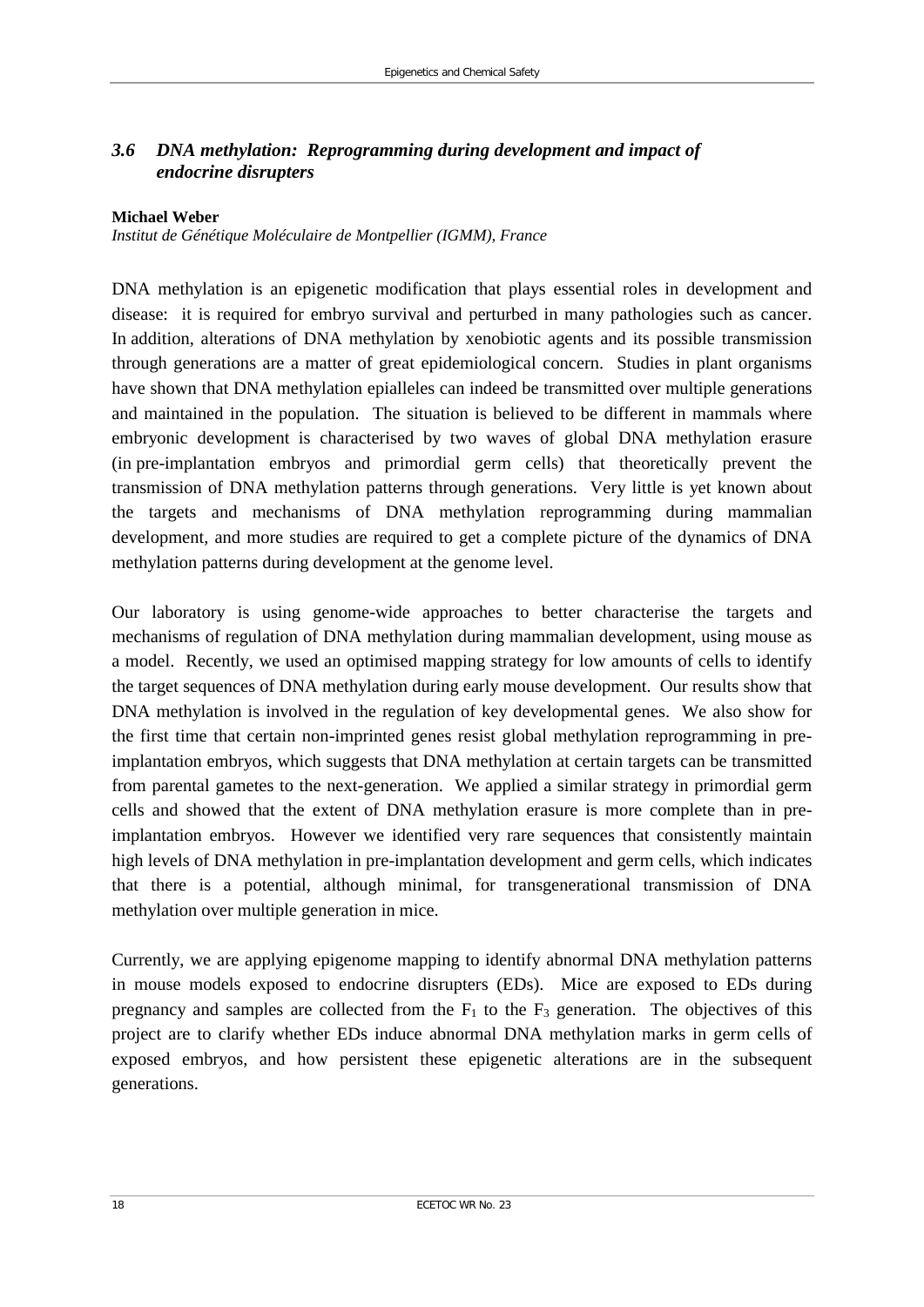In order to consider introducing DNA methylation studies in the pipeline of toxicology, several aspects need to be taken into consideration. First, more studies are required to define the 'normal' epigenetic landscape in order to be able to evaluate potential effects of environmental chemicals. Second, the use of cultured cellular models needs to be rationalised because these cells accumulate abnormal patterns of DNA methylation in culture. Third, the field of epigenetics is moving very fast, in particular on the technological aspects, which makes it difficult to define standardised protocols. Finally, a key aspect that is very much debated in the field is whether epigenetic changes are a cause or a consequence of changes in gene expression. In my opinion, the most important question that needs to be answered is whether epigenetic approaches would help to identify toxic effects that are presently not identified by other methods. In that respect, one point that deserves more investigation is whether environmental compounds could induce small epigenetic changes that accumulate over time and generations in exposed populations.

### *Questions posed to the presenter*

*The three EDs chosen for your studies do all have different effects and modes of action. How will this impact your results?* 

Weber: This was done on purpose to see if there will be different methylation patterns.

### *May epigenetic effects be strain-specific?*

Weber: We will only use a single strain C57BL/6 for our experiments.

### *What doses will be used?*

Weber: The first dose will be equivalent to human exposure, the second dose 100-fold above.

### *Wouldn't it be better to use outbred rats since inbreds might produce artefacts?*

Weber: As published by Skinner only outbred strains show certain effects.

*Two experiments in Wistar rats (outbred) could not reproduce the "Anway data".* 

We use inbreds since they are easier for interpretation of the experiment; it is not the aim to prove Skinner is right or wrong.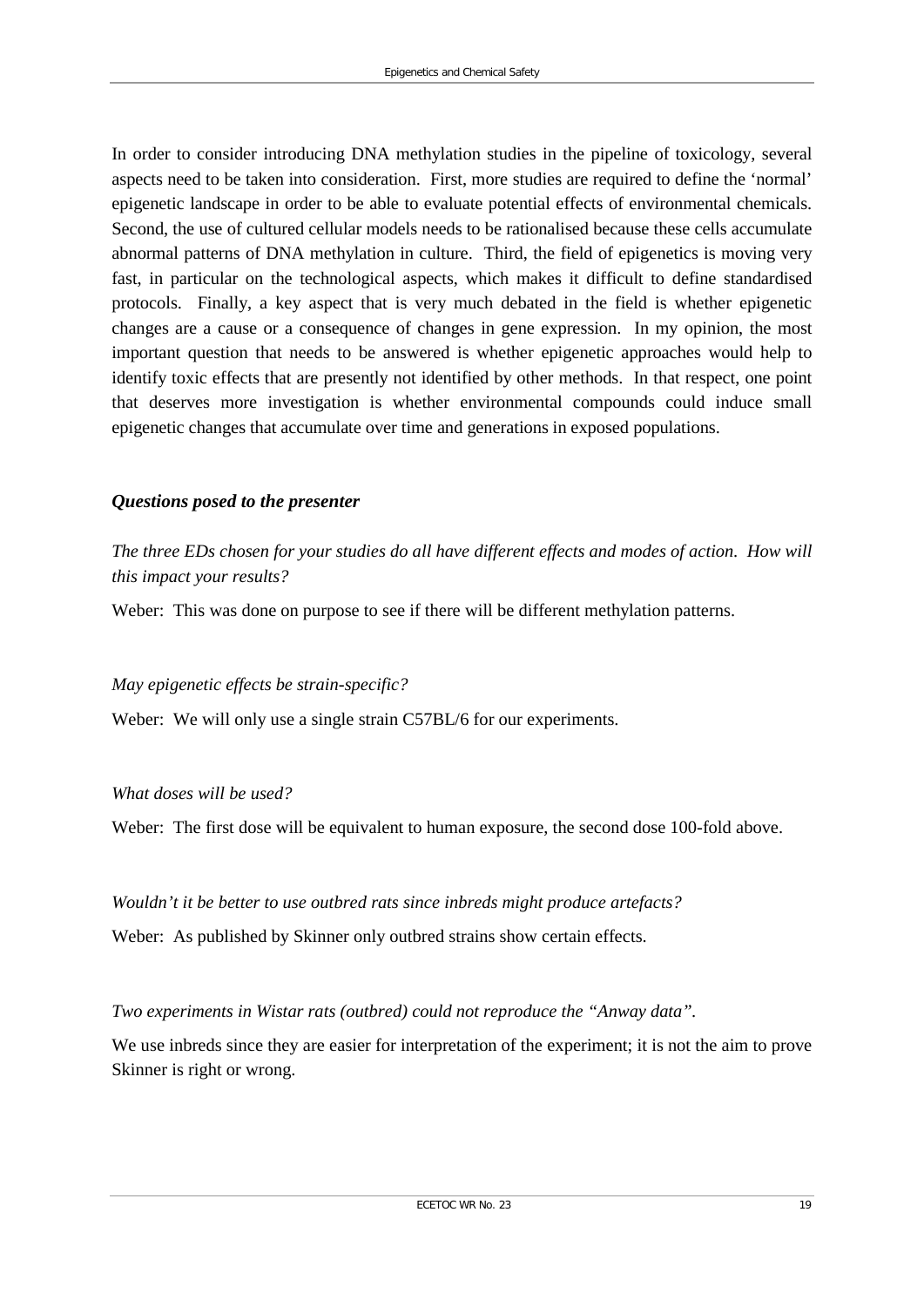# <span id="page-25-0"></span>*3.7 Endocrine disrupting compounds and microRNAs*

#### **Mohamed Benahmed**

*INSERM, Nice, France*

miRNAs are a large family of ncRNAs that are evolutionarily conserved, endogenous, and 21-23 nucleotides in length. miRNAs regulate gene expression by targeting messenger RNAs (mRNAs) by binding to complementary regions of transcripts to either repress their translation or trigger degradation. miRNAs are encoded by the genome, and more than 1000 human miRNAs have been identified so far. miRNAs are predicted to target as much as 60% of human mRNAs and are expressed in all animal cells and have fundamental roles in cellular responses to xenobiotic stresses, which affect a large range of physiological processes such as development, immune responses, metabolism, tumour formation as well as toxicological outcomes. How miRNAs function in regulating animal cell responses to environmental chemical stimuli is an unexplored field of compound risk evaluation. Data originating from different *in vivo* and *in vitro* models were presented to illustrate how environmental chemicals and particularly endocrine disrupting compounds may affect miRNAs expression and function machinery. These ncRNAs may link environmental chemicals and their related diseases in a new gene expression regulatory mechanism paradigm.

# *Questions posed to the presenter*

*Several speakers have shown that nutrition can influence the development. Do we have to be concerned about reduced food consumption in 2-generation studies leading to adverse effects on the offspring that cannot be distinguished from the effects produced by the chemical tested?* 

Benahmed: This is a difficult question. Parallel testing of a possible effect of food consumption might be useful.

*Are increased levels of miRNA in human blood increased in parallel to increased levels in testes?*  Benahmed: miRNAs tend to accumulate in blood.

*Can miRNAs be seen as blood biomarkers of damaged cells similar to liver enzyme levels in blood?* 

Benahmed: This is not definitively sure. Some miRNAs are rapidly degraded in blood, others are not.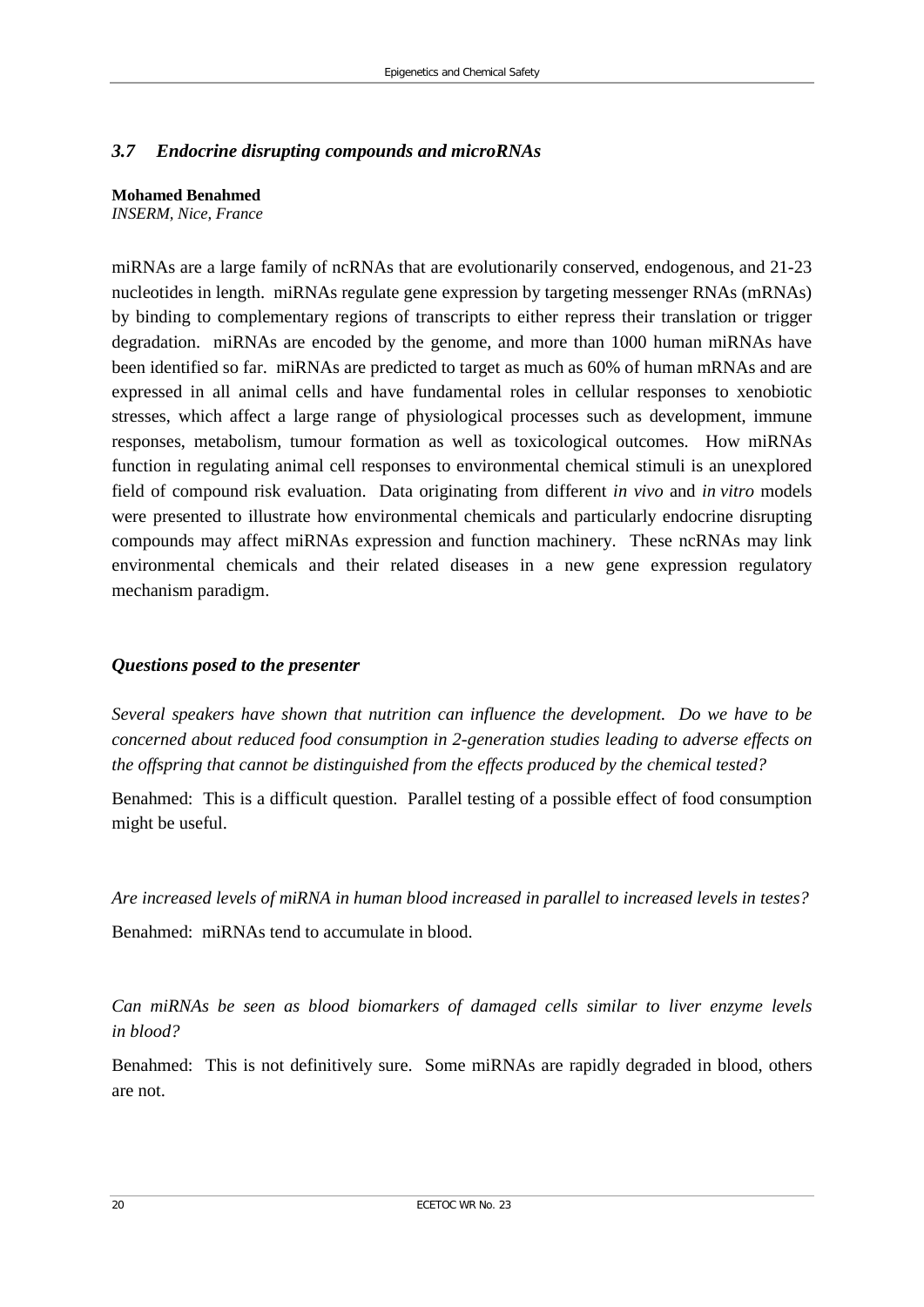### <span id="page-26-0"></span>*3.8 The identification of non-genotoxic carcinogens today*

#### **Romualdo Benigni**

*Istituto Superiore di Sanita', Environment and Health Department, Experimental and Computational Carcinogenesis Unit, Rome, Italy*

For decades, traditional toxicology has been the ultimate source of information on the carcinogenic potential of chemicals: carcinogenesis results in rodents are a consistent and reliable indicator and predictor of human cancer risk (Huff *et al*, 1991; Huff, 1999a,b; Haseman *et al*, 2001; Tomatis *et al*, 2001). With increasing demand on regulation of chemicals and decreasing resources for testing, opportunities to accept 'alternative' approaches have dramatically expanded. However, the need for tools able to predict chemical carcinogens in shorter times and at a lower cost in terms of animal lives and money is still a research priority, and the present strategies and regulations for the prescreening of carcinogenicity do not adequately defend human health.

DNA-reactive carcinogens can be identified efficiently by the Ames test or by the Structural Alerts (SA), but other *in vitro* and *in vivo* mutagenicity tests do not have added value and rather impair the prediction ability of the Ames test alone (Tennant *et al*, 1987; Shelby *et al*, 1993; Zeiger, 1998; Benigni *et al*, 2010; 2012). In addition, alternative assays able to identify NGCs are not usually considered in regulations (Hernández *et al*, 2009).

However, there is evidence that the combination of the Ames test and the SAs for the DNA-reactive carcinogens, and *in vitro* cell transformation assays (more precisely, the Syrian Hamster Embryo (SHE) assay) for the non-genotoxic carcinogens (NGCs) permit the identification of a very large proportion of carcinogens (Benigni and Bossa, 2011a). From a mechanistic point of view, the successful combination of two assays that exemplify theories often presented as antagonistic (the somatic mutation theory, and the tissue organisation field theory respectively) may indicate that the distinction between genotoxic and NGCs is not so sharp, and that the theories on the early stages of carcinogenesis are not mutually exclusive. On the contrary, different pathways in the carcinogenesis process may co-exist and should be taken into account in testing strategies.

The success of the combination of the Ames test and the SHE assay in identifying carcinogens is in striking contrast with the fact that the majority of the reductionist approaches are weak predictors of *in vivo* biological phenomena. For example, constant patterns of chromosomal aberrations have been found in a number of tumours (Duesberg *et al*, 2005; Rowley, 2009). However, the *in vitro* assays for the induction of chromosomal aberrations are not good tools for the identification of chemical carcinogens (Zeiger, 1998; Benigni *et al*, 2010). Another example is the controversy on hypomethylation. The observation of hypomethylation of human tumours has been followed by the identification of hypermethylated tumour-suppressor genes and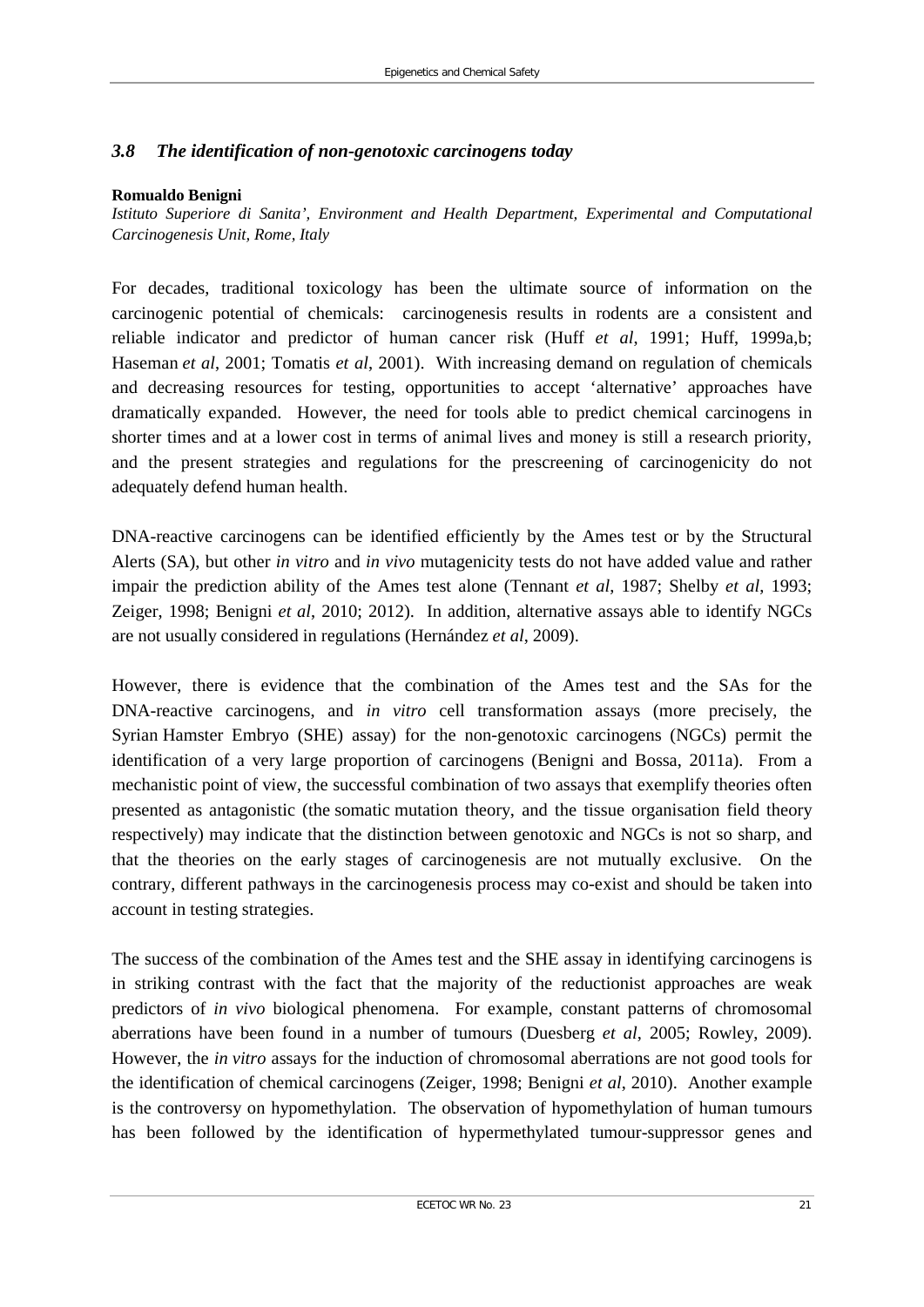inactivation of miRNAs genes by DNA methylation. However, contradictory evidence (i.e. experiments in which hypomethylation led to fewer tumours than expected) has been reported as well (Baker *et al*, 2010). Another example, which is also relevant to many modern trends in toxicology, is represented by the intensive use of genomics and proteomics technologies in the field of drug design. Wide panels of 'omics and high-throughput screening tools are used to identify *in vitro* promising compounds to be studied to a deeper extent in further steps of the drug development process as well as to predict undesirable toxic effects early in the design process. However, it appears that in recent years the number of new drugs entering e.g. the US market has declined sharply, while spending by the pharmaceutical industry on research and development has steadily increased (Young, 2007; Walters *et al*, 2011). The two single most important reasons for attrition in clinical development are (a) lack of efficacy and (b) clinical safety or toxicology, which each are estimated to account for 30% of failures. Failures have been largely ascribed to the lack of correlation between effects observed in isolated receptors *in vitro* and those observed in whole animals and in humans (Hopkins, 2008; MacDonald and Robertson, 2009). As a consequence, these new tools are considered to be able to permit hypothesis testing rather than definitive human hazard identification or risk assessment.

Thus, the Ames test and the SHE assays represent two success stories, and are quite unique in the landscape of the reductionist *in vitro* systems. It is interesting to speculate about the reasons for their success. The Ames test is sensitive to a very large family of carcinogens that are able to interact with DNA according to various molecular mechanisms (e.g. direct or indirect alkylation, acylation, intercalation, formation of aminoaryl DNA-adducts) (Benigni and Bossa, 2008b; 2011b). It should be added that chemicals able to react with DNA are usually also able to interact with proteins, thus they are able to interfere with the cellular processes in many different ways. The SHE cell transformation assay detects phenotypic alterations which are characteristic of tumorigenic cells. It should be emphasised that *in vitro* cell transformation can be produced by a plethora of different molecular mechanisms that do not include the induction of mutations (Bignami *et al*, 1984). Several suggestions have been made as to how the transformation assays may detect chemical carcinogens that operate by a range of mechanisms of action. It has been proposed that the assays may be detecting a basic carcinogenic change common to different modes of carcinogenesis. Within the theory on the four stages of cell transformation, SHE may be sensitive to a larger range of carcinogens types than other transformation assays because it detects more basic and non-specific mechanisms. An additional / alternative proposal is that the success of the SHE assay may be due to the use of primary cells containing a wide variety of cell types susceptible to a range of different transformation pathways (Mauthe *et al*, 2001; Haga *et al*, 2007). Thus both assay systems are characterised by a remarkable degree of non-specificity and very wide reach, and probably represent the 'optimal' level of investigation, between the microscopic and macroscopic levels of biological phenomena.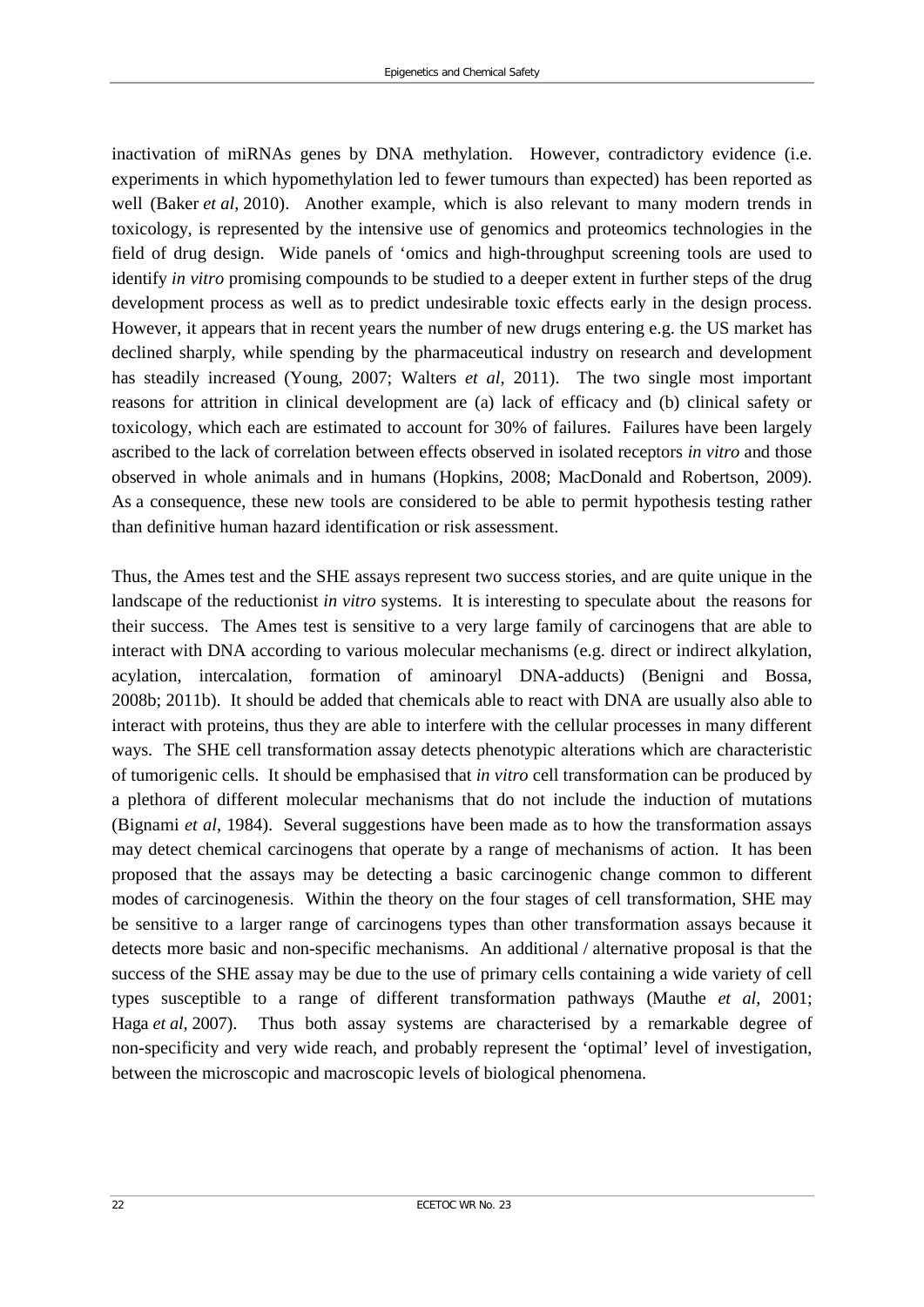The contribution of SAs concepts to the identification and coding of the action mechanisms, and to the development of alternative strategies should be remarked as well. In this paper, the use of SAs for the rapid and inexpensive identification of DNA-reactive carcinogens has been presented. The availability of free, user-friendly implementations, e.g. the expert system Toxtree (free download: [http://ihcp.jrc.ec.europa.eu/our\\_labs/computational\\_toxicology/qsar\\_tools/toxtree\)](http://ihcp.jrc.ec.europa.eu/our_labs/computational_toxicology/qsar_tools/toxtree) (Worth, 2010; Benigni and Bossa, 2011b), allows every scientist to easily apply the SAs to the query chemicals of interest. It should be emphasised as well that the SAs concepts have a much wider application (Benigni and Bossa, 2008a; 2011b; Woo, 2003; Woo and Lai, 2010), and are also at the basis of the Read-Across and Regulatory Category approaches aimed at filling gaps in experimental data by similarity with other, already tested chemicals (Van Leeuwen *et al*, 2009; Worth, 2010).

In conclusion, it appears that alternative approaches for the identification of carcinogens are more imminent than originally believed. The combination of the Ames test and the SAs for the DNAreactive carcinogens, and the SHE assays for the NGCs permits the identification of a very large proportion of carcinogens. So, they constitute a solid ground for refinements by future research. However, the present, commonly accepted strategies for the pre-screening of carcinogenicity are quite inefficient, do not adequately protect public health and so need to be updated urgently.

### *Question posed to the presenter*

### *How many human NGCs have been identified from the rodent bioassay?*

Benigni: Some have been found. The number is going to rise due to the fact that more and more compounds are developed where genotoxic structures have been depleted.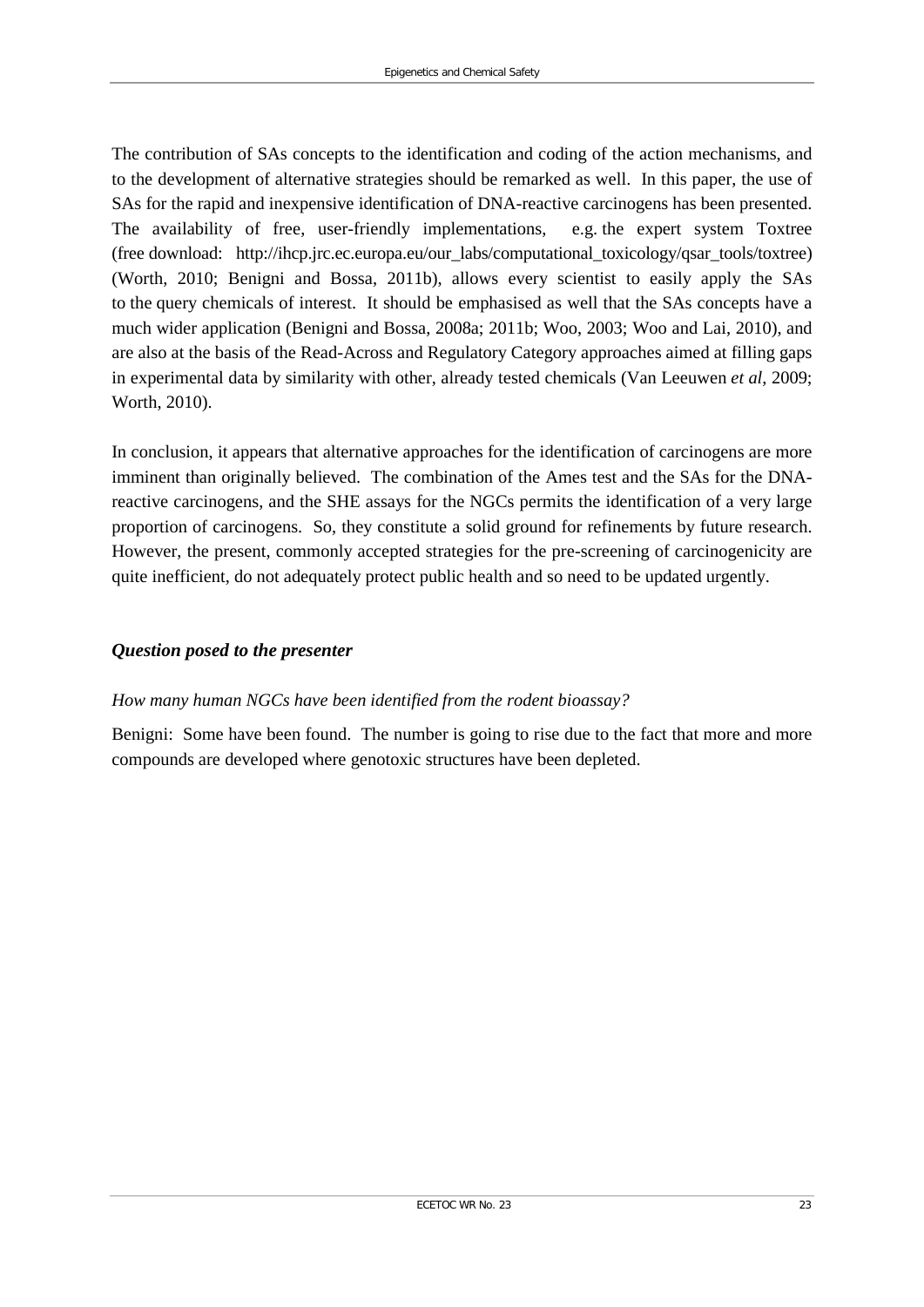# <span id="page-29-0"></span>*3.9 Early exposure and late effects: The role of DNA methylation in prenatal programming*

### **Juliette Legler**

*Institute for Environmental Studies, VU University Amsterdam, The Netherlands*

Environmental factors *in utero*, including exposure to contaminants, may alter epigenetic dependent gene expression, with important consequences for development and susceptibility to disease. As part of the 'developmental origins of human health and disease' (DOHaD) hypothesis (Gluckman and Hanson, 2004), research groups worldwide are studying the implications of early life exposure to environmental chemicals on long-term human health via altered epigenetics. The DOHaD paradigm stems from the knowledge that environmental factors in early life can have profound influences on lifelong health. One of the most dramatic examples of this comes from the studies of the Dutch Hunger Winter cohort, in which prenatal famine has been associated with adult incidence of diseases such as cardiovascular disease, obesity and cognitive dysfunction (Schulz, 2010). In addition, permanent changes in methylation patterns have been found for these cohorts (Tobi *et al*, 2009). When focusing on obesity, evidence indicates that perturbations of central endocrine regulatory systems established in early gestation may contribute to the development of obesity in later life (Phillips and Young, 2000). Early life exposure to environmental chemicals has also been implicated in altering developmental programming, possibly resulting in higher susceptibility to obesity. One of the most convincing lines of evidence that chemicals may be obesogenic stems from animal studies performed with the synthetic oestrogen diethylstilbestrol (DES). Mice treated with very low concentrations of DES during neonatal life show a significant increase in body weight as adults (Newbold *et al*, 2007). Similarly, mice treated *in utero* with the environmental pollutant tributyltin, a compound used in anti-fouling paints and plastics, show elevated lipid accumulation at adult age (Grün *et al*, 2006). Epidemiological studies indicate an association between cord blood levels of environmental contaminants and elevated weight in children (Smink *et al*, 2008; Verhulst *et al*, 2009).

The Institute for Environmental Studies leads a European Commission-funded project called OBELIX ("OBesogenic Endocrine disrupting chemicals: LInking prenatal eXposure to the development of obesity later in life"), in which the hypothesis that prenatal exposure to endocrine disrupting chemicals plays a role in the development of obesity later in life (see also http:/[/www.theobelixproject.org;](http://www.theobelixproject.org/) Legler *et al*, 2011) is being examined. One of the main goals of this project is to determine whether epigenetic-dependent gene regulation is a mechanism underlying the potential 'obesogenic' effects of prenatal exposure to chemicals. OBELIX focuses on six major classes of EDCs found in food including dioxins and dioxin-like PCBs, non-dioxinlike PCBs, brominated flame retardants (BFRs), organochlorine pesticides, phthalates and perfluorinated alkyl acids (PFAAs), e.g. perfluorooctanoic acid (PFOA) and perfluorooctanesulfonate (PFOS). These chemicals have various endocrine disrupting properties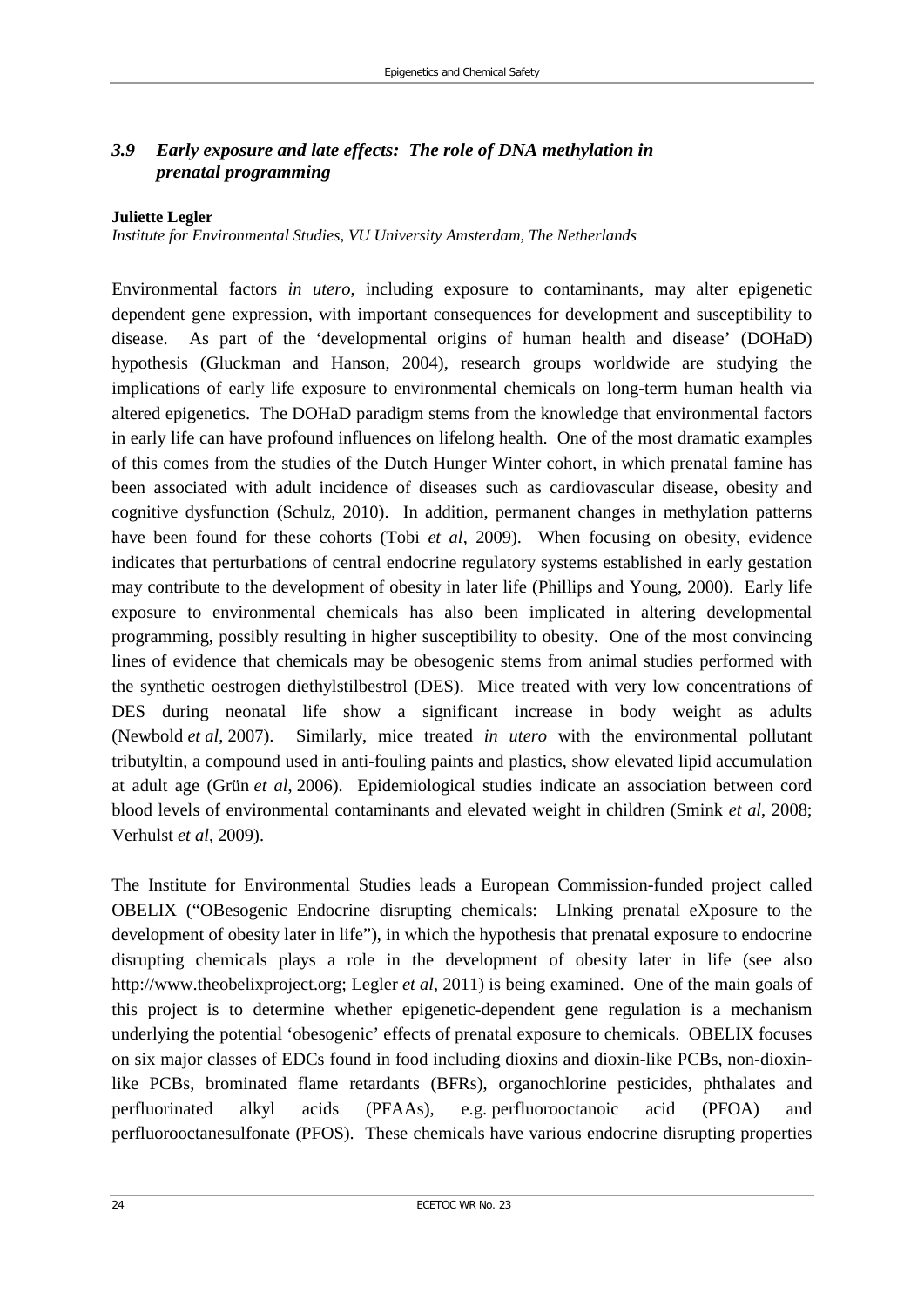and have been implicated in affecting energy homeostasis and growth in epidemiological and/or animal studies. However, information on the causal relationships between early life exposure to these classes of EDCs and the development of obesity and related disorders later in life is scarce.

OBELIX takes a multidisciplinary approach that combines epidemiological studies in humans with animal and *in vitro* studies in the laboratory, in order to ultimately perform risk assessment of EDCs for their role in obesity development. The foundation of the exposure and health assessment research in OBELIX is a network of mother-child cohorts from four countries (Belgium, The Netherlands, Norway and Slovakia) (Legler *et al*, 2011). Initial studies have focused on the association between birth weight and cord blood PCB153 and p,p'-DDE levels using meta-regression analysis, including almost 8000 cases, making it by far the largest study ever performed on human reproductive effects of xenobiotic organochlorines. This study indicates that that low-level exposure to PCB (or correlated exposures) impairs foetal growth (Govarts *et al*, 2011). Impaired foetal growth, as shown in the Hunger Winter Studies, can be a risk factor for obesity later in life. Currently follow-up studies are ongoing in children at later ages in life (up to 8 years) as well as the analysis of other EDCs in OBELIX. In addition, a study is currently being set up to measure DNA methylation in cord blood samples in a case-control setting, in order to investigate possible epigenetic markers of obesity and chemical exposure.

Animal and *in vitro* mechanistic studies are ongoing in the OBELIX project, and indicate that perinatal exposure to EDCs such as BPA enhance body weight in male mice at adulthood (van Esterik *et al*, 2011) as well as stimulate adipocyte differentiation *in vitro* in a mouse 3T3-L1 adipocyte differentiation model (Bastos Sales *et al*, 2011). In the animal studies, DNA methylation analysis is currently ongoing using adult liver DNA samples from control and perinatally treated BPA male mice. Samples have been analysed with the "HpaII tiny fragment enrichment by ligation-mediated PCR" (HELP) assay (Suzuki and Greally, 2010) and have undergone massive parallel sequencing in the laboratory of John Greally, Albert Einstein College of Medicine, New York. Preliminary results indicate differential methylation in adult liver tissue following perinatal BPA exposure at levels below no adverse effect levels (NOAEL) for developmental toxicity. Results from *in vitro* studies indicate changes in global DNA methylation in 3T3-L1 cells exposed to a number of EDCs (Bastos Sales *et al*, 2011). In summary, our preliminary results in OBELIX indicate that early life exposure to certain EDCs may be risk factors for obesity later in life, and DNA methylation changes are concurrent with chemical exposure.

# *Questions posed to the presenter*

*Did you also do studies in frogs?* 

Legler: Studies have been performed also in *Xenopus*.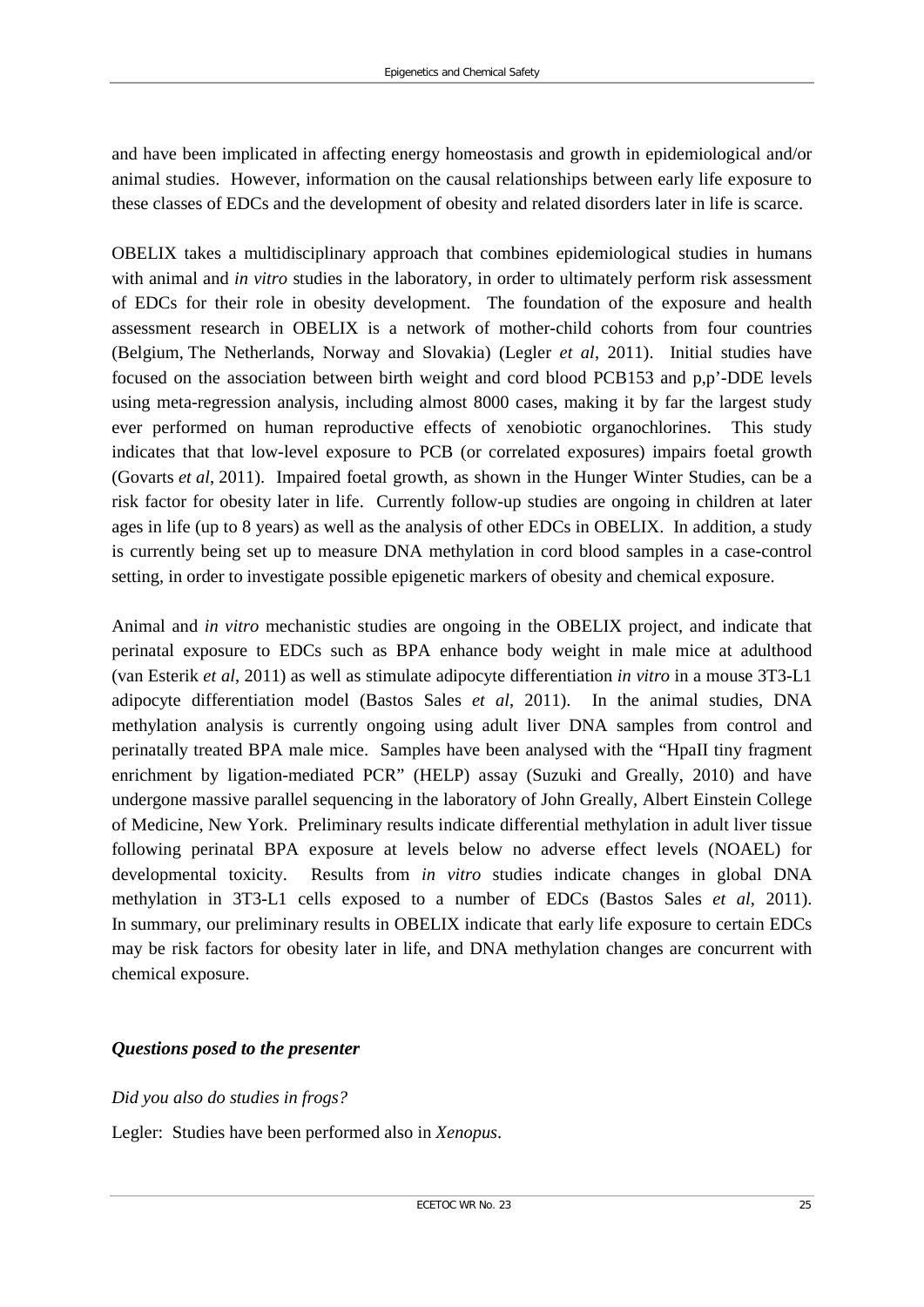*A large number of 2-Generation studies have been evaluated with regard to potential induction of obesity in offspring. Do you know the outcome?* 

Legler: There has been no correlation shown but this could be due to the fact that the doses tested were too high.

*The compounds looked for in your study have similar lipid solubility. Is this accounted for in the cohorts with regard to nutritional intake?* 

Legler: Yes we ask for differences in diets and possible sources of the compounds.

*So far, EPA (Environmental Protection Agency) has not identified a single endocrine disrupter. How will you do it?* 

Legler: EPA has failed to identify an EDC because they lack a proper definition. We look for chemicals that interact with hormonal regulation. For this we do not need an EPA definition.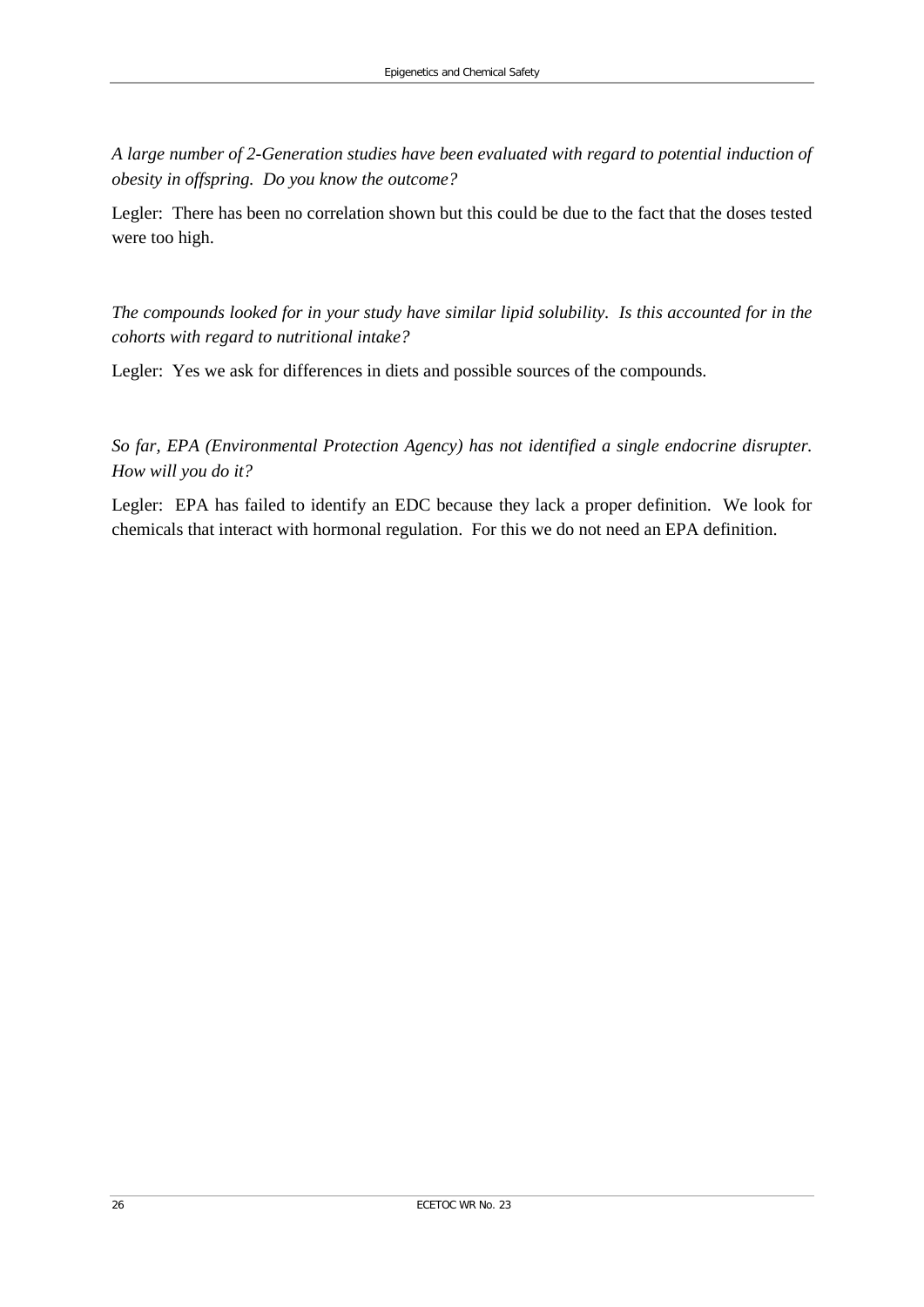### <span id="page-32-0"></span>*3.10 Epigenetics in an ecotoxicological context*

#### **Michiel Vandegehuchte**

*U Gent, Belgium*

Environmental exposure to various stressors has been shown to modulate epigenetic marks such as DNA methylation in several publications. DNA methylation at a locus in the insulin-like growth factor was reduced in adults who experienced the Dutch hunger winter of 1944-'45 *in utero*, which correlated with a higher incidence of coronary heart disease and diabetes (Heijmans *et al*, 2008). Weaver *et al* (2004) and Champagne *et al* (2006) demonstrated that maternal care in rats caused changes in DNA methylation in the pups, as well as the passing on of this licking and grooming behaviour to the next-generation. Also exposure to certain chemicals has been reported to affect DNA methylation. Long-term cadmium exposure resulted in increased DNA methylation in human cells (Jiang *et al*, 2008) and exposure to air pollution  $(PM_{10})$  was associated with reduced DNA methylation in the leukocytes of steel plant workers (Tarantini *et al*, 2009).

Most studies in this context have been performed on human cells or on rodent models. In an ecotoxicological context, it would be interesting to assess the impact of stressors on epigenetic marks, and associated phenotypic effects, in environmentally relevant species. It should be noted, however, that the epigenetic machinery in other species may differ from that of humans and/or rodent models. Taking DNA methylation as an example, it is known that the amount of cytidine methylation differs largely between species, varying from 0% in some invertebrates to more than 30% in some plants (Field *et al*, 2004). In invertebrates, DNA methylation is mainly found intragenically and is hypothesised to repress the spurious initiation of transcription, opposed to the silencing function of promoter methylation in vertebrates.

A limited number of studies, as reviewed by Vandegehuchte and Janssen (2011), assessed epigenetic changes in species other than human, mouse or rat. Aniagu *et al* (2008) exposed three-spined stickleback *Gasterosteus aculeatus* to 30 and 300 ng/L hexabromocyclododecane (HBCD) for 30 days with no result on global DNA methylation, while exposure to 100 ng/L 17ß-oestradiol (E2) for 22-23 days resulted in increased global DNA methylation in male gonads. In a study with bluegill sunfish *Lepomis macrochirus* exposed to 1 µg/L benzo $[a]$ pyrene for 40 days + 45 days post-exposure, there was a trend of global hypomethylation in liver DNA from day 2 to post-exposure (Shugart, 1990). Zebrafish showed reduced DNA methylation at three loci in the 5' flanking region of the vitellogenin gene in the liver after exposure to 100 ng/L 17α-ethinylestradiol (EE2) for 14 days (Strömqvist *et al*, 2010). This reduction in DNA methylation was not observed in the brain. One cause of alterations in DNA methylation may be a change in the s-adenosylmethionine: s-adenosylhomocysteine (SAM:SAH) ratio, as suggested in a study with false kelpfish *Sebasticus marmoratus* exposed to tributyl tin (TBT), triphenyl tin (TPT) and a mixture of both compounds in a concentration of 1 to 100 ng Sn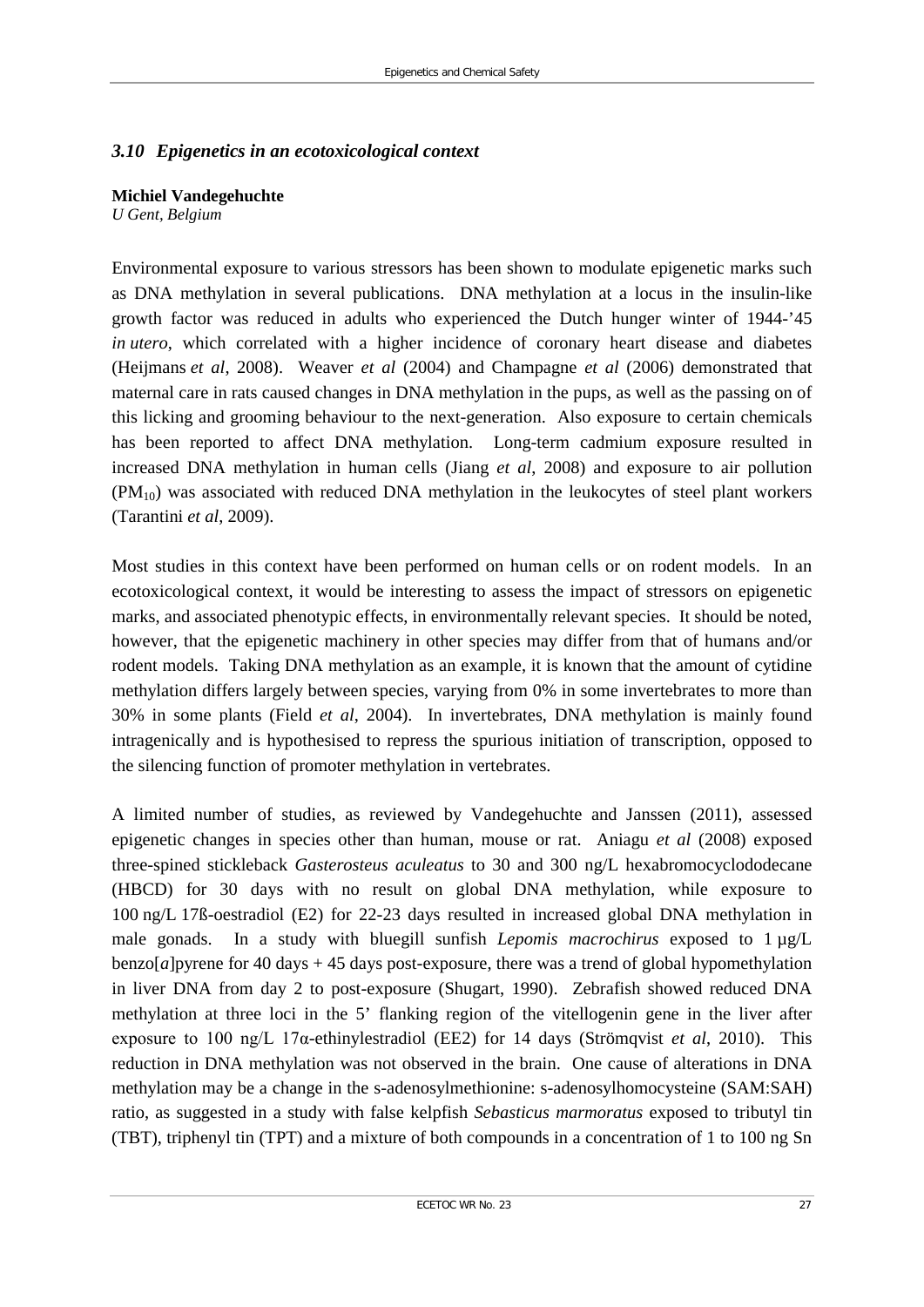L-1 for 48 days (Wang *et al*, 2009). Several authors studied the epigenetic effects of exposure to metals. In a field study, Pilsner *et al* (2010) showed an inverse relationship between global DNA methylation and Pb content in the brain of male polar bears. When white clover *Trifolium repens* and industrial hemp *Cannabis sativa* were exposed to mixtures of Ni, Cr and Cd for two weeks, concentration-dependent global hypomethylation was observed, with most demethylation being sequence specific (Aina *et al*, 2004). On the contrary, an increase of global DNA methylation was observed in the liver of goldfish *Carassius auratus* exposed to Cu (100 µg/L), Zn (50 µg/L), Pb (20 µg/L), Cd (10 µg/L) and mixtures of these four metals in the same ratio at different concentrations (Zhou *et al*, 2001).

Epigenetic changes can in some cases be transferred to subsequent generations. A nice study was performed by Reinders *et al* (2009), who generated epigenetic recombinant inbred lines ('epiRILs') of *Arabidopsis* by crossing a wild type and a mutant with reduced methylation. These epiRILs had a mosaic DNA methylation pattern and the epigenetic variation of the different lines was reflected in phenotypic variation, e.g. in flowering time, biomass or tolerance to salinity stress. The aberrant DNA methylation at certain loci of these inbred lines could be stably transmitted over 8 generations, although a considerable fraction of these 'epialleles' was not stable over the generations. In a series of studies with the violet *Viola cazorlensis*, Herrera and Bazaga (2010, 2011) showed that epigenetic differentiation of DNA methylation in populations correlated with adaptive genetic divergence and that differential herbivory damage correlated to variation in epigenotypes. This indicated the interconnection between genotype and epigenotype and pointed to the possibility that epigenetic changes play an evolutionary role.

Transgenerational epigenetic changes can also be stress-induced, with effects observed in non-exposed progeny. Temperature or UV-B stress released the silencing of a GUS transgene in *Arabidopsis,* which was associated with a reduction in histone H3 and an increase in histone H3 acetylation (Lang-Mladek *et al*, 2010). The expression of this transgene was observed in small areas of non-stressed  $F_1$  and  $F_2$  progeny, but not in  $F_3$ . This could be counteracted by seed aging, pointing at the dynamic nature of epigenetic changes. Exposure of *Arabidopsis* to salt, drought, flood, heat, cold, UV-B stress induced increased / decreased global DNA methylation in non-exposed F1 progeny (Boyko *et al*, 2010). This was associated with stress tolerance and dependent on ncRNA processing enzymes. Only for drought and salinity was this effect also observed in non-exposed F2. Verhoeven *et al* (2010) exposed dandelion *Taraxacium officinale* to nutrient stress, salinity, jasmonic acid and salicylic acid, which resulted in DNA methylation variation throughout the genome. Many methylation changes were transmitted to the non-exposed nextgeneration. The highly debated study of Anway *et al* (2005) showed an altered pattern of DNA methylation, co-occurring with a reduced spermatogenic capacity in the non-exposed male progeny down to  $F_4$  of female rats exposed to the pesticides vinclozolin or methoxychlor during pregnancy.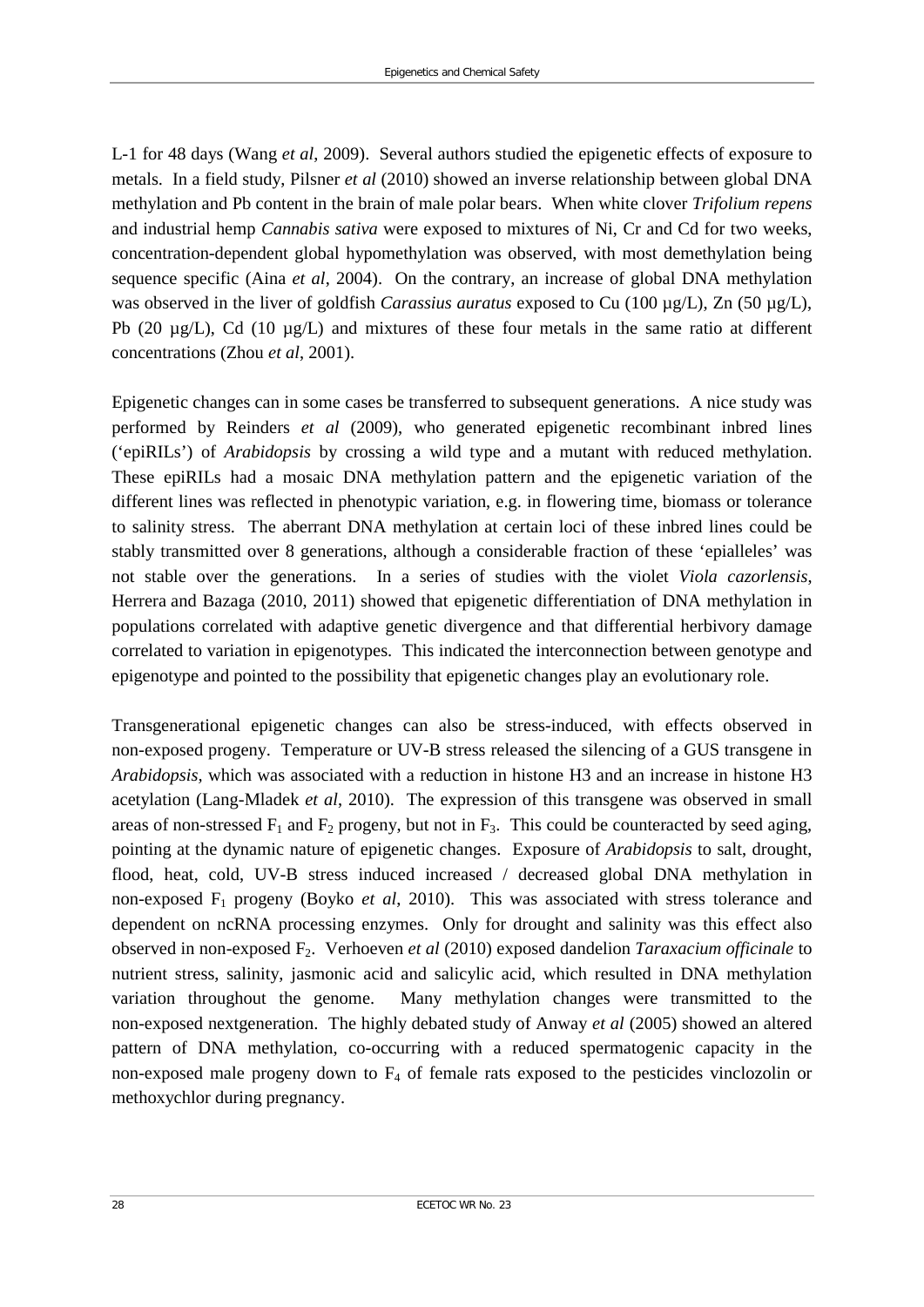The above mentioned studies inspired us to study the transgenerational effects of Zn exposure on the water flea *Daphnia magna* (Vandegehuchte *et al*, 2009). No direct effect of Zn exposure on global DNA methylation in  $F_0$  was found. However, a significant reduction of global DNA methylation was observed in the  $F_1$  progeny of  $F_0$  Zn exposed organisms. This was not passed on to the  $F_2$  generation and was not reflected in reduced reproduction, whereas the  $F_0$  Zn exposed daphnids did exhibit a decrease in reproduction. In a second study, *Daphnia magna* was exposed to 2.9 mg/L of 5-azacytidine for one generation (Vandegehuchte *et al*, 2010). A reduction in DNA methylation was observed in the exposed  $F_0$ , which was passed on to two non-exposed subsequent generations, coinciding with reduced juvenile growth.

This study indicates the possibility that populations can experience the effects of their ancestors' exposure to chemicals, which has implications for environmental risk assessment. In case of such transgenerational effects, risk assessment should incorporate the time interval between effects and exposure in previous generations. More basic research is needed to assess the potential phenotypic and population-level effects of epigenetic modifications in different species and to evaluate the persistence of chemical exposure-induced epigenetic effects in multiple subsequent generations. The potential impact of heritable epigenetic variation on evolution could potentially lead to local chemical stress adaptation (Flatscher *et al*, 2011). In this research, the basic ecotoxicological concepts such as bioavailability, exposure routes and relevant concentration-effect relations should not be neglected.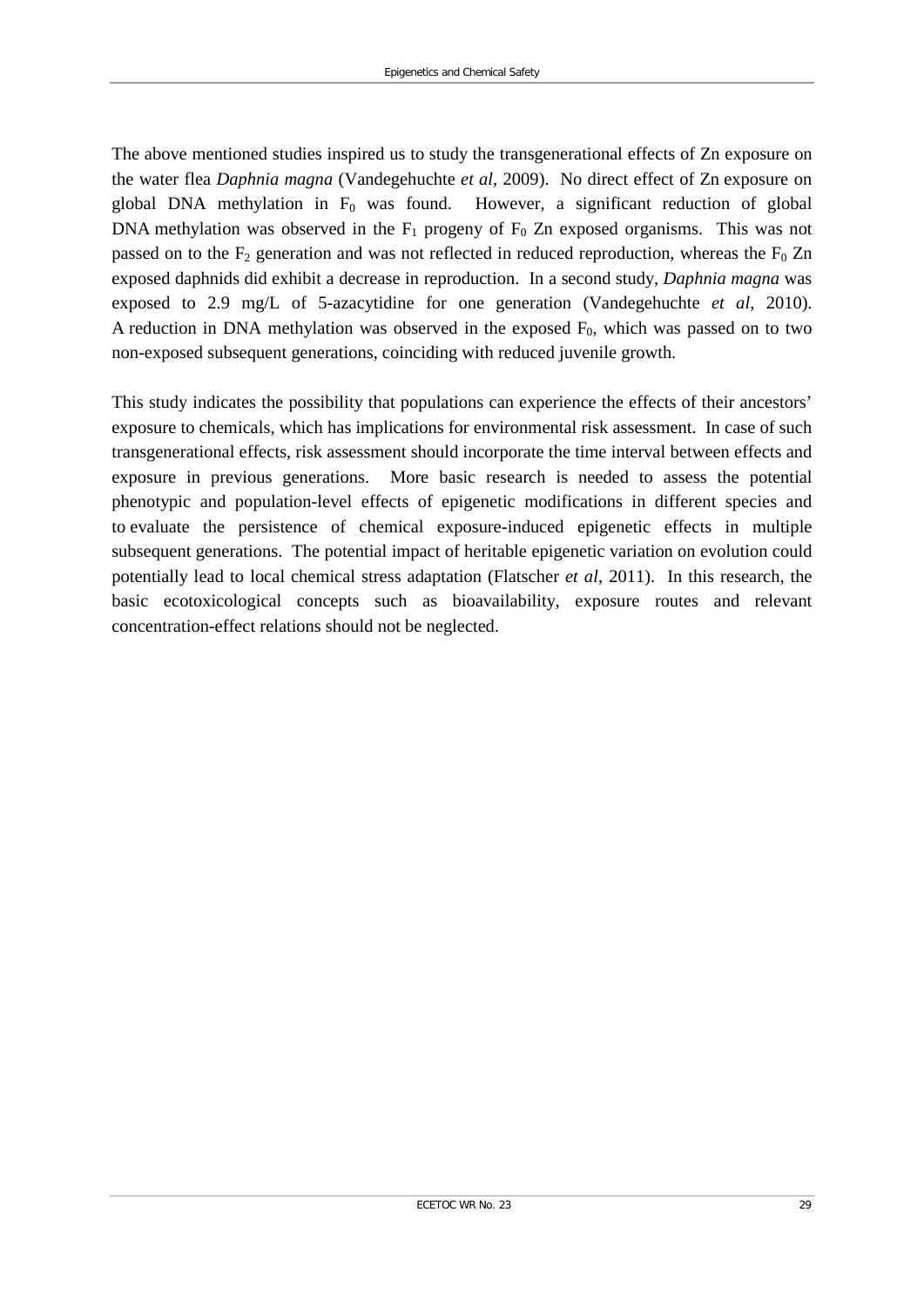### <span id="page-35-0"></span>*3.11 Recapitulation Day 1*

#### **Jos Kleinjans**

*University of Maastricht, the Netherlands*

Toxicologists can think themselves lucky in being part of the revolution in biology which has been ongoing for a decade or so. In particular, the discovery of epigenetic regulations of cell functions is revolutionary, as biology is now advancing beyond Mendelian inheritability of gene function, and actually, is bringing Lamarck back into the spotlight. We now also get to understand how complex epigenetic regulations are, implying a range of mechanisms such as histone modifications, DNA methylation and microRNA expressions. With possibly more to come…

However, the critical issue for this workshop is: what does epigenetics actually bring to toxicology?

First of all, there is now evidence that toxicants are capable of affecting the epigenome. There are examples of epigenetic deregulation by xenoestrogens such as PCBs, by a range of metals, by particular agents such as valproic acid, etc. Furthermore it has been shown that such toxicants may interfere with the epigenome through multiple mechanisms, from disrupting the homocysteine pathway thus causing a decrease of methyl donation to the DNA and consequently hypomythylation, to deregulating the expression of methyltransferase or histone deacetylase. And, where NGCs are suggested to exert their activity by epigenomic interference, this certainly may complicate the understanding of their already complex range of their mechanisms of action.

Of course, toxicologists are keen to understand in-depth epigenomic mechanisms of action of harmful chemicals. It is important to keep in mind the ultimate goal of toxicology, namely to predict adverse health effects upon – hypothetical – exposure to such agents. Obviously, a complete insight in mechanisms of action would provide the best predictor of human health risks. But we have learned that achieving full understanding of toxic activities is not a realistic goal, and consequently we have learned to decide on human health risks in relation to chemical exposure, by simultaneously accepting a certain degree of uncertainty. So, the question really is: can novel biomarkers be derived from our epigenomics analyses, upon acute and/or chronic exposure, either from animal experimentation or from cellular systems *in vitro,* which strengthen current molecular profiles for predicting adverse human health risk, and can the plausibility of such markers by connecting them to a phenotype which is relevant for (the early stages of) human disease be demonstrated?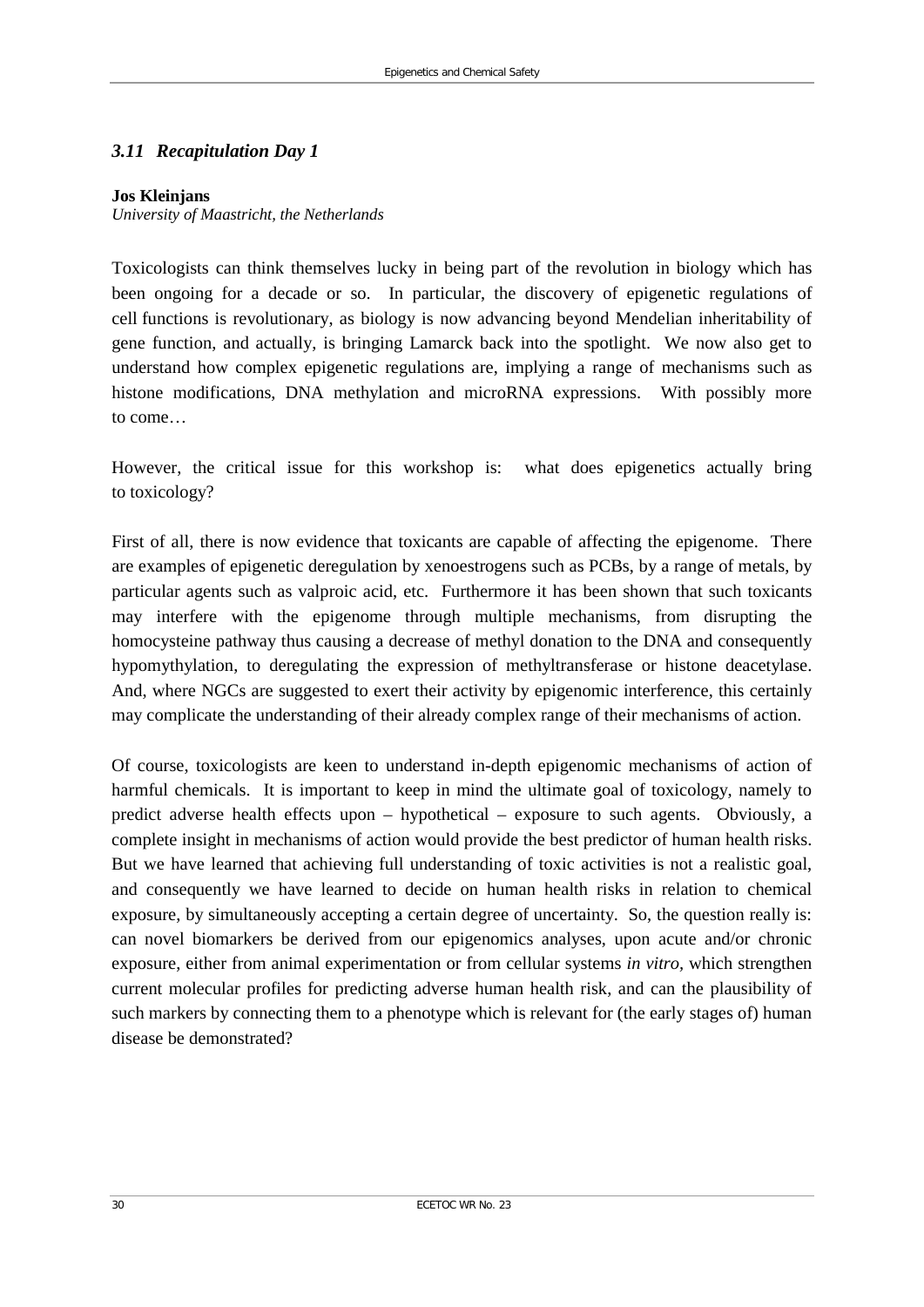# <span id="page-36-0"></span>**4. REPORTS FROM THE SYNDICATE SESSIONS**

# <span id="page-36-1"></span>*4.1 Syndicate 1: Definition of epigenetic changes and effects in the context of (eco)toxicology*

Moderator: Jos Kleinjans *Rapporteur*: Tim Gant

Nathalie Delrue Juliette Legler Krista Meurer David Rouquié Moshe Szyf Mathieu Vinken Michael Weber

# *1. Are epigenetic changes a mode of action?*

Epigenetic changes are a mode of action rather than a mechanism of action. Epigenetic determinants include reversible histone modifications, DNA methylation and miRNA-related control.

- Chemicals are a means by which the phenotype may be altered by modifying of epigenetic marks.
- Chemicals change epigenetic marks on both DNA and histone, as abundantly documented for valproic acid and butyric acid. Evidence that chemicals can interfere with DNA methylation patterns mainly comes from cancer research where cancers have unstable DNA methylation patterns and these compounds can change the epigenetic marks in favour of the differentiated cellular phenotype.
- There are time windows where chemical exposure, altering DNA methylation pattern, may be more crucial, such as during embryogenesis and gamete formation, when DNA methylation patterns are (erased) and re-established.
- Many of the mechanisms by which DNA methylation profiles are changed in gamete formation are not understood, but it is known that these imprinted patterns can be affected by chemicals.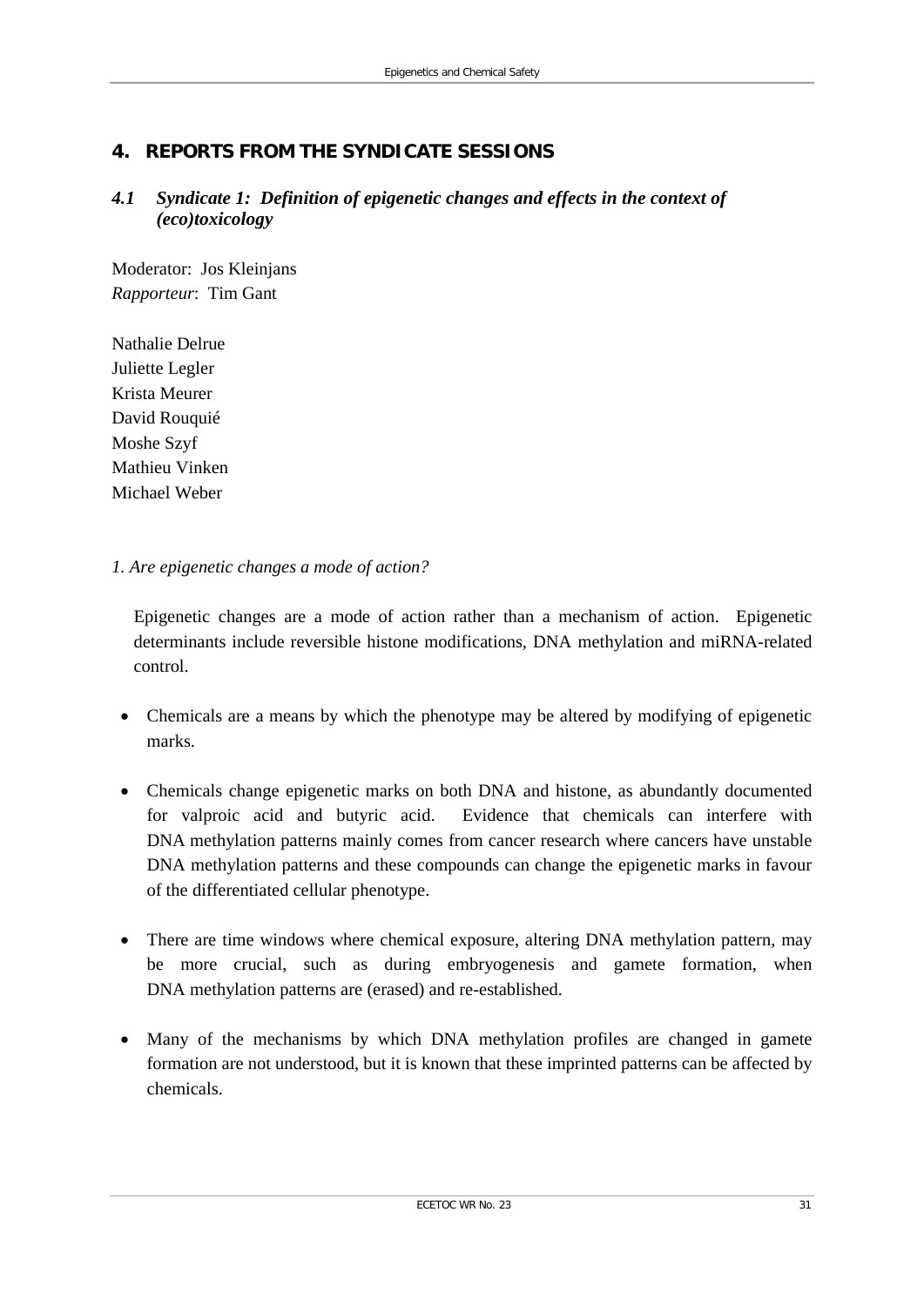- Not all changes to epigenetic marks in the genome may be adverse. Indeed, epigenetic changes induced by cancer chemotherapy are generally beneficial and hence therapeutic. However, we don't necessarily understand which changes are/may be beneficial and which are/may be adverse. Discerning this difference is a challenge.
- There seems to be a link between endocrine disruption and epigenetics. However it is not known whether this interrelationship is causal or a consequence, i.e. do EDCs act through epigenetic means or do epigenetic marks change as a result of altered signalling from EDCs.
- There is a need to know more about time-response and dose-response effects in changes to epigenetic marks triggered by chemicals in order to establish causality.
- Relevance to humans is being demonstrated through the translation of some animal study results.
- Changes in the DNA methylome can be found in cells *in vitro* in response to chemicals, including valproic acid. However, these changes may not be the same as those produced in the *in vivo* situation. The baseline DNA methylation marks *in vitro* are likely different from those in cells *in vivo*. Therefore, showing relevance of *in vitro* to *in vivo* extrapolation is a major challenge.
- There is a need to consider the window of exposure and the cell type. For example, a compound that changes DNA methylation patterns *in vitro* may have adverse effects for the developing embryo or in gamete, formation but could be advantageous in some somatic cells, such as neuronal cells undergoing age-related DNA methylation changes.
- There is a need to know more about the specificity of chemicals for changing epigenetic patterns in individual cell types and genes.
- *S*-adenosyl methionine changes the methylation profiles in specific subsets of genes. The same may be true for 5-azacytosine that theoretically would be predicted to be relatively non-specific, but actually changes DNA methylation marks in specific gene sets. Glucocorticoids affect genes expression upon interaction with GREs (glucocorticoid-responsive elements), but may affect others through transcription factors and miRNAs that are affected in their expression and in turn can affect other genes. With good computational methods, these interactions can be predicted.
- Dose-response relationships are important for characterisation of epigenetic changes. Epigenetic dose-responses may not be classic because DNA methylation changes can have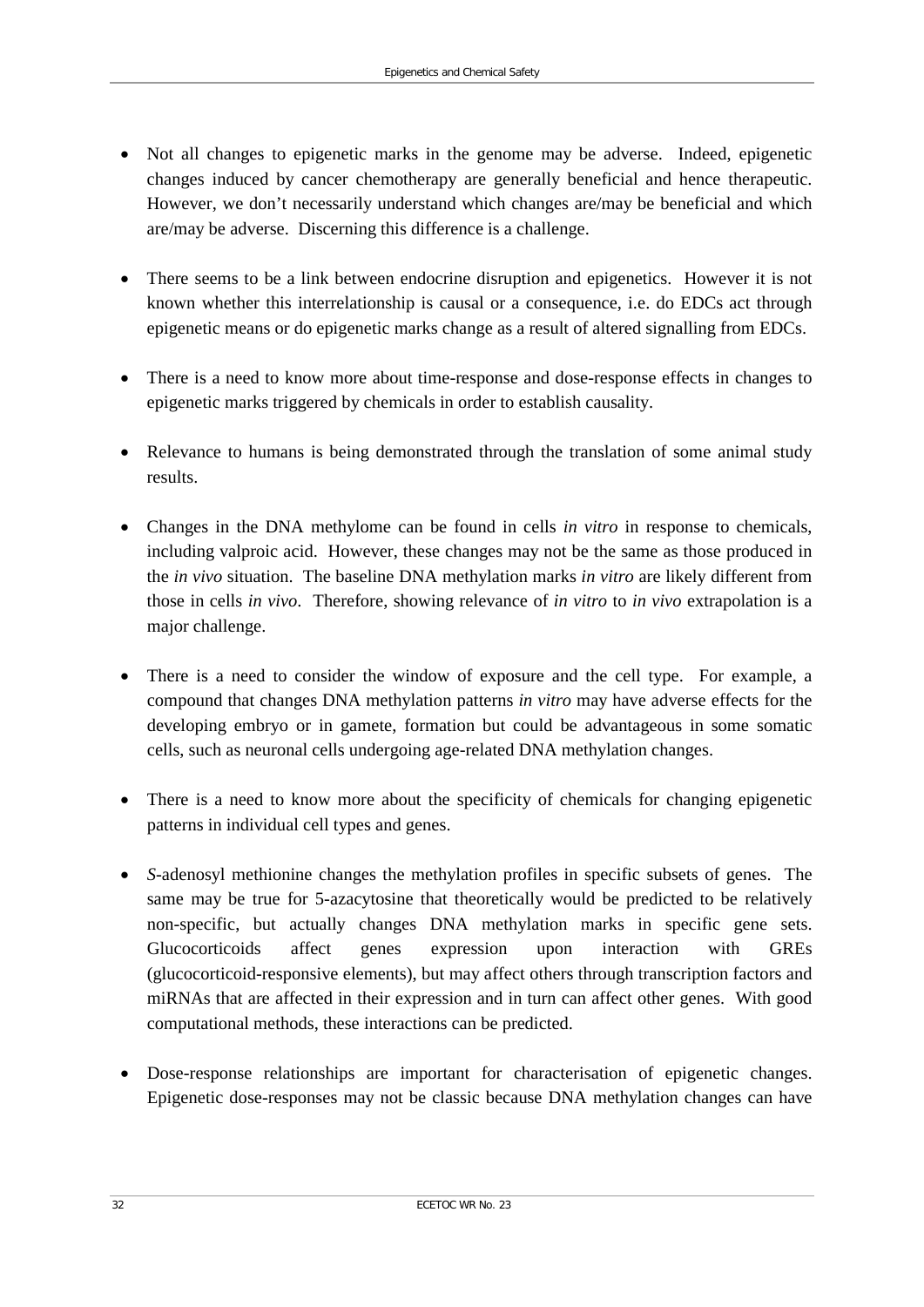beneficial and adverse effects. Cause and effect relationships on a dose-response basis are important.

# *2. Which endpoint of (eco)toxicology could be affected by epigenetic changes?*

- Phenotypes due to epigenetic change can be difficult to detect, which for instance is the case for cognitive decline, though these have a huge impact on society.
- Is there a need to look for the phenotype? Could this be predicted by looking at the genes affected by the altered DNA methylation patterns and then predicting phenotype from the known functions of the genes? Epidemiology, prediction and phenotype testing at the moment need to go hand in hand to make and improve predictions.
- Another example is that by looking at the genes affected, it may be possible to design appropriate tests to look for the predicted phenotype at the appropriate age after exposure.
- An interesting historical point in toxicology has been reached because of the profound changes in technology and the ability of the public to access the information.
	- o Starting point for a chemical epigenetic analysis could be to begin with an *in vitro* plasmid-based cell screen assay and to establish dose-response relationships.
	- o For positive chemicals move to an *in vivo* assay and look at the tissue of interest using a whole genome screen, such as MeDIP or NGS (next-generation sequencing) to determine which genes are being methylated and demethylated.
	- o Then look for differential expression (gene / protein) and from these data make phenotype predictions.
	- o Undertake a phenotype assessment based on association with the genes.
- There will not be one paradigm for looking at epigenetic effects of chemicals.
- At this stage, it will be more efficient to focus on model chemicals in order to establish protocols.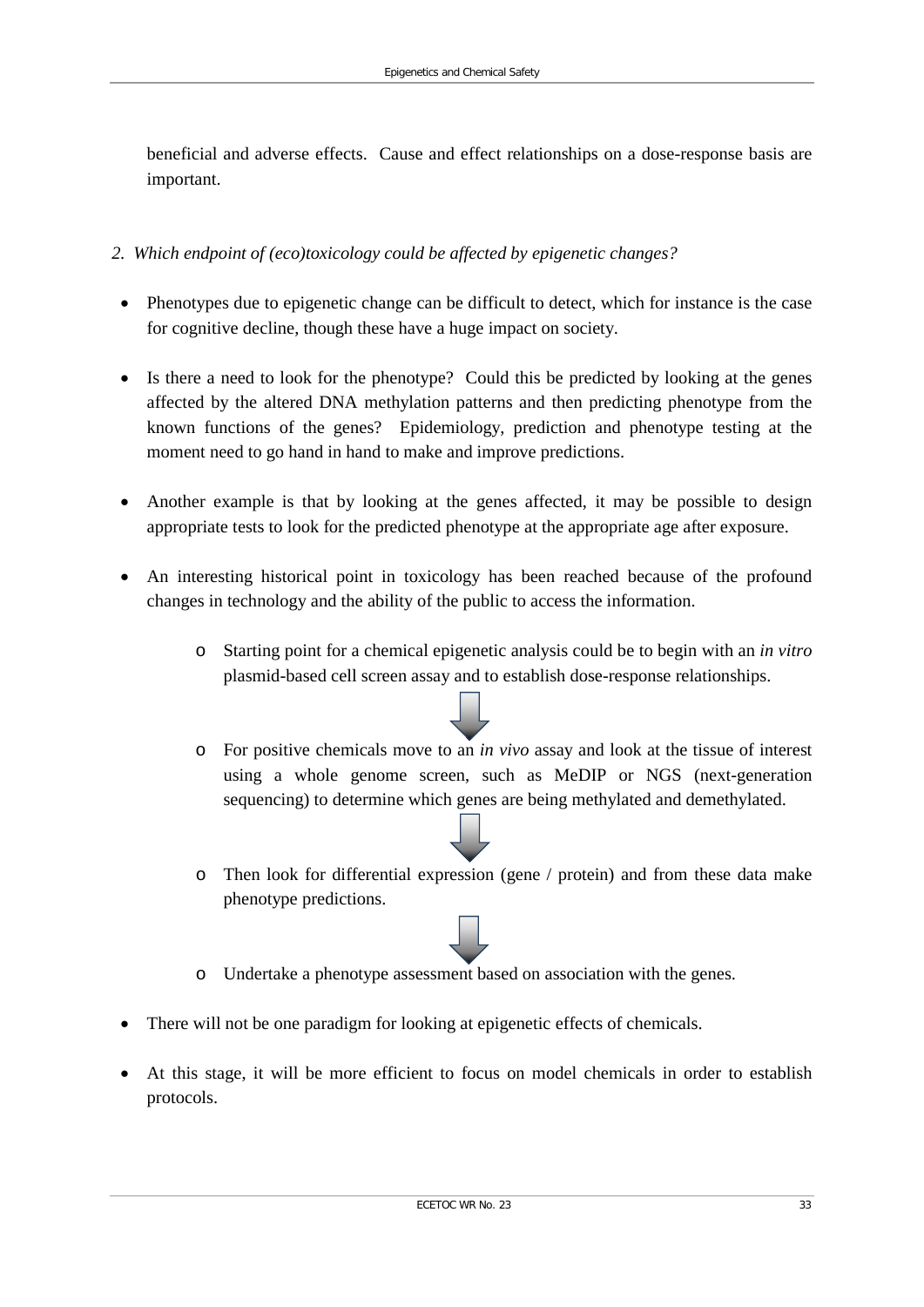- Epidemiology may establish relationships that should be followed up.
- One very important question is what is a normal DNA methylome? This is crucial to understanding an adverse effect.
- Phenotypes with the DNA methylome may not be obvious, these are subtle effects controlled by methylation effects.
- It may be easier to work with the DNA methylation patterns rather than the consequential gene transcription patterns for field studies. Indeed, DNA is easier and more stable to work with than RNA and the transcriptome pattern is constantly changing, which make it challenging. Though in an experimental situation there is no problem with working with the RNA though the plastic nature of the epigenome is still challenging.
- Example: Tributyltin causes obesity, which can be linked to changes in the DNA methylome. This example indicates that the principle of looking at the genes and pathways affected by the DNA methylome may direct towards the phenotype.

### *The Eco-environment.*

- Environmental species may depend on DNA methylation marks for behavioural phenotypes and thus chemicals that may affect epigenetic patterns may be very important.
- This also not limited to animal species, but includes plant species.

# CHALLENGING TIMES FOR TOXICOLOGISTS.

- *3. Should we consider including miRNA in the definition of epigenetics?*
- There was disagreement about this question, as some of participants felt that it is part of the epigenetic machinery while others view miRNAs as a mechanism that can be affected by DNA methylation patterns and this in turn may affect their expression and therefore the translation of their target mRNAs. They may also affect epigenetic marks, both DNA methylation and histone modifications, and may be involved in the transmission of epigenetic marks. They are in themselves though not epigenetic marks.
- There is no doubt that miRNAs are important in toxicology and in epigenetics, but this does not make them part of the definition.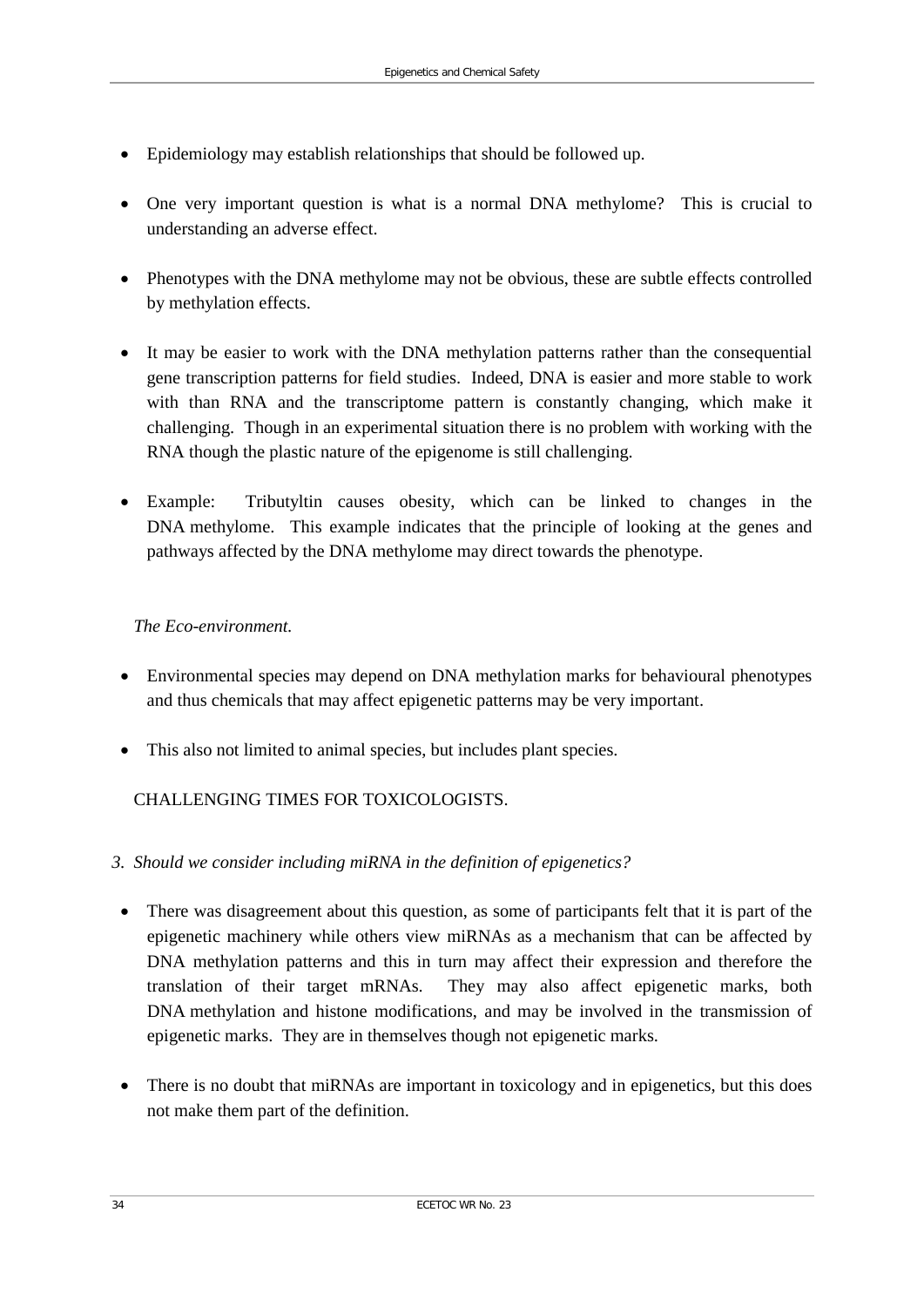- miRNAs species are not persistent. They are expressed from the genome. A definition of epigenetics is that the effect should be persistent.
- However, this is not really a question for toxicologists and risk assessors. Leave this to the debates of the academic biologists.

# *Questions posed to the syndicate rapporteur*

*In your definition of epigenetics you have focused on DNA methylation. Is this the only valid marker?*

No, this does not reflect the thoughts. Histone modifications and miRNA are also important epigenetic markers, but it remains to determine if they meet the definition of heritable changes.

*Did you also talk about having a phenotypic outcome first and then look for epigenetic changes?* This would be done in an epidemiologic approach.

# *How do we look for epigenetic changes, in which organs, after which treatment time?*

DNA methylation is the easiest epigenetic marker, since DNA is more stable than RNA. The data do not yet allow the identification of the most suitable organs to look at on a routine basis.

# *Is it feasible from a technical point of view to look at DNA methylation in several organs?*

The technology is there but needs to be improved, for instance in terms of testing capacity, and to become cheaper.

# *At what life stage should we measure DNA methylation patterns?*

Early embryo development is very important, but also during young and older age. Different life stages should be covered.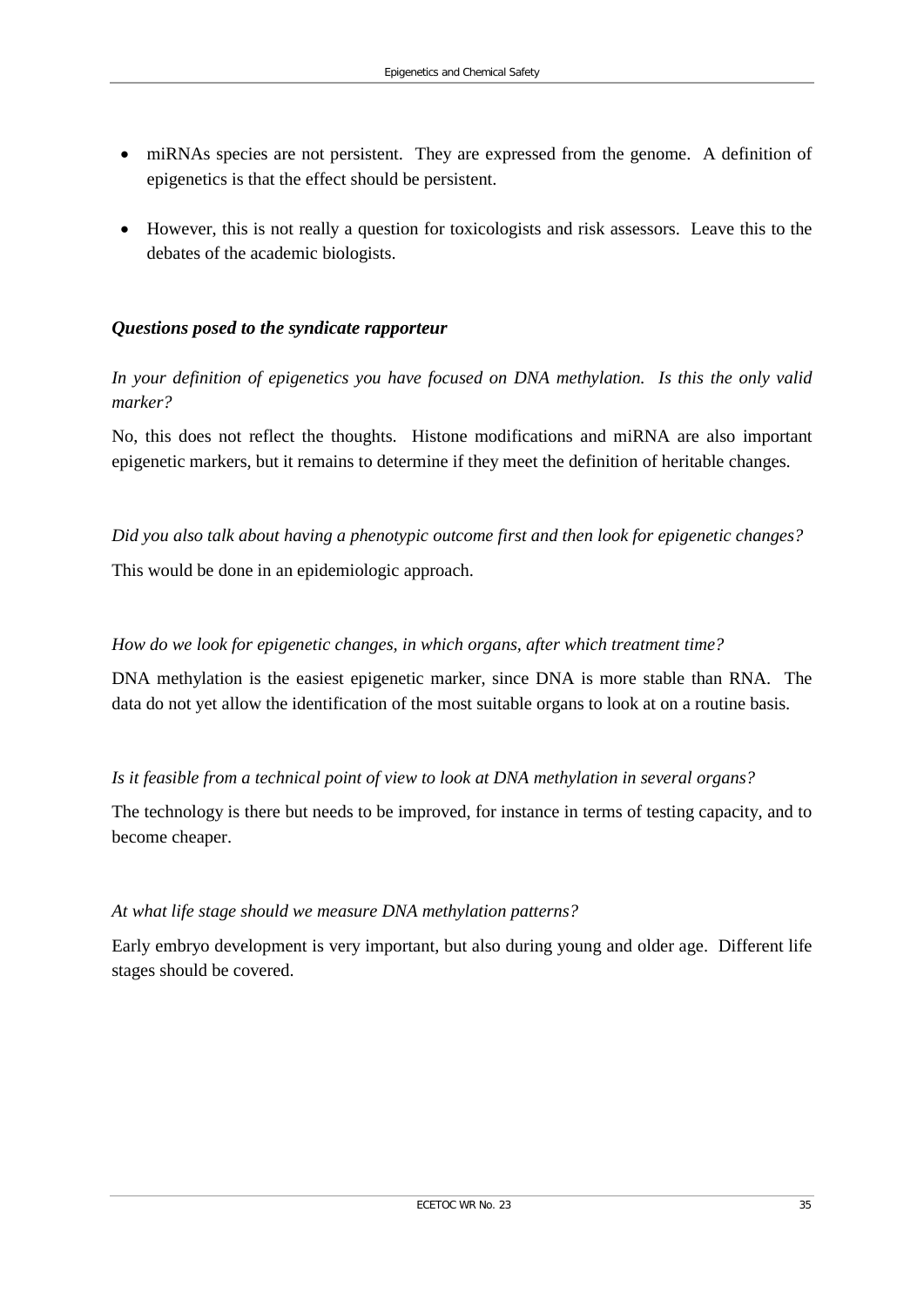*Shouldn´t we rethink the focus on early development? Aren´t there many other times in life where we might be affected by epigenetic changes?*

In current study designs, early developmental effects are not well reflected.

Remark: As seen from human evidence, early development is one of the most sensitive stages for epigenetic changes.

Remark: Different life stages should be covered in our experiments.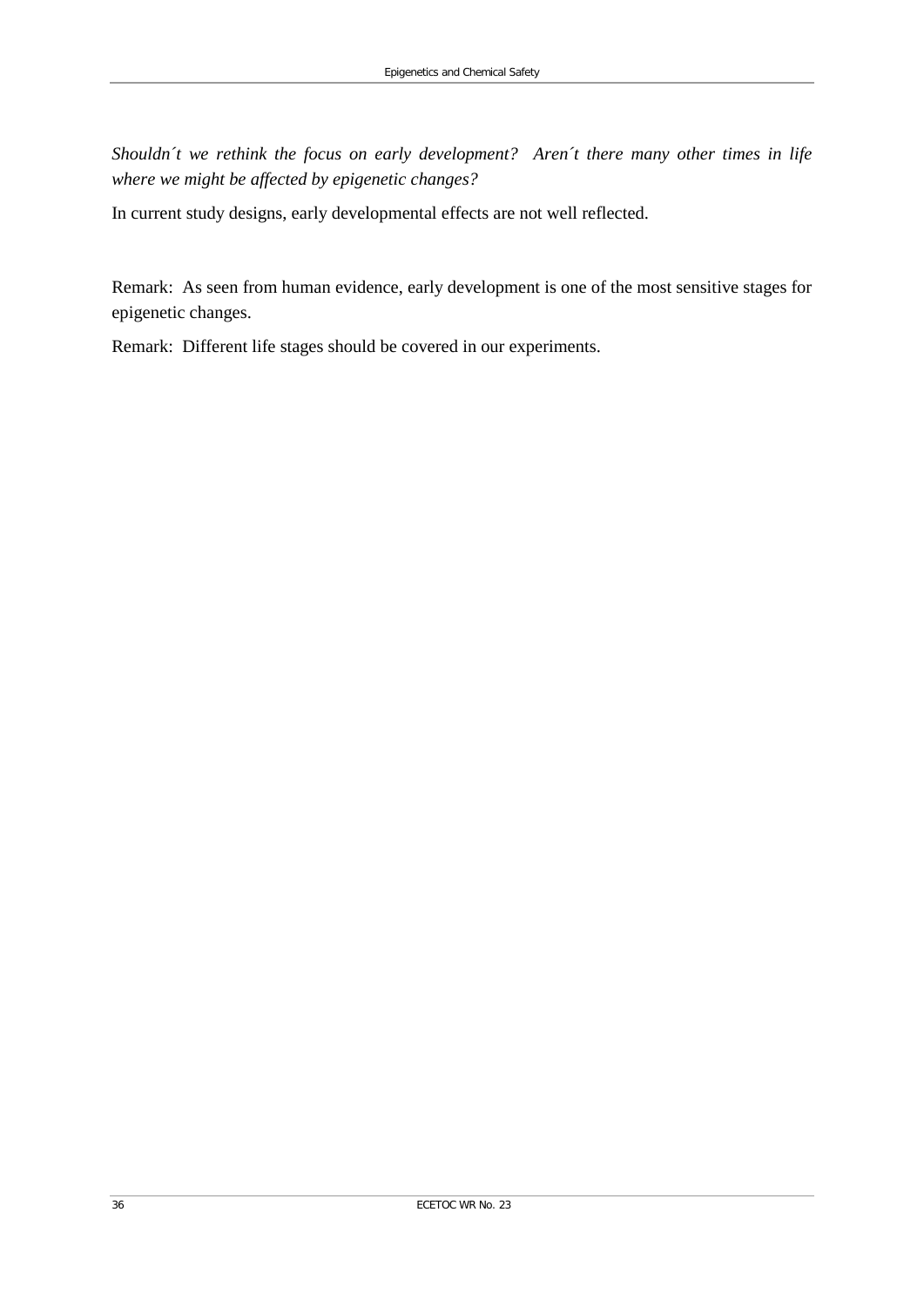# <span id="page-42-0"></span>*4.2 Syndicate 2: What are the consequences of epigenetic changes induced by exogenous substances on human and environmental health?*

Moderator: Ben van Ravenzwaay *Rapporteur*: Robert Kavlock

Alan Boobis Ross Brown Neil Carmichael Sarah Dutton Alessandro Giuliani Sean Milmo Sue-Nie Park Frederick L. Tyson Maria Uhl

*1. Are epigenetic changes adverse per se?* 

- Epigenetic changes could be key events within a mode of action depending on upstream events and downstream consequences
	- o Important to keep focus on the phenotypic alteration.
- Interpretation hindered by lack of knowledge of reference status
	- o The normal state of a particular cell type and life stage.
	- o Including the extent of normal variability.
- An extraordinarily complex and dynamic process central to normal cell and tissue functioning
	- o Autoregulatory mechanisms of function are important as there appear to be built in redundancies of control processes.
- A theoretical question was posed If an individual with an epigenetic change caused by an environmental factor (e.g. famine or drought) would be exposed to the opposite environmental factor would the original epigenetic change be reversible for the subsequent generation(s)?
- Recall the definition of adverse an intermediary process / system cannot be considered adverse without consideration of the downstream consequence on physiological function, including (in ecotoxicology) reproductive function linked to adverse population-level effects.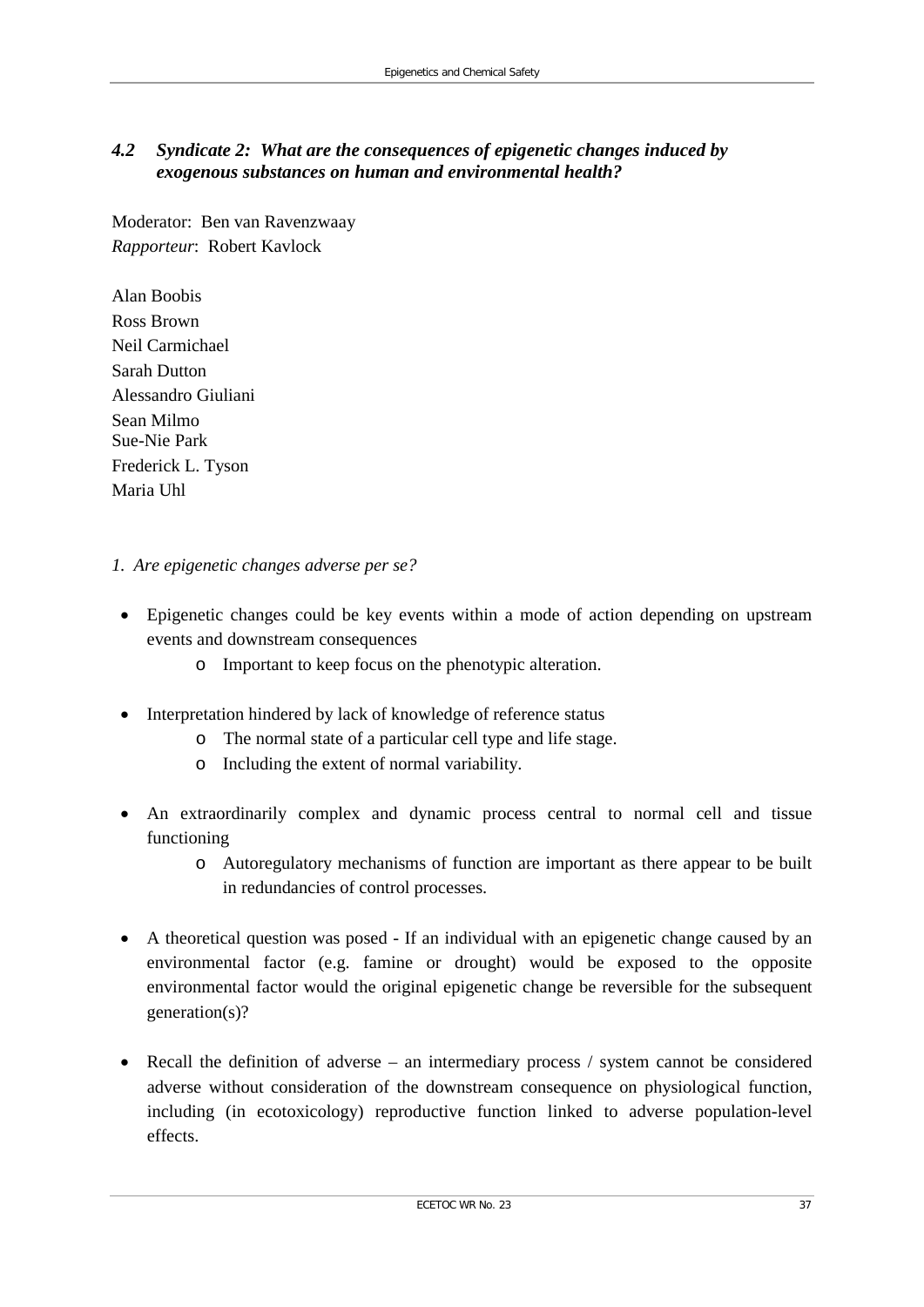- It was postulated that epigenetic changes could be considered (generic) biomarkers of exposure rather than biomarkers of effect.
- In general, epigenetic responses were considered to be important in the adaptation to 'stress', the impact on survival and reproduction would be a key to the ultimate interpretation.
- Are the current methods of toxicology evaluation adequate to detect the consequence, or is it possible for subtle changes to go overlooked?
- *2. Would the detection of the epigenetic changes provide information useful for risk assessment?*
- Perhaps the data need to be judged on their quality and its relevance, just as all information is considered in the overall weight of the evidence during the risk assessment process
	- o Are the targets similar in test animals versus humans?
		- e.g. the case of an HDAC inhibitor.
	- o Are there special life-stage consequences to be considered?
	- o Aid in understanding cross-species responses for NGCs?
- For the near future, there is a need more basic knowledge about the epigenetic system before such information is likely to have an impact on the current state of the science of risk assessment.
- However, given the importance of epigenetic changes to biology, it will undoubtedly become more important to risk assessment as the science evolves.
- Currently there is a lack of information on dose-response relationships at the level of the epigenome and the dose-response relationships for the downstream events, but we could envisage this being considered a suitable alternative (e.g. cholinesterase inhibition and neurotoxicity) at some point in the future.
- The question of thresholds for epigenomic changes was briefly considered, and similar to other discussions, no unique considerations for this potential key event versus other key events (e.g. consider feedback loops, regulatory controls and propagation over levels of biological organisation) were identified.
- *3. Are epigenetic changes considered an adaptive response to environmental changes?*
- Considered three types of interactions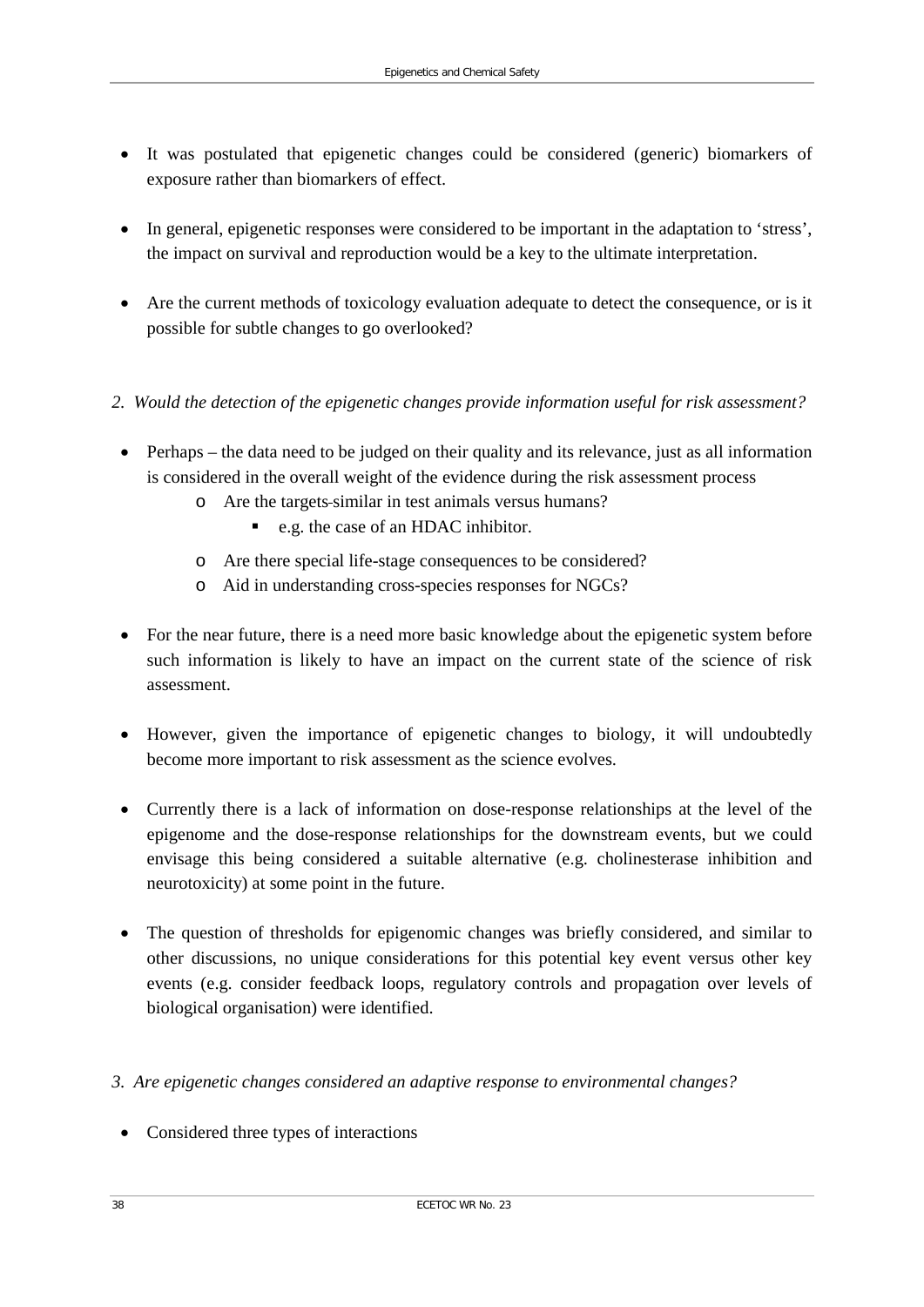- o A true adaptive response of an organism to a chemical exposure.
- o Two potentially 'maladaptive' responses
	- A direct interaction with the epigenetic control machinery.
	- Applying a signal at an inappropriate stage which gives an inappropriate response (critical period).
- o All three cases are dependent on the magnitude, duration, timing and downstream consequences on physiological and reproductive function being impacted.
- Perturbing the epigenetic apparatus may be considered undesirable (e.g. an Ames result), but still dependent on use of the mode of action framework for full interpretation.

Remark: The paradigm of dose-response-relationships should be reconsidered since the response to epigenetic changes might not work that way.

Remark: Dose-response of an epigenetic effect would most probably be bell-shaped. Since there are multiple interacting variables, a linear (or monotonic) dose-response is not to be expected.

Remark: If it is known that a specific chemical is able to induce epigenetic changes an additional uncertainty factor should be considered in the risk assessment.

# *Questions posed to the syndicate rapporteur*

### *Did the group consider changes on the environmental toxicity level?*

Plants and their adaptive response to e.g. climate changes were discussed. The wild-life population is considered to be also affected by epigenetic changes. If a plant species survives a change it would not be considered adverse.

Remark: The environmental context is important for the phenotypic expression. A methylome change e.g. leading to obesity will only appear in the phenotype if the individual has free access to fatty nutrition.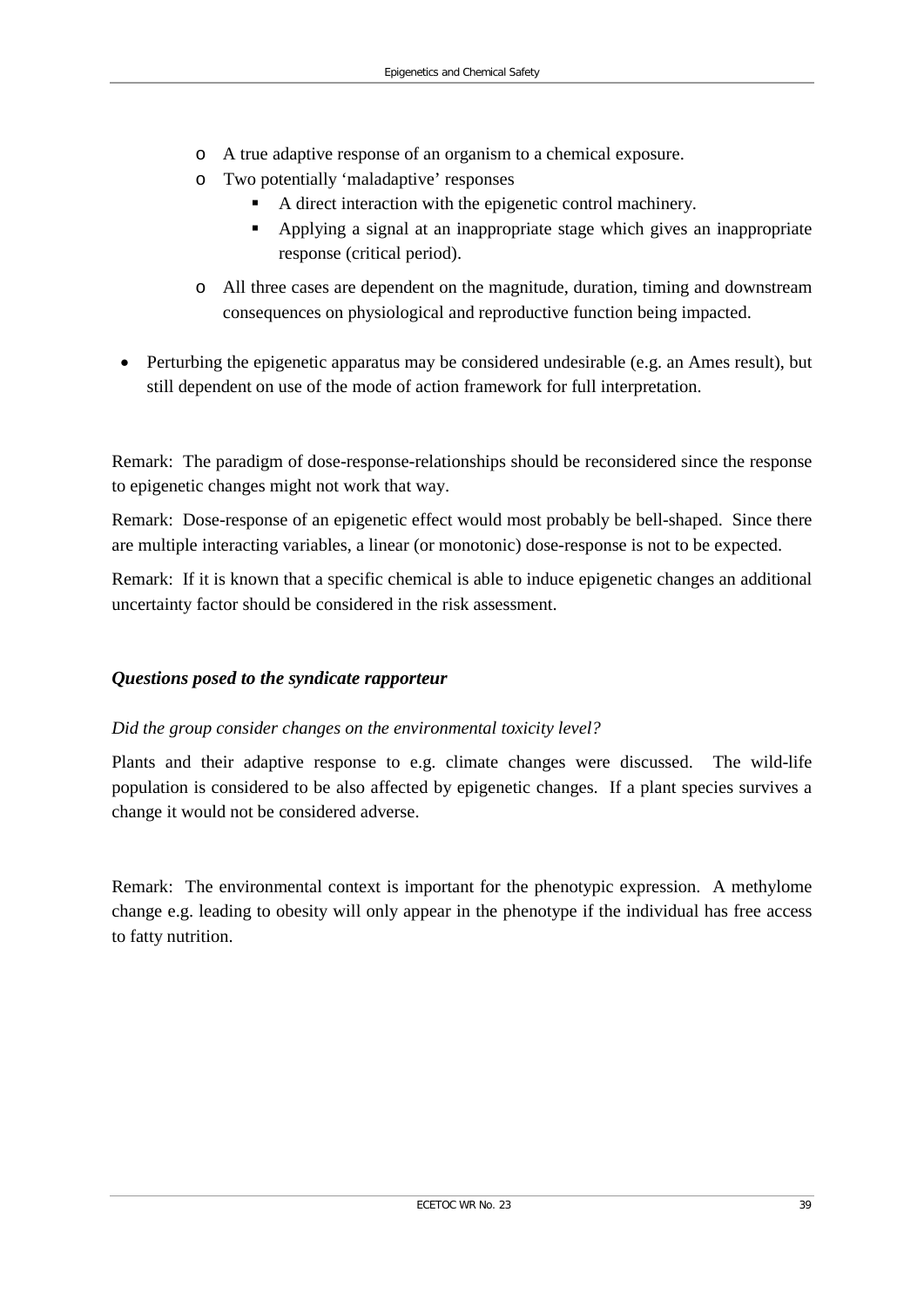# <span id="page-45-0"></span>*4.3 Syndicate 3: Is the current way of assessing the safety of chemicals able to detect adverse effects related to epigenetic changes?*

Moderator: Saskia van der Vies *Rapporteur*: Jay Goodman

Mohamed Benahmed Romualdo Benigni Mustafa Billur Richard Currie Malyka Galay Burgos Marina Marinovich Richard Meehan Michiel Vandegehuchte

# *1. Can epigenetic changes occur at doses levels traditional below NO(A)EL?*

Given that gene expression changes have been shown to occur at doses at or below a traditional NO(A)EL, and epigenetic changes are known to be involved in the regulation of gene expression it is expected that epigenetic changes would indeed occur at dose levels traditionally lower than NO(A)EL. However, evidence for changes at dose levels traditionally below NO(A)EL is currently lacking.

# *2. How relevant are rodent epigenetics changes to humans?*

Epigenetic changes observed in rodents may be relevant to humans especially if the change occurs via a common mechanism in cells and organs. However, data to prove this relevance is currently absent. A clearer understanding of the mechanisms involved in epigenetics is needed, and for this, comparative studies using well characterised compounds will be very useful.

# *3. What is the dose-response curve for epigenetic changes by chemical exposure?*

In principle, the dose-response curve for epigenetic changes can be viewed as any other dose-response curve for a particular chemical including the concept of threshold. The dose-response curves for epigenetic changes may not differ from dose-response curves for other effects when looking at the level of signalling pathways. In a system with redundant pathways, it is questionable if and when an effect can be detected. The phenotypic change might not be related to the gene that showed a change in epigenetic markers. It might also be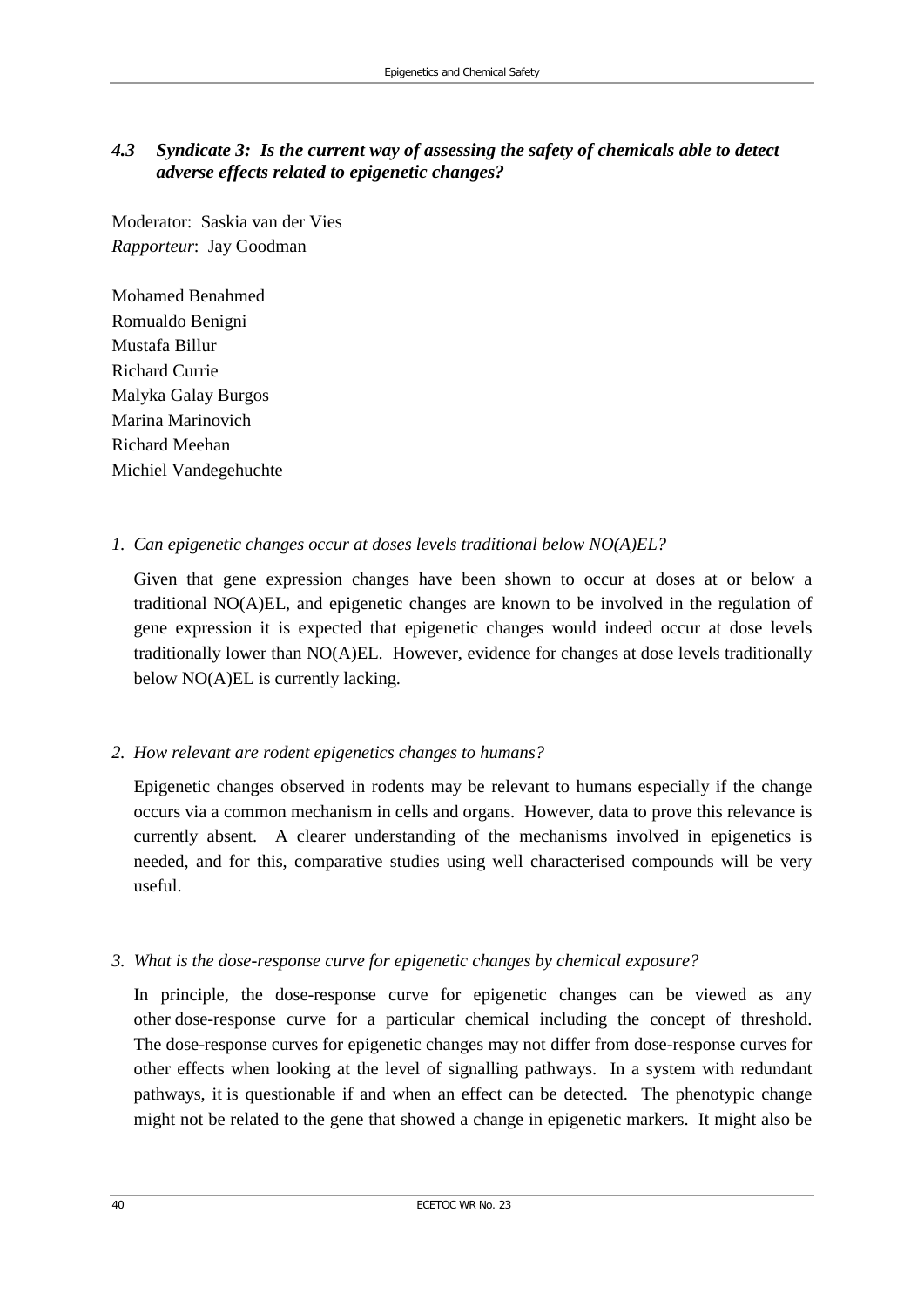that the dose-response curve varies across sites and so will depend on whether the entire genome is analysed or an individual gene.

It was further noted that the epigenome is a dynamic system and that epigenetic changes, in contrast to genetic changes, are potentially reversible. There is some evidence that epigenetic programming as a result of early life events is potentially reversible by certain pharmacological manipulations later in adulthood. In addition, permanent epigenetic changes that occur early in life may be more important than the epigenetic changes upon chemical exposure in later life. It was agreed amongst the group that the dose-response curve resulting in an epigenetic change should be distinguished from a dose-response curve for an adverse effect and that epigenetic change does not necessary lead to an adverse effect.

In addition, a phenotypic change might not be related to a single gene that showed a change in epigenetic markers. It was suggested to first analyse reference compounds that are well-known to be 'safe' i.e. a negative control and also well-known compounds that induce epigenetic changes i.e. positive control, to establish what kind of short and long-term effects can be determined. If 'safe' chemicals induce changes of epigenetic markers a rethink, about whether these markers are the right ones to use or not, will be necessary.

# *4. Is it possible to link epigenetic changes at population level?*

In theory it will be possible to link epigenetic changes at a population level. However, in practice there is hardly any data available and at the moment this poses more questions than it answers. For example, what are the most significant parameters that need to be measured? Also, the normal variability in an individual and/or population as a whole is unknown. It should also be considered that different species in the ecosystem may have different mechanisms of epigenetic control.

# *Questions posed to the syndicate rapporteur*

*Is there any reason to assume that dose-response curves for epigenetic changes differ from doseresponse curves for other effects?*

They should not be different if we look at the level of signalling pathways. The dose-response depends on what is measured for the individual gene.

Remark: At the moment, the technology needs to be optimised and data generation and analysis expanded. Academic research alone is not sufficient and industry will need to start testing epigenetic changes so that regulators will be in a position to approve this new technology.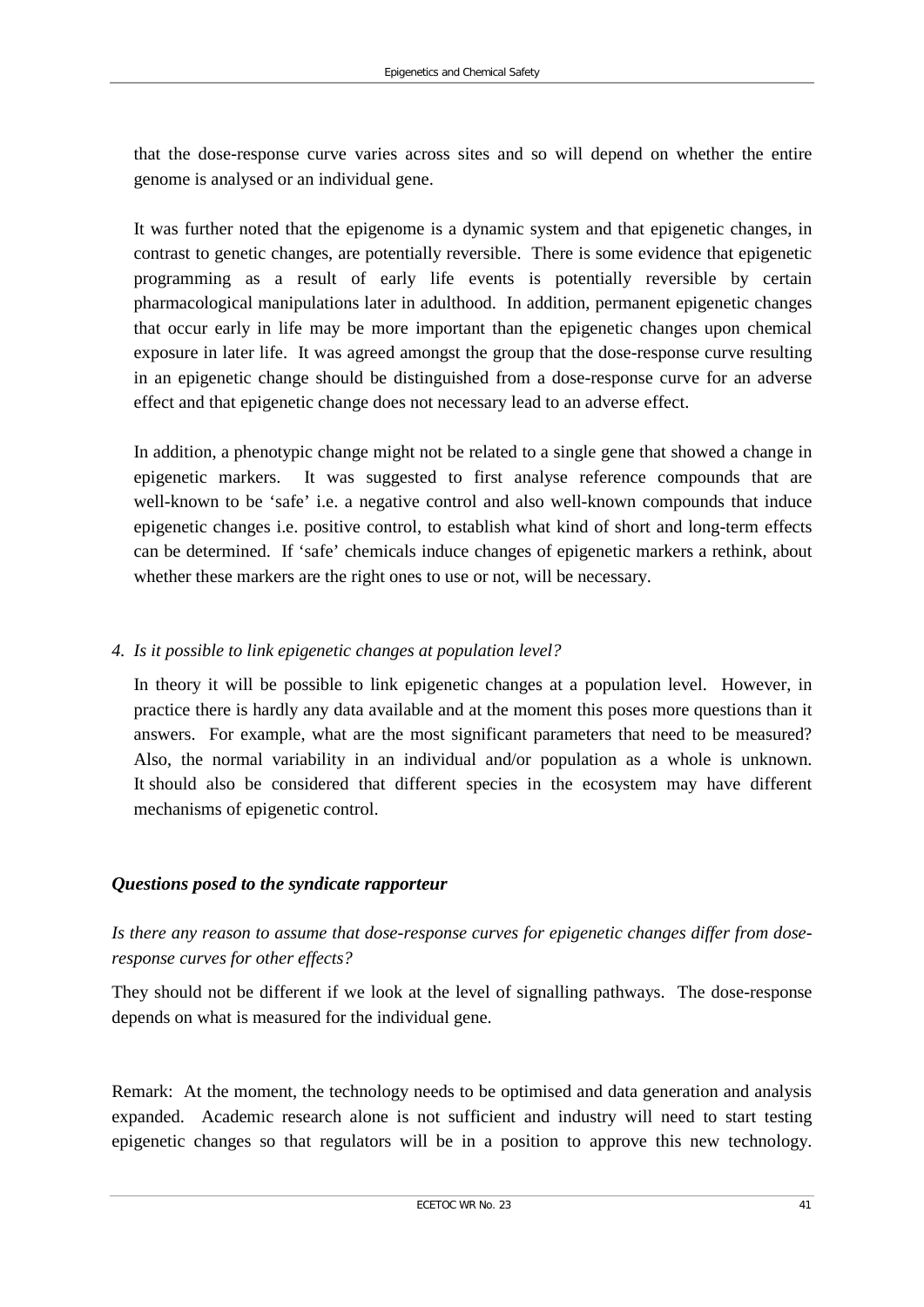Considering the high costs arising from various types of diseases such diabetes, cancer and neurodegeneration, more effort and money should be invested to understand the role of epigenetic changes.

*We need guidance on where to focus the investigations. Which genes, which endpoints for early warning? Where is the gap in research that needs to be covered?*

Global technologies provide a great advantage to improve our comprehensive understanding of epigenetics changes. Unless there are specific questions regarding certain genes we should not focus our attention too soon, as we are likely to miss essential information. It is unclear, if one would focus on either one or a small set of genes, the observed epigenetic changes could be distinguished from an adverse effect?

### *It is much easier to study the whole genome than a single gene?*

Preference was given to use genome-wide approaches rather than a single gene because it is technically easier. The 'low fruits', i.e. substances that are well known to induce epigenetic changes should be examined first, in order to see what effects they have on a short and long-term basis.

### *Should regulatory agencies push the science by demanding epigenetic research?*

The science of epigenetics is developing rapidly and by understanding epigenetics a better understanding of the temporal relationships between key events in a mode of action leading to adverse events in (eco)toxicology may be gained. That is, it may allow us to understand things that we do not currently understand very well. Nevertheless, the existence of large knowledge gaps and the lack of consensus among experts as to the implications of epigenetic changes must be recognised. In spite of this, some consideration has being given to the inclusion of epigenetics screens for NGCs within regulatory testing frameworks e.g. OECD Molecular Screening and Toxicogenomics Programme. Some workshop participants called for caution to avoid rushing regulation and policy development before the science is understood and reliable methods have been proven via ring-testing (i.e. avoid what happened in the case of EDCs when policy was passed more than 10 years before robust guideline methods were available via EDSTAC).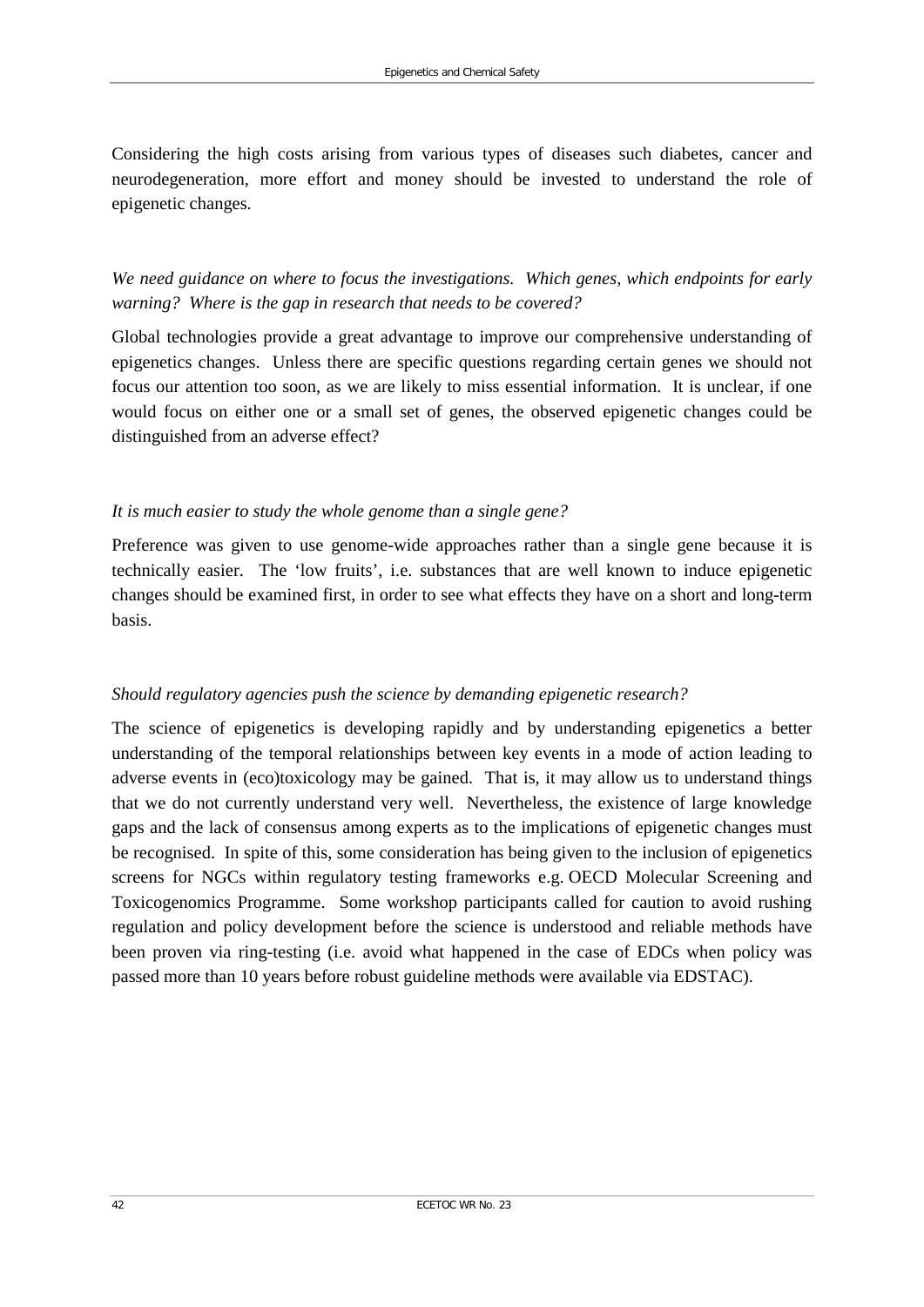# <span id="page-48-0"></span>**5. CONCLUSIONS AND RECOMMENDATIONS**

# *Concluding remarks from Alan R. Boobis*

Professor Alan R. Boobis presented his views as a participant on the outcome of the workshop.

Whilst there is agreement that epigenetics is a rapidly developing field with potential importance in the adverse effects of chemicals, there are many areas where there are appreciable differences in opinion, largely due to current lack of knowledge.

There is agreement that DNA methylation and histone modification are key epigenetic mechanisms. There is less agreement as to whether ncRNAs comprise an additional epigenetic mechanism or some other regulatory process. Each of these key processes (DNA methylation, histone modification, ncRNAs) is complex and becoming more so as knowledge advances.

It is increasingly evident that epigenetic mechanisms are interdependent. Whilst they may regulate transcription or translation they in turn can be regulated by transcriptional or translational changes. For example, DNA methylation can alter transcription, but the levels of the enzymes responsible can be regulated by changes in expression of their coding genes. Similarly, miRNA species act post-transcriptionally, but are themselves the products of transcriptional activity.

As our knowledge of the epigenome increases, it is becoming apparent that epigenetic regulation is almost universal and that most if not all genes are subject to such regulation. Hence, it is important that scientists are able to distinguish between changes of potential toxicological consequence and those that reflect normal homeostatic adjustment.

Often, epigenetics (or the epigenome) is used as a catch-all term, but it is clear that not all epigenetic mechanisms are equal. Some DNA methylation reactions can change phenotype throughout life, and perhaps even in successive generations. In contrast, some histone modifications have a relatively short-lived impact on the cell.

It is important to distinguish between mode (of mechanism) of action and a toxicological response. Epigenetic changes can be key events in the mode of action for a response, but in themselves will not be adverse. Hence, if one starts with an adverse effect, understanding the epigenetic changes responsible may help in extrapolating from experimental observations to human (or environmental) risk, but is not essential in reaching a conclusion about acceptable levels of exposure. On the other hand, the potential paradigm shift in toxicology where chemicals are assessed *in vitro* and *in silico*, will require prediction of potential adverse effects based on systems approaches. This is a complex undertaking, and the present state of knowledge is such that such predictions are often not possible. Apical endpoints in general demonstrate monotonic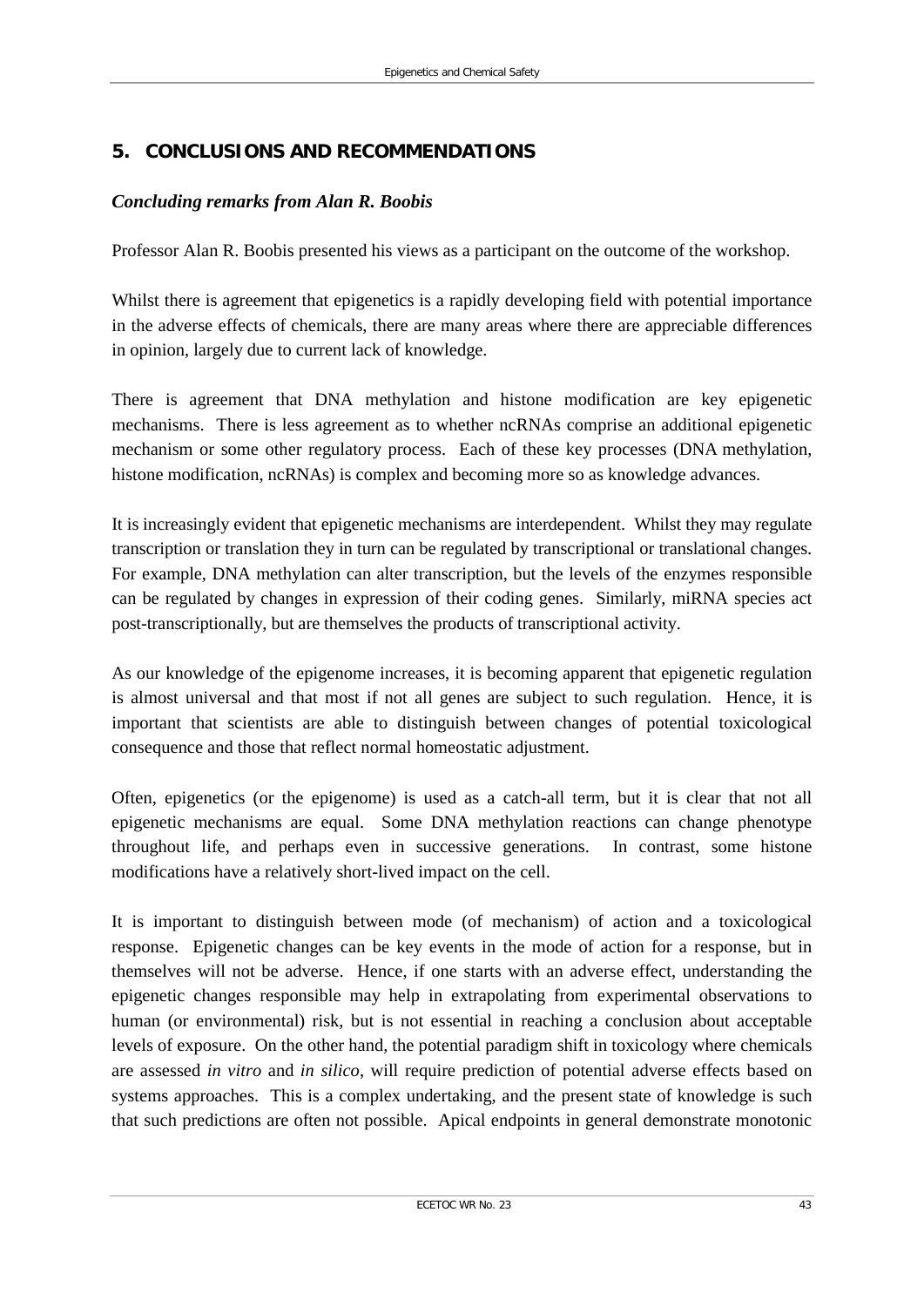dose-response curves, and it is difficult to find robust evidence for exceptions to this. In contrast, some epigenetic processes exhibit complex dose-response relationships, complicating study design and interpretation.

There are some concerns that effects on epigenetic processes may result in subtle adverse effects that are difficult if not impossible to detect using current protocols. However, this is more a question of the adequacy of testing strategies than one on epigenetics. In terms of protecting human health (or the environment), regardless of the mechanism, it is important that subtle effects of potential impact are not overlooked. One possibility is to design an apical test to detect any such effects. Alternatively, if changes in epigenetic mechanism underlie some of these effects, understanding such mechanism would be a means to an end, helping in the prediction of any such potential.

There are differing views on how often interference with epigenetic mechanisms underlies chemical toxicity. Similarly, it is not clear how often chemically-induced changes in epigenetic processes translate into an adverse effect. There are major gaps in knowledge on the extent of background variability in epigenetic processes and their normal dynamic range, in the duration of persistence of changes and their reversibility (e.g. some DNA methylation changes once thought to be permanent are now known to be reversible), the magnitude of change necessary for an adverse outcome, windows of susceptibility, and the extent of autoregulation and redundancy in the system. Opinions vary as to how often epigenetic changes are a cause of toxicity or a consequence of toxicity.

Some have suggested that in the absence of detailed knowledge of epigenetic effects of chemicals the worst should be assumed and the precautionary principle adopted. However, this blurs the distinction between risk assessment and risk management, between science and policy. As indicated above, epigenetic changes may be key events in a mode of action for a toxic (or adverse) effect, but even before we were aware of the existence of the epigenome it was possible to identify levels of exposure to chemicals that were of negligible concern. Understanding epigenetic mechanisms may help improve risk assessment and reduce uncertainty in areas such as interspecies extrapolation, life stage sensitivity, human relevance and interindividual variability. In the absence of such knowledge uncertainty may be greater but can still be addressed, by using more conservative assumptions, as at present.

Simply demonstrating that a chemical causing toxicity also causes epigenetic changes does not establish cause and effect, any more than in a transcriptomics study. Hence, there needs to be an investigative strategy to confirm the relevance of any epigenetic changes observed in the toxicity of the compound. As knowledge increases, such epigenetic changes will eventually become more predictive. Many, but not all, are of the view that it is too early to routinely evaluate chemicals for their global impact on the epigenome, although this could be part of a focused MoA investigation.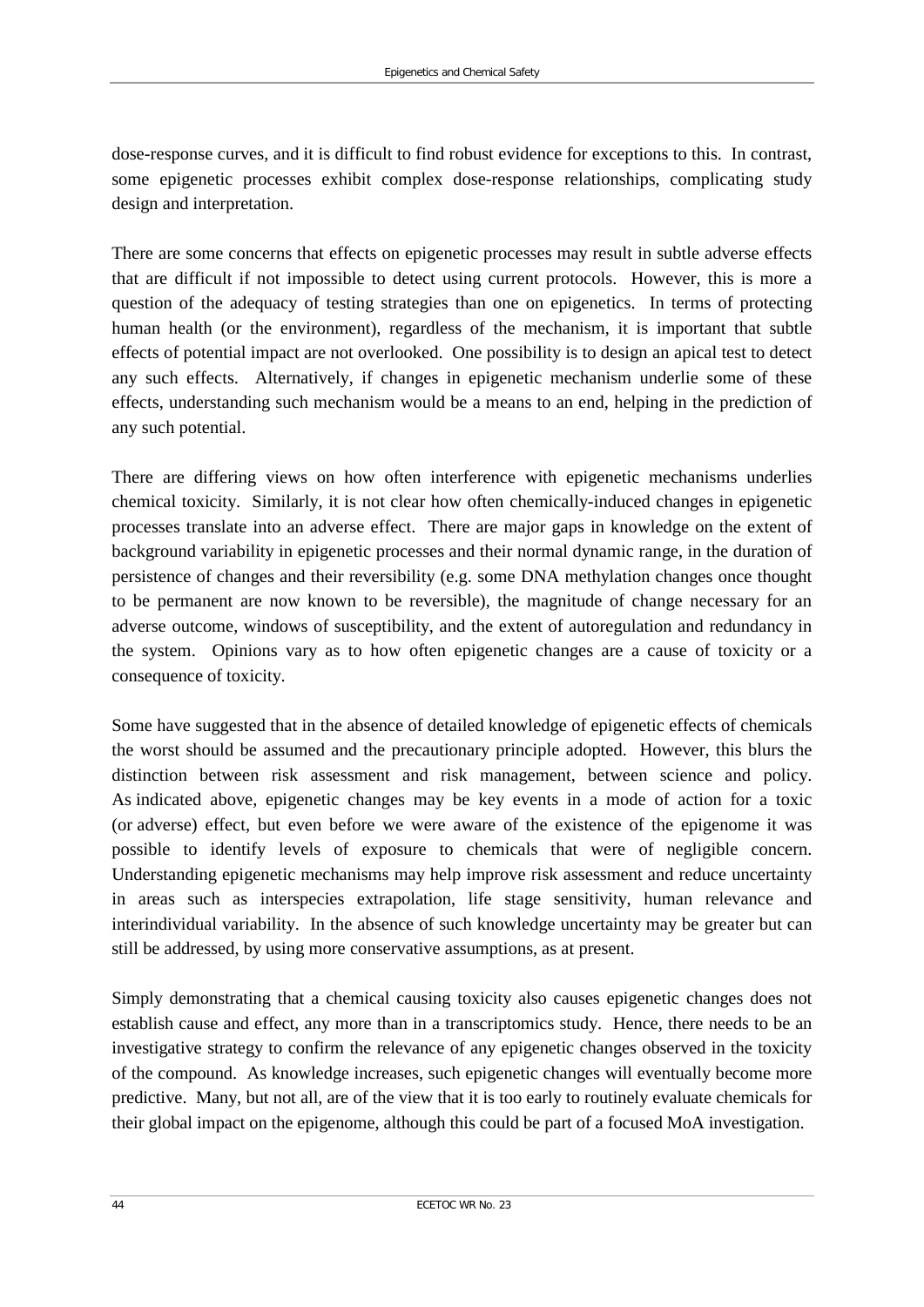# <span id="page-50-0"></span>**ABBREVIATIONS**

| <b>ADHD</b>   | Attention deficit hyperactivity disorders                           |
|---------------|---------------------------------------------------------------------|
| <b>ADP</b>    | Adenosine diphosphate                                               |
| <b>BFR</b>    | <b>Brominated flame retardant</b>                                   |
| <b>BPA</b>    | Bisphenol A                                                         |
| CAR           | Constitutive androstane receptor                                    |
| CpG           | Cytosine-phosphate-guanine                                          |
| <b>DDE</b>    | Dichlorodiphenyldichloroethylene                                    |
| <b>DES</b>    | Diethylstilbestrol                                                  |
| <b>DNA</b>    | Deoxyribonucleic acid                                               |
| <b>DOHaD</b>  | Developmental origins of human health and disease                   |
| ED            | Endocrine disrupter                                                 |
| <b>EDC</b>    | Endocrine disrupting chemical                                       |
| <b>EDSTAC</b> | <b>Endocrine Disruptor Screening and Testing Advisory Committee</b> |
| <b>EPA</b>    | <b>Environmental Protection Agency</b>                              |
| epiRILs       | Epigenetic recombinant inbred lines                                 |
| <b>GR</b>     | Glucocorticoid receptor                                             |
| <b>GRE</b>    | Glucocorticoid-responsive elements                                  |
| <b>GUS</b>    | Beta-glucuronidase                                                  |
| <b>HBCD</b>   | Hexabromocyclododecane                                              |
| <b>HDAC</b>   | Histone deacetylase                                                 |
| hDIP          | Hydroxymethylated DNA immunoprecipitation                           |
| <b>HELP</b>   | HpaII tiny fragment enrichment by ligation-mediated PCR             |
| hmC           | Hydroxymethylcytosine                                               |
| HpaII         | Haemophilus parainfluenzae II                                       |
| lincRNAs      | Long intergenic RNAs                                                |
| mc            | Methylcytosine                                                      |
| MeDIP         | Methylated DNA immunoprecipitation                                  |
| miRNA         | <b>MicroRNA</b>                                                     |
| MoA           | Mode of action                                                      |
| mRNA          | Messenger RNA                                                       |
| ncRNA         | Non-coding RNA                                                      |
| <b>NGC</b>    | Non-genotoxic carcinogens                                           |
| <b>NGS</b>    | Next-generation sequencing                                          |
| <b>NIEHS</b>  | National Institute of Environmental Health Sciences                 |
| NO(A)EL       | No observed (adverse) effect level                                  |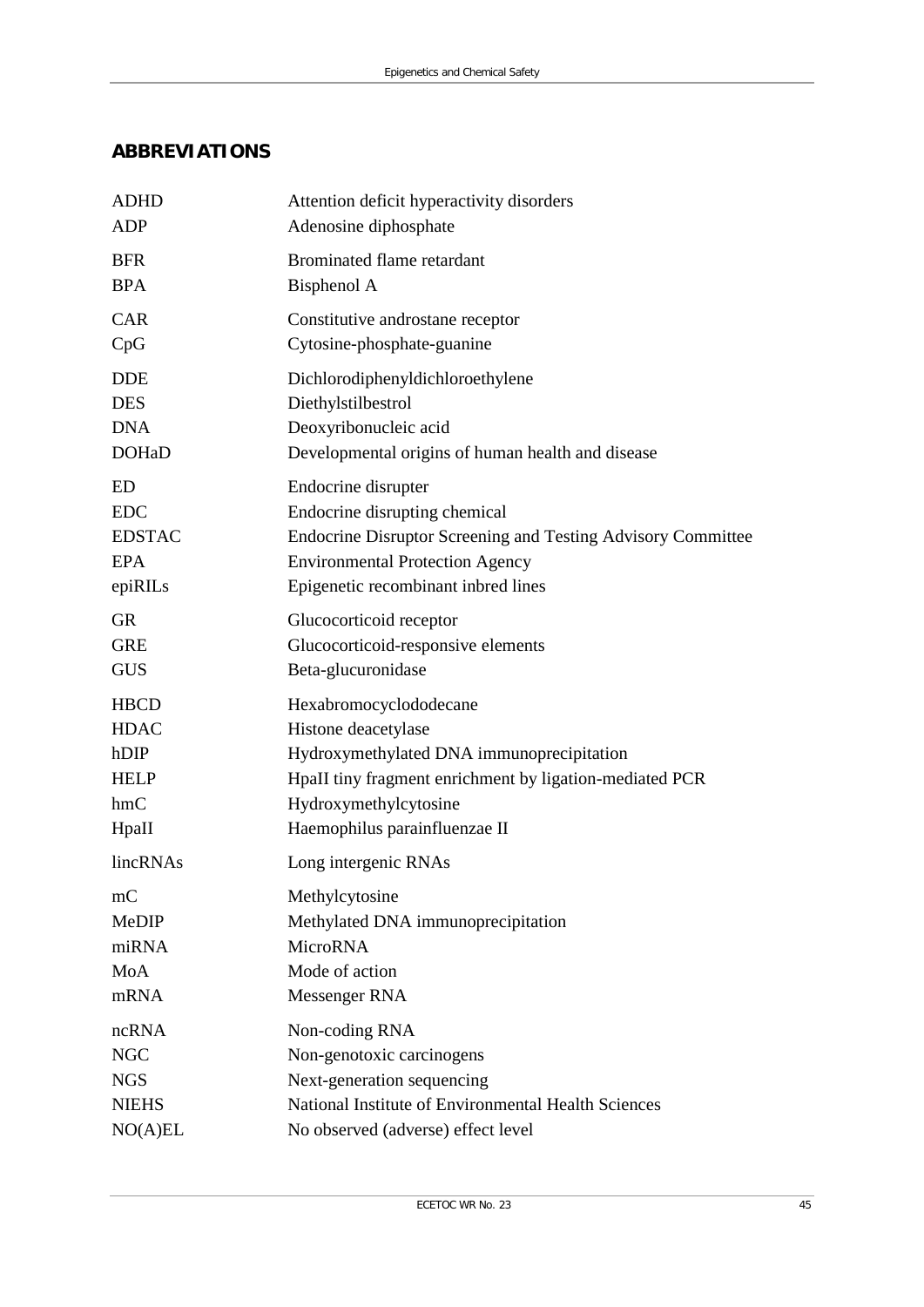| <b>NOEL</b> | No observed effect level                               |
|-------------|--------------------------------------------------------|
| <b>NR</b>   | Nuclear receptor                                       |
| <b>OECD</b> | Organisation for Economic Co-operation and Development |
| <b>PB</b>   | Phenobarbital                                          |
| <b>PCB</b>  | Polychlorinated biphenyl                               |
| <b>PCR</b>  | Polymerase chain reaction                              |
| <b>PFAA</b> | Perfluorinated alkyl acid                              |
| <b>PFOA</b> | Perfluorooctanoic acid                                 |
| <b>PFOS</b> | Perfluorooctanesulfonate                               |
| $PM_{10}$   | Particulate matter of $\sim$ 10 micrometers            |
| <b>RNA</b>  | Ribonucleic acid                                       |
| rRNA        | Ribosomal RNA                                          |
| <b>SA</b>   | Structural alert                                       |
| <b>SAH</b>  | S-adenosylhomocysteine                                 |
| <b>SAM</b>  | S-adenosylmethionine                                   |
| <b>SHE</b>  | Syrian Hamster Embryo                                  |
| <b>TBT</b>  | Tributyltin                                            |
| <b>TPT</b>  | Triphenyltin                                           |
| $UV-B$      | <b>Ultraviolet B</b>                                   |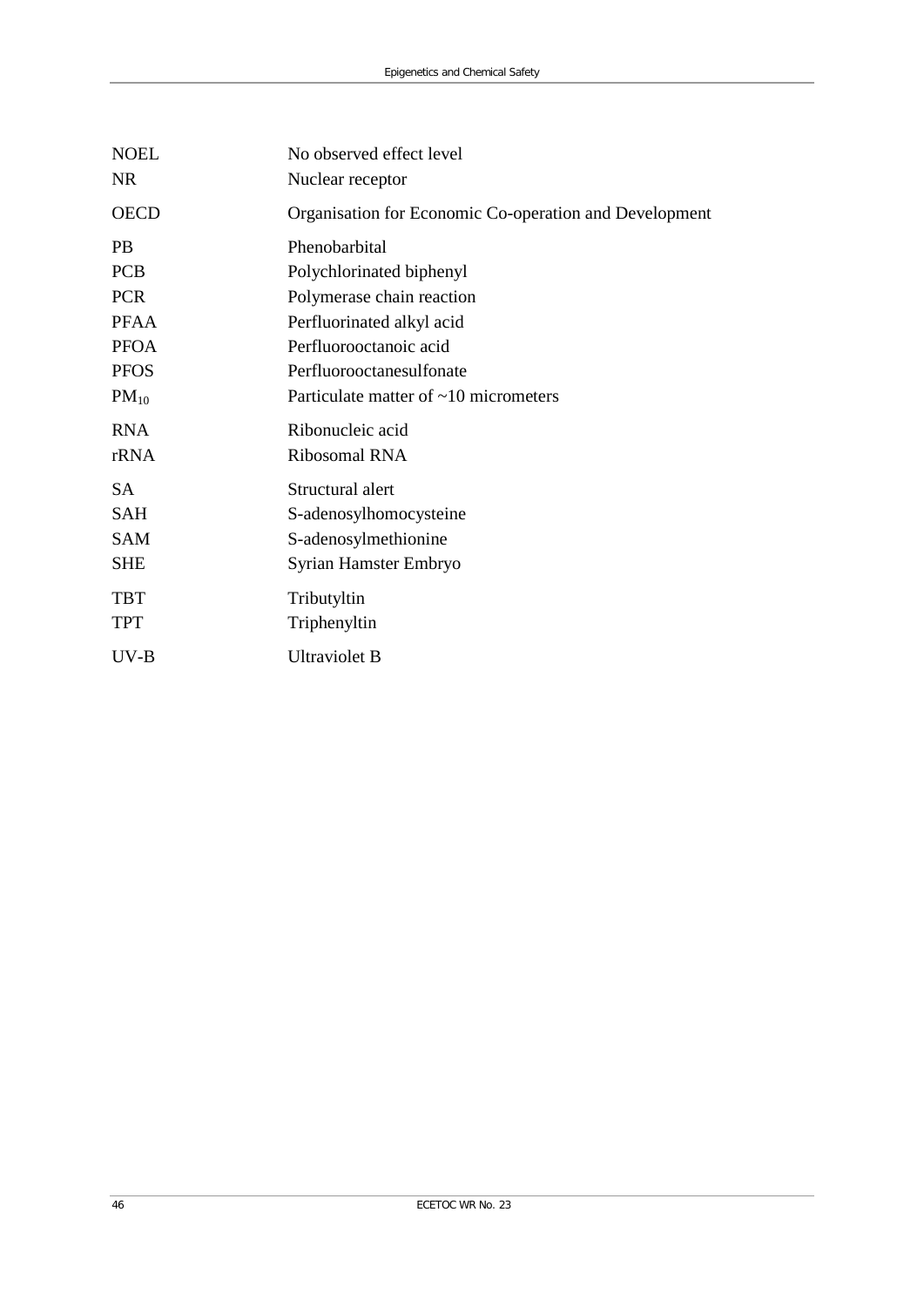# <span id="page-52-0"></span>**BIBLIOGRAPHY**

Aina R, Sgorbati S, Santagostino A, Labra M, Ghiani A, Citterio S. 2004. Specific hypomethylation of DNA is induced by heavy metals in white clover and industrial hemp. Physiologia Plantarum 121(3):472-480.

Ames BN, Lee FD, Durston WE. 1973a. An improved bacterial test system for the detection and classification of mutagens and carcinogens. Proc Natl Acad Sci USA 70(3):782-786.

Ames BN, Durston WE, Yamasaki E, Lee FD. 1973b. Carcinogens are mutagens: A simple test system combining liver homogenates for activation and bacteria for detection. Proc Natl Acad Sci USA 70(8):2281-2285.

Aniagu SO, Williams TD, Allen Y, Katsiadaki I, Chipman JK. 2008. Global genomic methylation levels in the liver and gonads of the three-spine stickleback (*Gasterosteus aculeatus*) after exposure to hexabromocyclododecane and 17-[beta] oestradiol. Environ Int 34(3):310-317.

Anway MD, Cupp AS, Uzumcu M, Skinner MK. 2005. Epigenetic transgenerational actions of endocrine disruptors and male fertility. Science 308(5727):1466-1469.

Baker SG, Cappuccio A, Potter JD. 2010. Research on early-stage carcinogenesis: Are we approaching paradigm instability? J Clin Oncol 28(20):3215-3218.

Bastos Sales L, Van Boxtel AL, Kamstra JH, Cenijn PH, Van Rijt L, Hamers T, Legler J. 2011. Effects of endocrine disrupting chemicals on global DNA methylation and differentiation using *in vitro* models. Organohalogen Compounds 73:1509-1512.

Benigni R, Bossa C. 2008a. Predictivity of QSAR. J Chem Inf Model 48(5):971-980.

Benigni R, Bossa C. 2008b. Structure alerts for carcinogenicity, and the Salmonella assay system: A novel insight through the chemical relational databases technology. Mutat Res 659(3):248-261.

Benigni R, Bossa C. 2011a. Alternative strategies for carcinogenicity assessment: An efficient and simplified approach based on *in vitro* mutagenicity and cell transformation assays. Mutagenesis 26(3):455-460.

Benigni R, Bossa C. 2011b. Mechanisms of chemical carcinogenicity and mutagenicity: A review with implications for predictive toxicology. Chem Rev 111(4):2507-2536.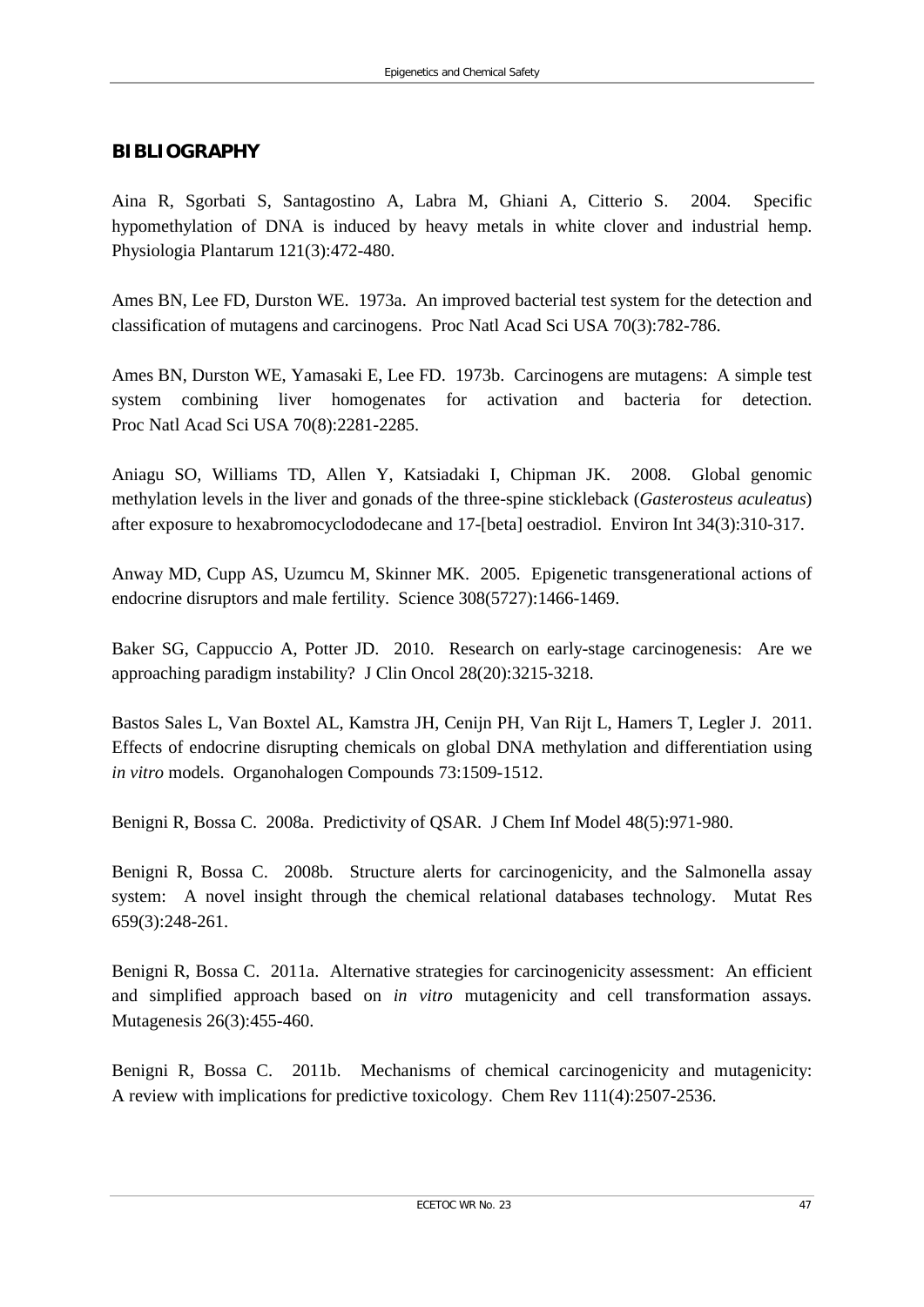Benigni R, Bossa C, Tcheremenskaia O, Battistelli CL, Crettaz P. 2012. The new ISSMIC database on *in vivo* micronucleus and its role in assessing genotoxicity testing strategies. Mutagenesis 27(1):87-92.

Benigni R, Bossa C, Tcheremenskaia O, Giuliani A. 2010. Alternatives to the carcinogenicity bioassay: *In silico* methods, and the *in vitro* and *in vivo* mutagenicity assays. Expert Opin Drug Metab Toxicol 6(7):809-819.

Bignami M, Ficorella C, Dogliotti E, Norman RL, Kaighn ME, Saffiotti U. 1984. Temporal dissociation in the exposure times required for maximal induction of cytotoxicity, mutation, and transformation by N-methyl-N'-nitro-N-nitrosoguanidine in the BALB/3T3 ClA31-1-1 cell line. Cancer Res 44(6):2452-2457.

Boyko A, Blevins T, Yao YL, Golubov A, Bilichak A, Ilnytskyy Y, Hollander J, Meins F Jr, Kovalchuk I. 2010. Transgenerational adaptation of *Arabidopsis* to stress requires DNA methylation and the function of dicer-like proteins. PLoS One 5(3):e9514.

Champagne FA, Weaver ICG, Diorio J, Dymov S, Szyf M, Meaney MJ. 2006. Maternal care associated with methylation of the estrogen receptor-α1b promoter and estrogen receptor-α expression in the medial preoptic area of female offspring. Endocrinology 147(6):2909-2915.

Duesberg P, Li R, Fabarius A, Hehlmann R. 2005. The chromosomal basis of cancer. Cell Oncol 27:293-318.

Field LM, Lyko F, Mandrioli M, Prantera G. 2004. DNA methylation in insects. Insect Mol Biol 13(2):109-115.

Flatscher R, Frajman B, Schönswetter P, Paun O. 2011. Environmental heterogeneity and phenotypic divergence: Can heritable epigenetic variation aid speciation? Genetics Research International, in press.

Goodman JI, Augustine KA, Cunnningham ML, Dixon D, Dragan YP, Falls JG, Rasoulpour RJ, Sills RC, Storer RD, Wolf DC, Pettit SD. 2010. What do we need to know prior to thinking about incorporating an epigenetic evaluation into safety assessments? Toxicol Sci 116:375-381

Gluckman PD, Hanson MA. 2004. Developmental origins of disease paradigm: A mechanistic and evolutionary perspective. Pediatr Res 56(3):311-317.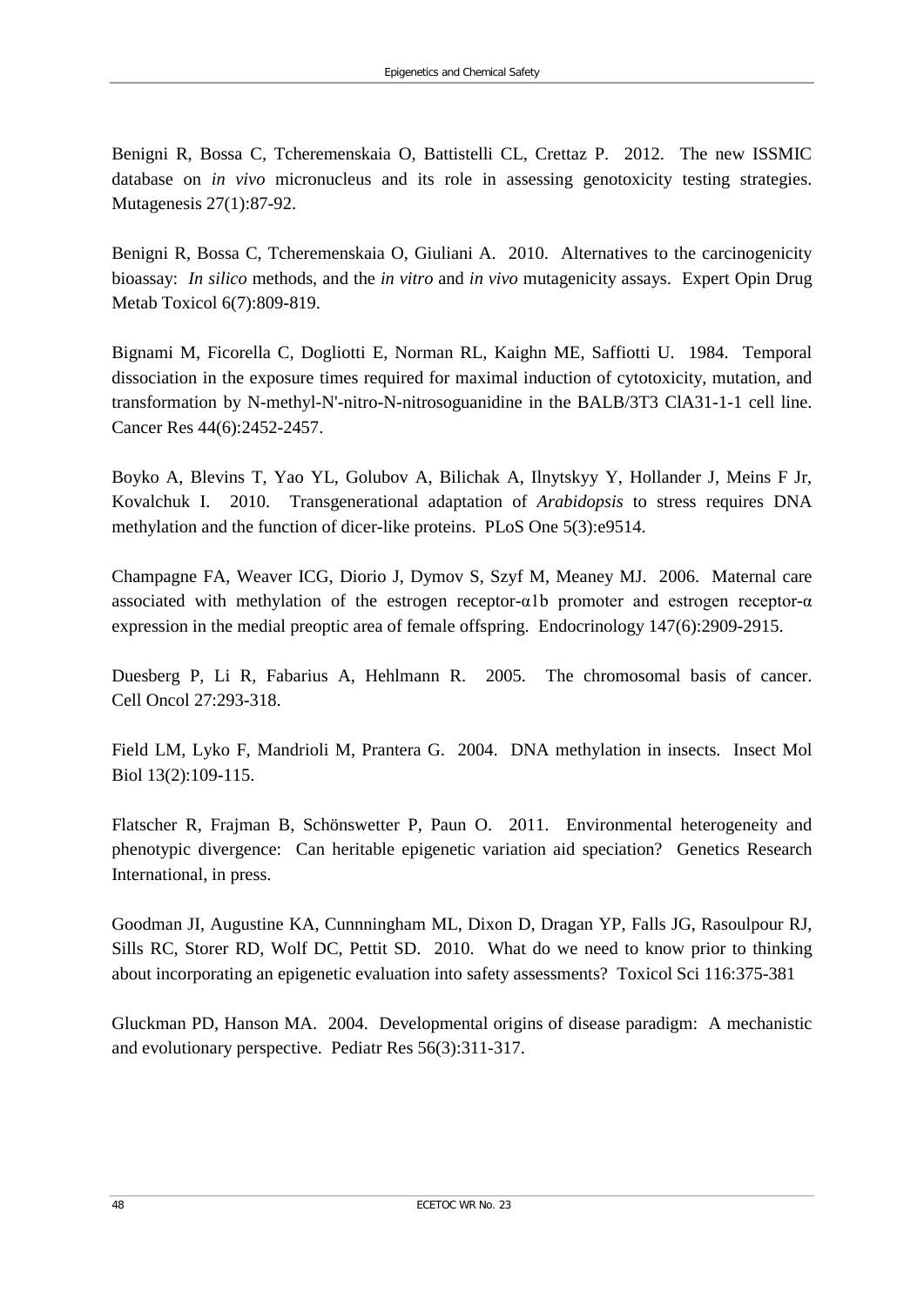Govarts E, Nieuwenhuijsen M, Schoeters G, Ballester F, Bloemen K, de Boer M, Chevrier C, Eggesbø M, Guxens M, Krämer U, Legler J, Martinez D, Palkovičová L, Patelarou E, Ranft U, Rautio A, Skaalum Petersen M, Slama R, Stigum H, Toft G, Trnovec T, Vandentorren S, Weihe P, Weisglas Kuperus N, Wilhelm M, Wittsiepe J, Bonde JP. 2011. OBELIX/ENRIECO. Prenatal Exposure to Polychlorinated Biphenyls (PCB) and Dichlorodiphenyldichloroethylene (DDE) and birth weight: A meta-analysis within 12 European birth cohorts. Environ Health Perspect, in press.

Grün F, Watanabe H, Zamanian Z, Maeda L, Arima K, Cubacha R, Gardiner DM, Kanno J, Iguchi T, Blumberg B. 2006. Endocrine-disrupting organotin compounds are potent inducers of adipogenesis in vertebrates. Mol Endocrinol 20(9):2141-2155.

Haga K, Ohno S, Yugawa T, Narisawa-Saito M, Fujita M, Sakamoto M, Galloway DA, Kiyono T. 2007. Efficient immortalization of primary human cells by p16INK4a-specific short hairpin RNA or Bmi-1, combined with introduction of hTERT. Cancer Sci 98(2):147-154.

Haseman JK, Melnick RL, Tomatis L, Huff J. 2001. Carcinogenesis bioassays: Study duration and biological relevance. Food Chem Toxicol 39(7):739-744.

Heijmans BT, Tobi EW, Stein AD, Putter H, Blauw GJ, Susser ES, Slagboom PE, Lumey LH. 2008. Persistent epigenetic differences associated with prenatal exposure to famine in humans. Proc Natl Acad Sci 105(44):17046-17049.

Hernández LG, van Steeg H, Luijten M, van Benthem J. 2009. Mechanisms of non-genotoxic carcinogens and importance of a weight of evidence approach. Mutat Res 682(2-3):94-109.

Herrera CM, Bazaga P. 2010. Epigenetic differentiation and relationship to adaptive genetic divergence in discrete populations of the violet *Viola cazorlensis*. New Phytol 187(3):867-876.

Herrera CM, Bazaga P. 2011. Untangling individual variation in natural populations: Ecological, genetic and epigenetic correlates of long-term inequality in herbivory. Mol Ecol 20(8):1675-1688.

Hopkins AL. 2008. Network pharmacology: The next paradigm in drug discovery. Nat Chem Biol 4:682-690.

Huff JE. 1999a. Long-term chemical carcinogenesis bioassays predict human cancer hazards: Issues, controversies, and uncertainties. Ann N Y Acad Sci 895:56-79.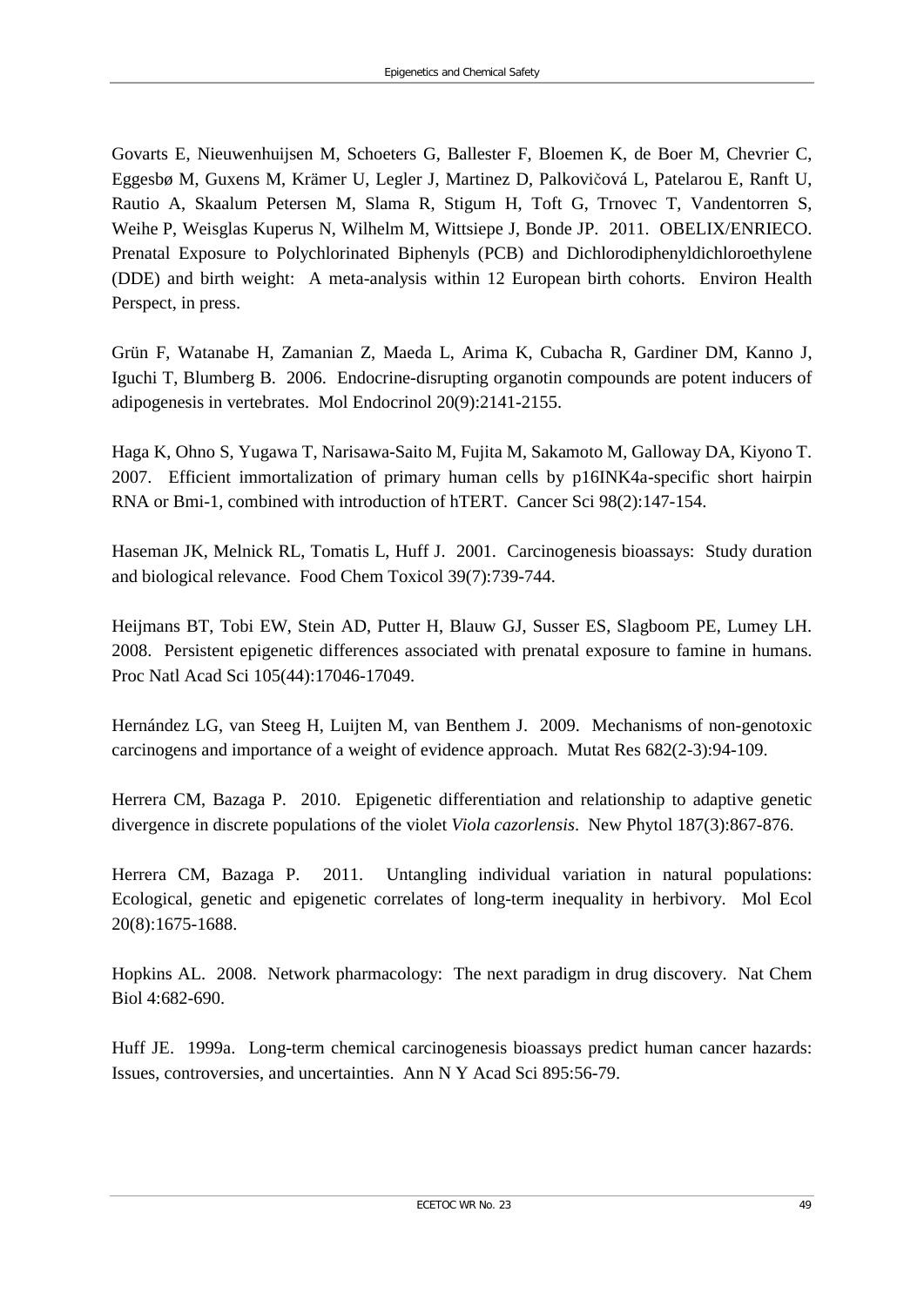Huff JE. 1999b. Value, validity, and historical development of carcinogenesis studies for predicting and confirming carcinogenic risks to humans. In Kitchin KT, ed, Carcinogenicity Testing, Predicting, and Interpreting Chemical Effects, Ch 2. Marcel Dekker, New York, NY, USA, pp. 21-123.

Huff JE, Haseman JK, Rall DP. 1991. Scientific concepts, value, and significance of chemical carcinogenesis studies. Annu Rev Pharmacol Toxicol 31(1):621-652.

Jiang G, Xu L, Song S, Zhu C, Wu Q, Zhang L, Wu L. 2008. Effects of long-term low-dose cadmium exposure on genomic DNA methylation in human embryo lung fibroblast cells. Toxicology 244(1):49-55.

Lang-Mladek C, Popova O, Kiok K, Berlinger M, Rakic B, Aufsatz, W, Jonak C, Hauser MT, Luschnig C. 2010. Transgenerational inheritance and resetting of stress-induced loss of epigenetic gene silencing in *Arabidopsis*. Mol Plant 3(3):594-602.

Legler J, Hamers T, van Eck van der Sluijs - van de Bor M, Schoeters G, van der Ven L, Eggesbo M, Koppe J, Feinberg M, Trnovec T. 2011. The OBELIX project: Early life exposure to endocrine disruptors and obesity. Am J Clin Nutr 94(6 Suppl):19335-19385.

MacDonald JS, Robertson RT. 2009. Toxicity testing in the 21st century: A view from the pharmaceutical industry. Toxicol Sci 110(1):40-46.

Mauthe RJ, Gibson DP, Bunch RT, Custer L. 2001. The Syrian Hamster Embryo (SHE) cell transformation assay: Review of the methods and results. Toxicol Pathol 29(Suppl):138-146.

Newbold RR, Padilla-Banks E, Snyder RJ, Phillips TM, Jefferson WN. 2007. Developmental exposure to endocrine disruptors and the obesity epidemic. Reprod Toxicol 23(3):290-296.

Phillips DI, Young JB. 2000. Birth weight, climate at birth and the risk of obesity in adult life. Int J Obes Relat Metab Disord 24(3):281-287.

Pilsner JR, Lazarus AL, Nam DH, Letcher RJ, Sonne C, Dietz R, Basu N. 2010. Mercuryassociated DNA hypomethylation in polar bear brains via the LUminometric Methylation Assay: A sensitive method to study epigenetics in wildlife. Mol Ecol 19(2):307-314.

Reinders J, Wulff BBH, Mirouze M, Marí-Ordóñez A, Dapp M, Rozhon W, Bucher E, Theiler G, Paszkowski J. 2009. Compromised stability of DNA methylation and transposon immobilization in mosaic *Arabidopsis* epigenomes. Genes Dev 23:939-950.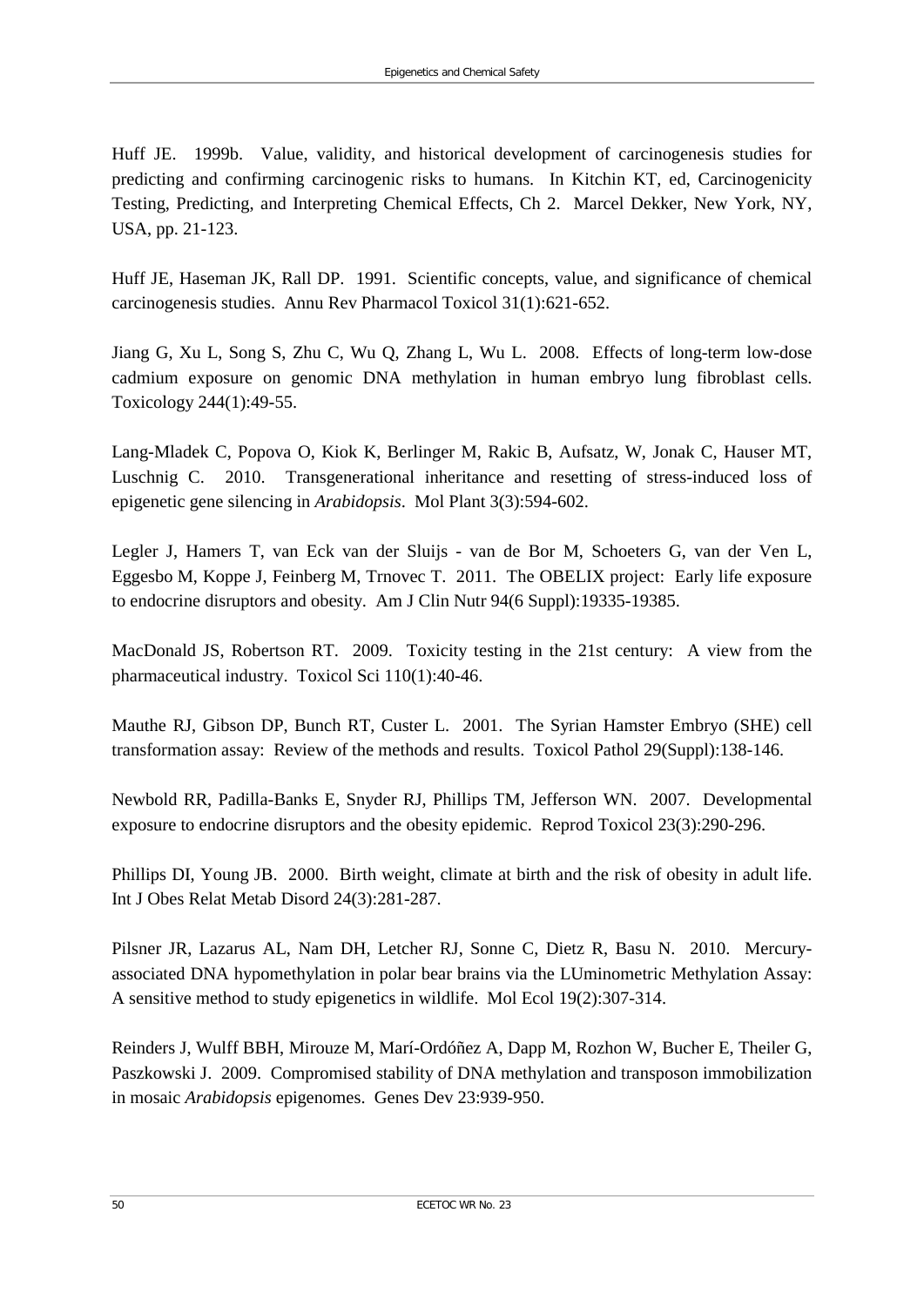Rowley JD. 2009. Chromosomes in leukemia and beyond: From irrelevant to central players. Annu Rev Genomics Hum Genet 10:1-18.

Schulz LC. 2010. The Dutch hunger winter and the developmental origins of health and disease. Proc Natl Acad Sci USA 107(39):16757-16758.

Shelby MD, Erexson GL, Hook GJ, Tice RR. 1993. Evaluation of a three-exposure mouse bone marrow micronucleus protocol: Results with 49 chemicals. Environ Mol Mutagen 21(2):160-179.

Shugart LR. 1990. 5-Methyl deoxycytidine content of DNA from bluegill sunfish (*Lepomis macrochirus*) exposed to benzo[*a*]pyrene. Environ Toxicol Chem 9(2):205-208.

Smink A, Ribas-Fito N, Garcia R, Torrent M, Mendez MA, Grimalt JO, Sunyer J. 2008. Exposure to hexachlorobenzene during pregnancy increases the risk of overweight in children aged 6 years. Acta Paediatr 97(10):1465-1469.

Strömqvist M, Tooke N, Brunström B. 2010. DNA methylation levels in the 5' flanking region of the *vitellogenin I* gene in liver and brain of adult zebrafish (*Danio rerio*) – Sex and tissue differences and effects of 17α-ethinylestradiol exposure. Aquat Toxicol 98(3):275-281.

Suzuki M, Greally JM. 2010. DNA methylation profiling using HpaII tiny fragment enrichment by ligation-mediated PCR (HELP). Methods 52(3):218-222.

Tarantini L, Bonzini M, Apostoli P, Pegoraro V, Bollati V, Marinelli B, Cantone L, Rizzo G, Hou L, Schwartz J, Bertazzi PA, Baccarelli A. 2009. Effects of particulate matter on genomic DNA methylation content and *iNOS* promoter methylation. Environ Health Perspect 117(2):217-222.

Tennant RW, Margolin BH, Shelby MD, Zeiger E, Haseman JK, Spalding J, Caspary W, Resnick MA, Stasiewicz S, Anderson B, Minor R. 1987. Prediction of chemical carcinogenicity in rodents from *in vitro* genetic toxicity assays. Science 236(4804):933-941.

Tobi EW, Lumey LH, Talens RP, Kremer D, Putter H, Stein AD, Slagboom PE, Heijmans BT. 2009. DNA methylation differences after exposure to prenatal famine are common and timingand sex-specific. Hum Mol Genet 18(21):4046-4053.

Tomatis L, Melnick RL, Haseman JK, Barrett JC, Huff JE. 2001. Alleged misconceptions' distort perceptions of environmental cancer risks. FASEB J. 15(1):195-203.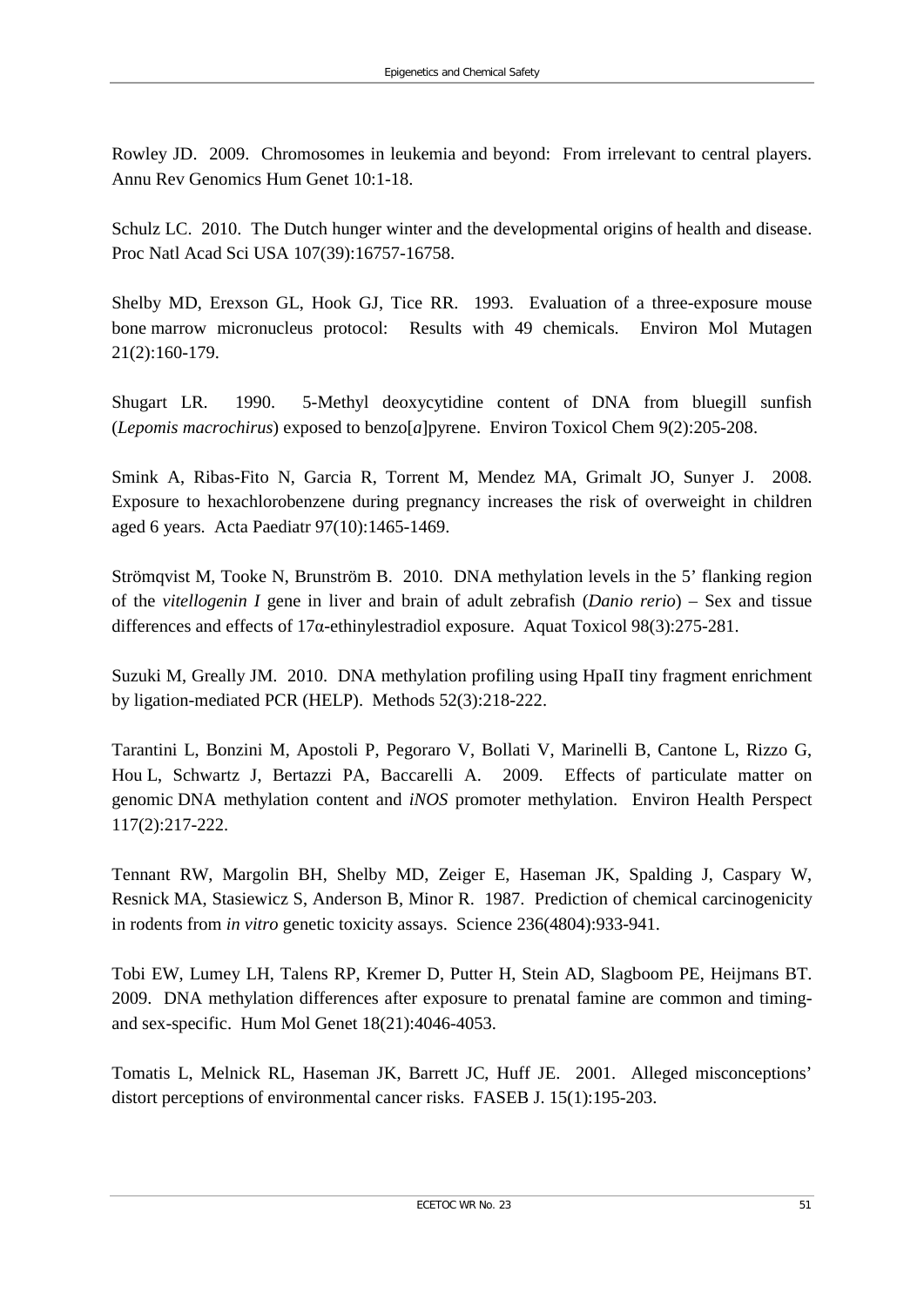van Esterik JCJ, Dollé MET, Imholz S, Hodemaekers HM, van Leeuwen SPJ, Hamers T, Legler J, van der Ven LTM. 2011. Perinatal programming of obesity later in life by the endocrine disruptor Bisphenol A in a mouse model. Reprod Toxicol 32(2):160.

Vandegehuchte MB, Janssen CR. 2011. Epigenetics and its implications for ecotoxicology. Ecotoxicology 20(3):607-624.

Vandegehuchte MB, Lemière F, Janssen CR. 2009. Quantitative DNA-methylation in *Daphnia magna* and effects of multigeneration Zn exposure. Comp Biochem Physiol C Toxicol Pharmacol 150(3):343-348.

Vandegehuchte MB, Lemière F, Vanhaecke L, Vanden Berghe W, Janssen CR. 2010. Direct and transgenerational impact on *Daphnia magna* of chemicals with a known effect on DNA methylation. Comp Biochem Physiol C Toxicol Pharmacol 151(3):278-285.

van Leeuwen K, Schultz TW, Henry T, Diderich B, Veith GD. 2009. Using chemical categories to fill data gaps in hazard assessment. SAR QSAR Environ Res 20(3-4):207-220.

Verhoeven KJ, Jansen JJ, van Dijk PJ, Biere A. 2010. Stress-induced DNA methylation changes and their heritability in asexual dandelions. New Phytol 185(4):1108-1118.

Verhulst SL, Nelen V, Den Hond E, Koppen G, Beunckens C, Vael C, Schoeters G, Desager K. 2009. Intrauterine exposure to environmental pollutants and body mass index during the first 3 years of life. Environ Health Perspect 117(1):122-126.

Walters WP, Green J, Weiss JR, Murcko MA. 2011. What do medicinal chemists actually make? A 50-Year Retrospective. J Med Chem 54(19):6405-6416.

Wang Y, Wang C, Zhang J, Chen Y, Zuo Z. 2009. DNA hypomethylation induced by tributyltin, triphenyltin, and a mixture of these in *Sebastiscus marmoratus* liver. Aquat Toxicol 95(2):93-98.

Weaver ICG, Cervoni N, Champagne FA, D'Alessio AC, Sharma S, Seckl JR, Dymov S, Szyf M, Meaney MJ. 2004. Epigenetic programming by maternal behavior. Nat Neurosci 7(8):847-854.

Woo YT. 2003. Mechanisms of action of chemical carcinogens and their role in structureactivity relationships (SAR) analysis and risk assessment. In Benigni R, ed, Quantitative structure-activity relationship (QSAR) models of mutagens and carcinogens, Ch 2. CRC Press, Boca Raton, FL, USA, pp 41-80.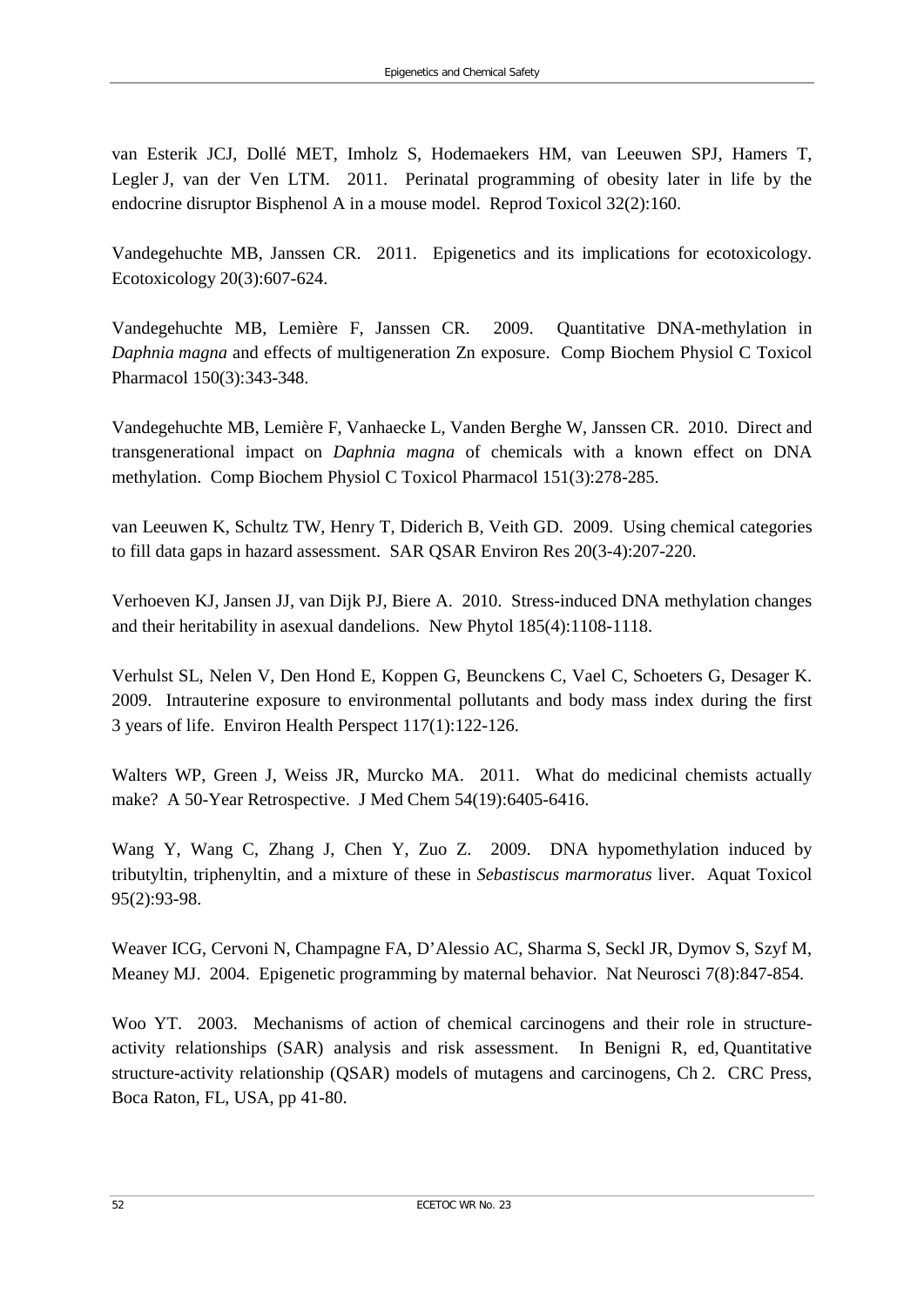Woo YT, Lai DY. 2010. Mechanism-based SAR analysis of chemical carcinogens, section 20.3 of Ch 20 (Q)SAR analysis of genotoxic and nongenotoxic carcinogens: A state-of-the-art overview. In Hsu CH, Stedeford T, eds, Cancer Risk Assessment: Chemical carcinogenesis, hazard evaluation, and risk quantification. Wiley, Hoboken, NJ, USA, pp 517-556.

Worth AP. 2010. The role of QSAR methodology in the regulatory assessment of chemicals. In Puzyn T, Leszczynski J, Cronin MTD, eds, Recent advances in QSAR studies: Methods and applications. Springer, Heidelberg, Germany, pp 367-382.

Young D. 2007. Drug innovation on the decline. Am J Health Syst Pharm 64(3):228-231.

Zeiger E. 1998. Identification of rodent carcinogens and noncarcinogens using genetic toxicity tests: Premises, promises, and performance. Regul Toxicol Pharmacol 28(2):85-95.

Zhou X-W, Zhu G-N, Jilisa M, Sun J-H. 2001. Influence of Cu, Zn, Pb, Cd and their heavy metalion mixture on the DNA methylation level of the fish (*Carassius auratus*). China Environ Sci 21:549-552.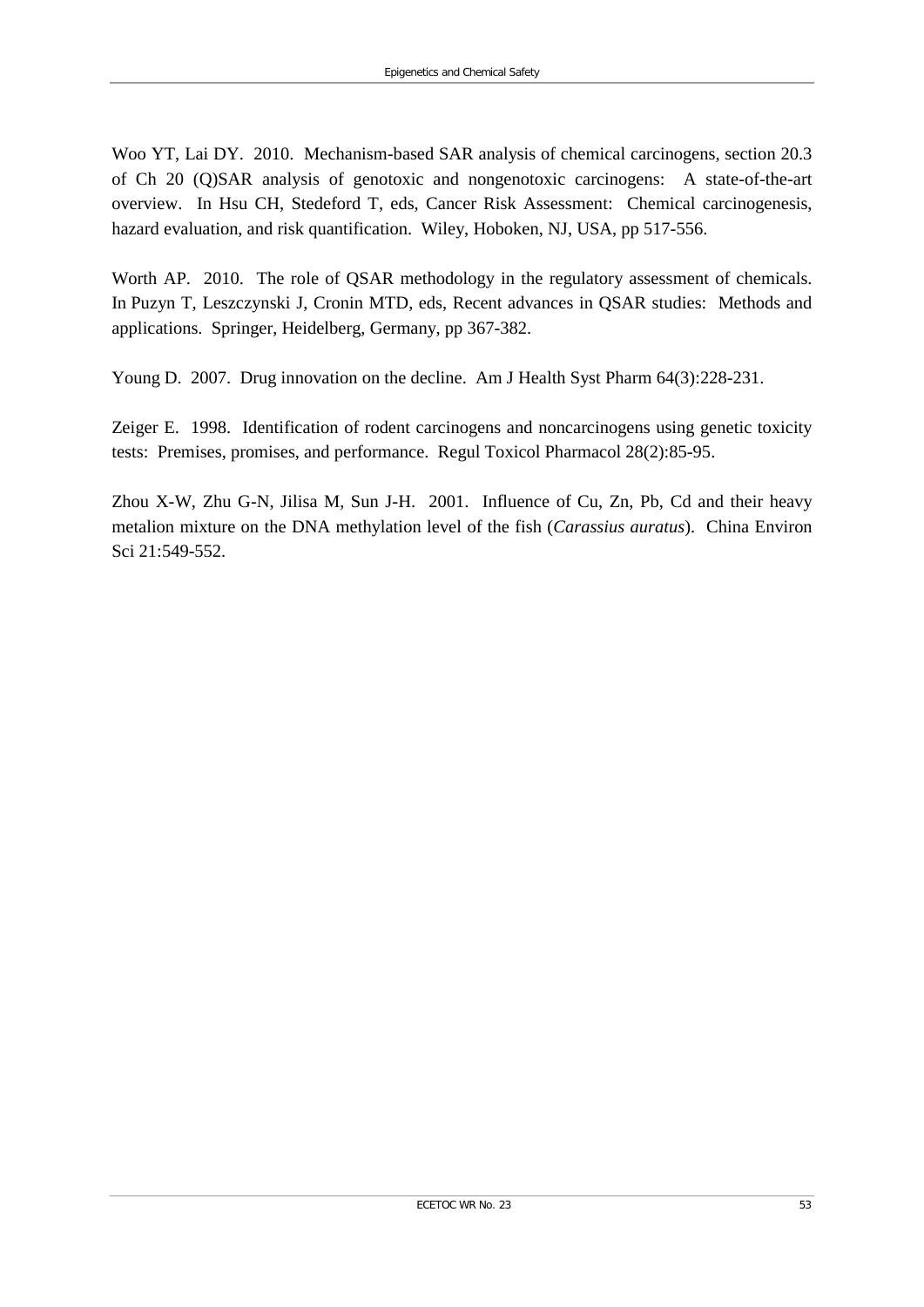# <span id="page-59-0"></span>**APPENDIX A: LIST OF PARTICIPANTS**

| <b>First Name Name</b> |                     | <b>Affiliation</b>                                                            | E-mail                         |
|------------------------|---------------------|-------------------------------------------------------------------------------|--------------------------------|
| Rémi                   | <b>Bars</b>         | Bayer CropScience, France                                                     | remi.bars@bayer.com            |
| Mohamed                | Benahmed            | CHU Nice (Inserm), France                                                     | benahmed@unice.fr              |
| Romualdo               | Benigni             | ISS, Italy                                                                    | romualdo.benigni@iss.it        |
| Mustafa                | Billur              | BfR, Germany                                                                  | mustafa.billur@bfr.bund.de     |
| Alan                   | <b>Boobis</b>       | Imperial College London, UK                                                   | a.boobis@imperial.ac.uk        |
| Ross                   | <b>Brown</b>        | AstraZeneca, UK                                                               | ross.brown@astrazeneca.com     |
| Neil                   | Carmichael          | ECETOC, Belgium                                                               | neil.carmichael@ecetoc.org     |
| Richard                | Currie              | Syngenta, UK                                                                  | richard.currie@syngenta.com    |
| Nathalie               | Delrue              | OECD, France                                                                  | nathalie.delrue@oecd.org       |
| Sarah                  | Dutton              | HSE CRD, UK                                                                   | sarah.dutton@hse.gsi.gov.uk    |
| Malyka                 | <b>Galay Burgos</b> | ECETOC, Belgium                                                               | malyka.galay-burgos@ecetoc.org |
| Tim                    | Gant                | Leicester University, UK                                                      | tim.gant@hpa.org.uk            |
| Alessandro             | Giuliani            | ISS, Italy                                                                    | alessandro.giuliani@iss.it     |
| Jay                    | Goodman             | Michigan State University, USA                                                | goodman3@msu.edu               |
| Robert                 | Kavlock             | EPA, USA                                                                      | kavlock.robert@epa.gov         |
| Jos                    | Kleinjans           | University of Maastricht, the Netherlands                                     | j.kleinjans@grat.unimaas.nl    |
| Juliette               | Legler              | VU University Amsterdam, the Netherlands                                      | juliette.legler@ivm.vu.nl      |
| Marina                 | Marinovich          | University of Milan, Italy                                                    | marina.marinovich@unimi.it     |
| Richard                | Meehan              | Medical Research Council, UK                                                  | richard.meehan@hgu.mrc.ac.uk   |
| Krista                 | Meurer              | BASF, Germany                                                                 | krista.meurer@basf.com         |
| Sean                   | Milmo               | Chemical Watch, UK                                                            | smilmo@btconnect.com           |
| Sue-Nie                | Park                | Korea Food & Drug Administration, South Korea                                 | suenie@kfda.go.kr              |
| David                  | Rouquié             | Bayer, France                                                                 | david.rouquie@bayer.com        |
| Moshe                  | Szyf                | McGill Faculty of Medicine, Canada                                            | moshe.szyf@mcgill.ca           |
| Frederick L. Tyson     |                     | National Institute of Environmental Health Sciences, USA tyson2@niehs.nih.gov |                                |
| Maria                  | Uhl                 | Umweltbundesamt, Environment Agency Austria                                   | maria.uhl@umweltbundesamt.at   |
| Michiel                |                     | Vandegehuchte UGent, Belgium                                                  | michiel.vandegehuchte@ugent.be |
| Saskia                 | van der Vies        | VU University Medical Center, the Netherlands                                 | vdvies@few.vu.nl               |
| Bennard                |                     | van Ravenzwaay BASF, Germany                                                  | bennard.ravenzwaay@basf.com    |
| Mathieu                | Vinken              | Vrije Universiteit Brussel, Belgium                                           | mvinken@vub.ac.be              |
| Michael                | Weber               | IGMM, France                                                                  | michael.weber@igmm.cnrs.fr     |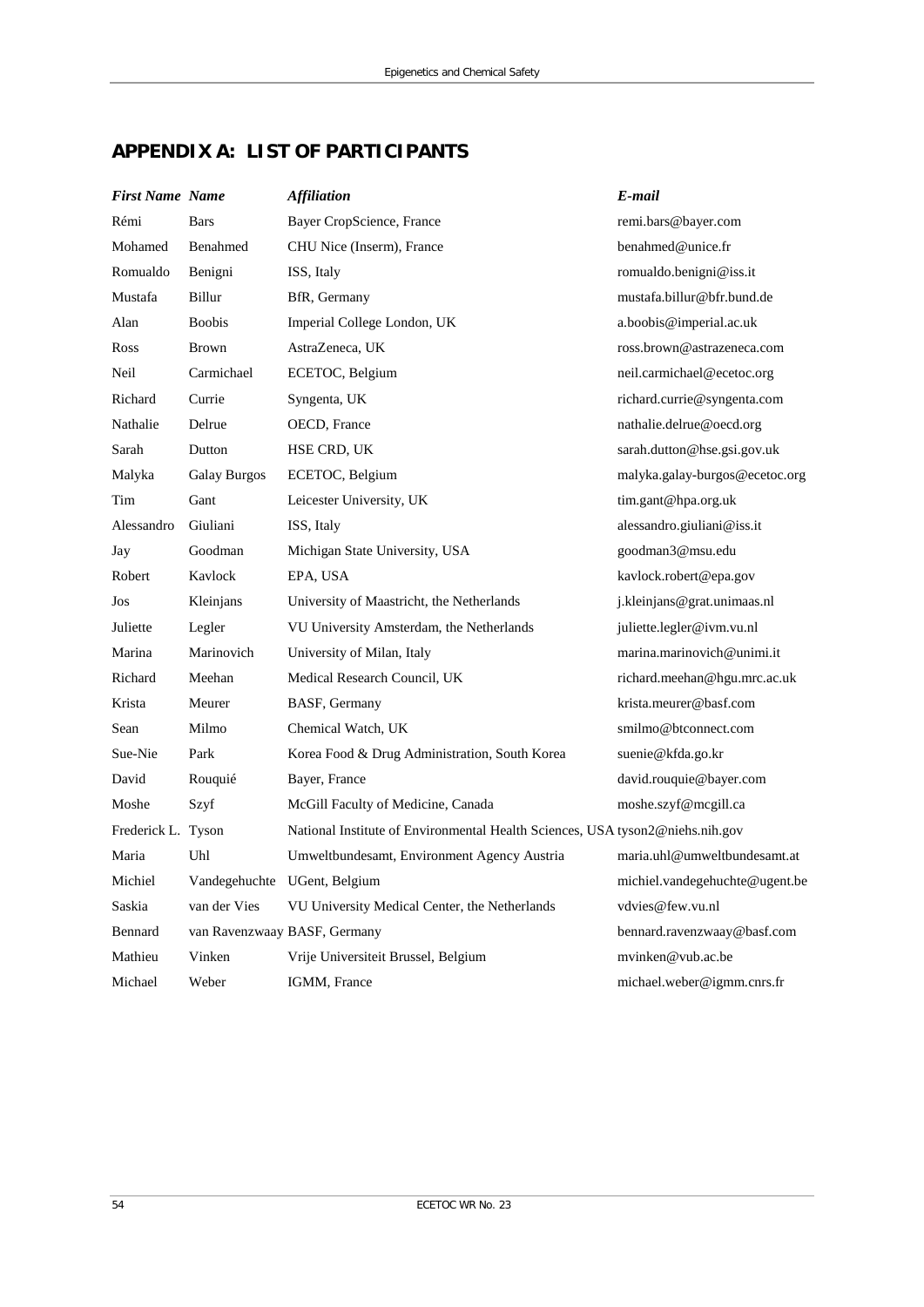# <span id="page-60-0"></span>**APPENDIX B: WORKSHOP PROGRAMME**

# *Monday 5 December 2011*

| Chairman:       |                                                                                                                              | Malyka Galay Burgos, ECETOC                                               |
|-----------------|------------------------------------------------------------------------------------------------------------------------------|---------------------------------------------------------------------------|
| $12.30 - 13.30$ | Registration and lunch                                                                                                       |                                                                           |
| $13.30 - 13.40$ | <b>Introduction to ECETOC</b>                                                                                                | Neil Carmichael<br><b>ECETOC</b>                                          |
|                 | EPIGENETIC CHANGES IN THE CONTEXT OF (ECO)TOXICOLOGY                                                                         |                                                                           |
| $13.40 - 14.05$ | The epigenome: Interface between the environment and<br>the genome - an overview                                             | Frederick L. Tyson<br>National Institute of Environmental Health Sciences |
|                 | WHAT ARE THE IMPLICATIONS OF EPIGENETIC CHANGES<br>TO THE CURRENT REGULATORY (ECO)TOXICITY STUDIES?                          |                                                                           |
| $14.05 - 14.30$ | <b>Epigenetics and chemical safety assessment</b>                                                                            | Richard Meehan<br><b>Medical Research Council</b>                         |
| $14.30 - 14.55$ | Epigenetics meets toxicology: Is it time to incorporate an<br>epigenetic evaluation into risk assessment?                    | Jay Goodman<br>Michigan State University                                  |
|                 | IS IT NECESSARY TO DETERMINE EPIGENETIC CHANGES IN REGULATORY<br>(ECO)TOXICOLOGY STUDIES TO ADEQUATELY PROTECT HUMAN HEALTH? |                                                                           |
| $14.55 - 15.20$ | Epigenetic marker as a component for systems toxicology useful for<br>cancer prediction in addition to genetic toxicity      | Sue-Nie Park<br>Korea Food & Drug Administration                          |
| $15.20 - 15.45$ | The environment and the epigenome; implications for<br>environmental safety                                                  | Moshe Szyf<br>McGill University                                           |
| $15.45 - 16.00$ | Coffee break                                                                                                                 |                                                                           |
|                 | <b>CASE STUDIES: IMPLICATIONS OF EPIGENETICS IN ADVERSE EFFECTS</b><br>IN HUMANS, IN ANIMAL MODELS AND ECOTOXICOLOGY         |                                                                           |
| $16.00 - 16.25$ | DNA methylation: Reprogramming during development and impact<br>of endocrine disrupters                                      | Michael Weber<br><b>IGMM</b>                                              |
| $16.25 - 16.50$ | microRNAs and exposure to endocrine disrupting chemicals                                                                     | Mohamed Benahmed<br>CHU de Nice                                           |
| $16.50 - 17.15$ | The identification of non-genotoxic carcinogens today                                                                        | Romualdo Benigni<br>ISS                                                   |
| $17.15 - 17.40$ | Early exposure and late effects: The role of DNA methylation in<br>prenatal programming                                      | Juliette Legler<br>Amsterdam Free University                              |
| $17.40 - 18.05$ | Epigenetics in an ecotoxicological context                                                                                   | Michiel Vandegehuchte<br><b>Ghent University</b>                          |
| 18.05           | End of Day 1                                                                                                                 |                                                                           |
| 20.00           | Dinner                                                                                                                       |                                                                           |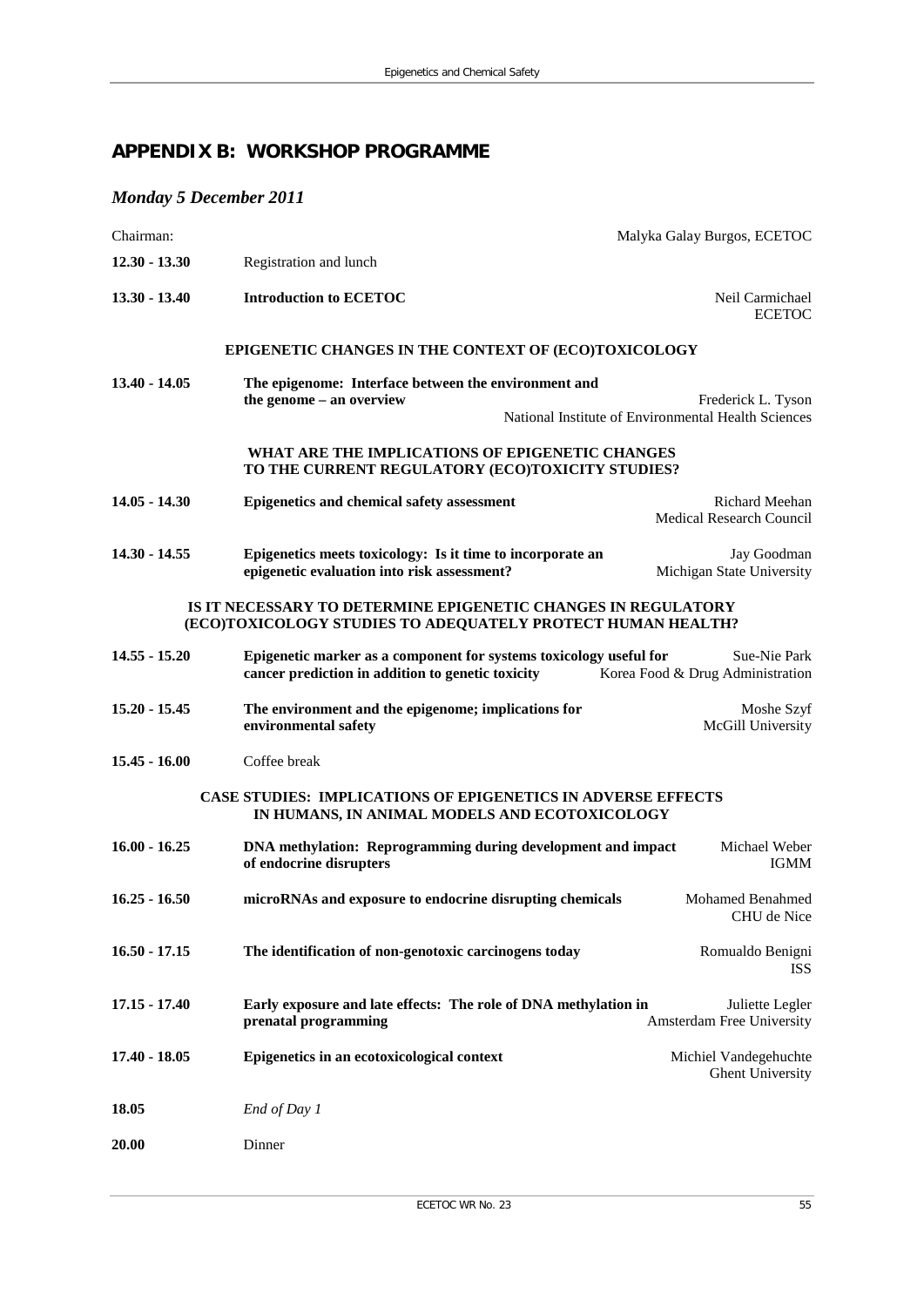# *Tuesday 6 December 2011*

| $08.30 - 08.45$ | <b>Recapitulation of Day 1</b><br>and introduction to syndicate sessions                                                                                                                                                                                                                        | Jos Kleinjans<br>University of Maastricht     |  |  |
|-----------------|-------------------------------------------------------------------------------------------------------------------------------------------------------------------------------------------------------------------------------------------------------------------------------------------------|-----------------------------------------------|--|--|
| $08.45 - 10.30$ | <b>Syndicates</b>                                                                                                                                                                                                                                                                               |                                               |  |  |
|                 | Syndicate 1 – Definition of epigenetic changes and effects in the context of (eco)toxicology                                                                                                                                                                                                    |                                               |  |  |
|                 | Moderator: Rémi Bars                                                                                                                                                                                                                                                                            | Rapporteur: Tim Gant                          |  |  |
|                 | 1. Are epigenetic changes a mode of action?<br>2. Which endpoint of toxicology could be affected by epigenetic changes?<br>3. Should we consider including µRNA in the definition of epigenetics?                                                                                               |                                               |  |  |
|                 | Syndicate 2 – What are the consequences of epigenetic changes induced by exogenous<br>substances on human and environmental health?                                                                                                                                                             |                                               |  |  |
|                 | Moderator: Ben van Ravenzwaay                                                                                                                                                                                                                                                                   | Rapporteur: Robert Kavlock                    |  |  |
|                 | 1. Are epigenetic changes adverse per se?<br>2. Would the detection of the epigenetic changes provide information useful for RA?<br>3. Are epigenetic changes considered an adaptive response to environmental changes?                                                                         |                                               |  |  |
|                 | Syndicate $3 - Is$ the current way of assessing the safety of chemicals able to detect adverse<br>effects related to epigenetic changes?                                                                                                                                                        |                                               |  |  |
|                 | Moderator: Saskia van der Vies                                                                                                                                                                                                                                                                  | Rapporteur: Jay Goodman                       |  |  |
|                 | 1. Can epigenetic changes occur at doses levels traditional below NO(A)EL?<br>2. How relevant are rodent epigenetics changes to humans?<br>3. What is the dose-response curve for epigenetic changes by chemical exposure?<br>4. Is it possible to link epigenetic changes at population level? |                                               |  |  |
| $10.30 - 11.00$ | Coffee break                                                                                                                                                                                                                                                                                    |                                               |  |  |
| Chairman:       |                                                                                                                                                                                                                                                                                                 | Neil Carmichael, ECETOC                       |  |  |
| $11.00 - 12.00$ | In plenary: Syndicate reports and discussion                                                                                                                                                                                                                                                    | Audience and Speakers                         |  |  |
| $12.00 - 12.30$ | <b>Summary / Conclusion</b>                                                                                                                                                                                                                                                                     | Alan Boobis<br><b>Imperial College London</b> |  |  |
| $12.30 - 14.00$ | <b>Adjourn</b> and Lunch                                                                                                                                                                                                                                                                        |                                               |  |  |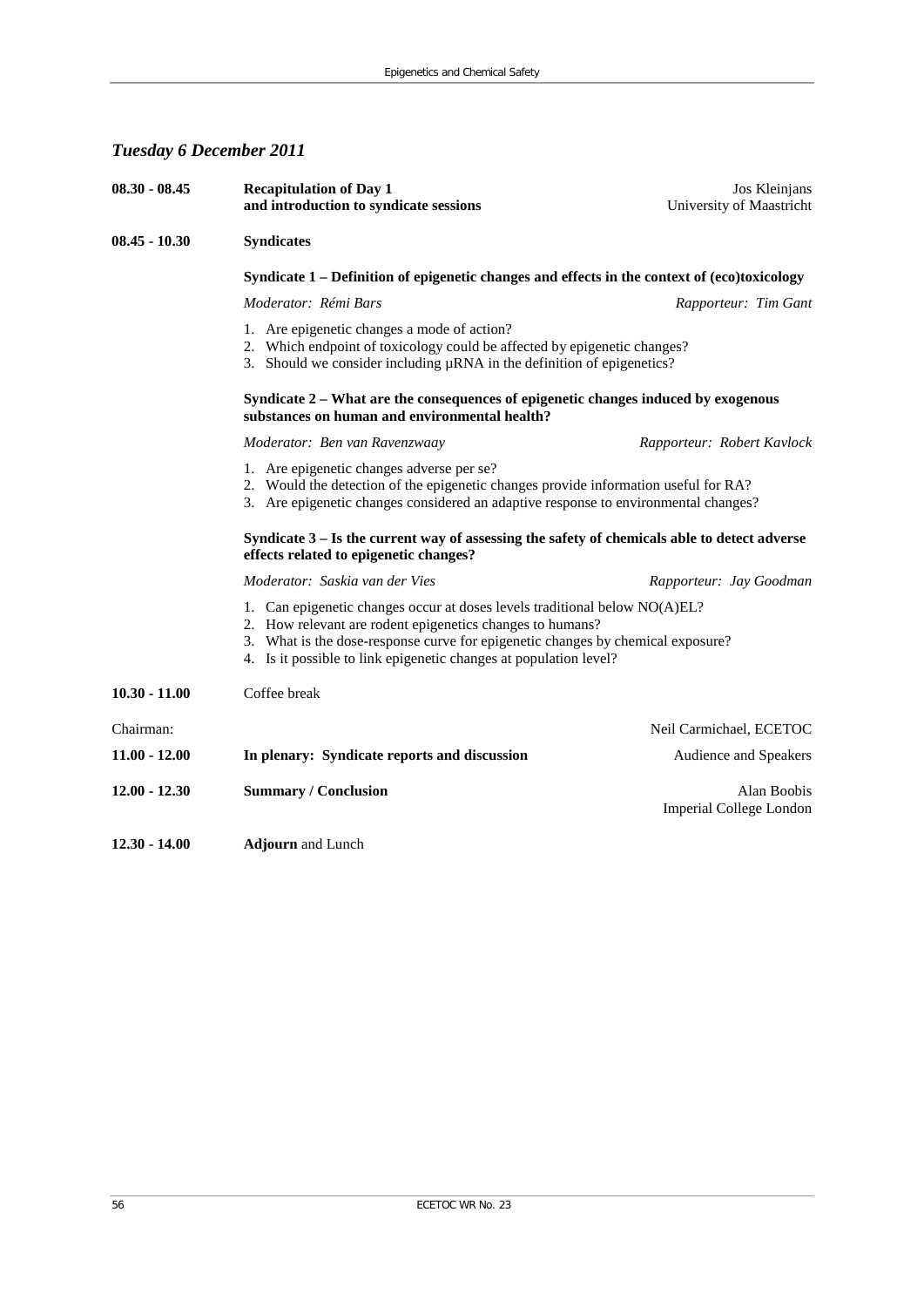# <span id="page-62-0"></span>**APPENDIX C: ORGANISING COMMITTEE**

Rémi Bars Bayer CropScience 355, rue Dostoïevsky F - 06903 Sophia Antipolis Cedex France

Malyka Galay Burgos ECETOC Avenue Van Nieuwenhuyse, 4 B - 1160 Brussels Belgium

Saskia van der Vies VU University Medical Center De Boelelaan 1117 NL - 1081 HV Amsterdam The Netherlands

Ben van Ravenzwaay BASF Carl-Bosch-Strasse 38 D - 67056 Ludwigshafen Germany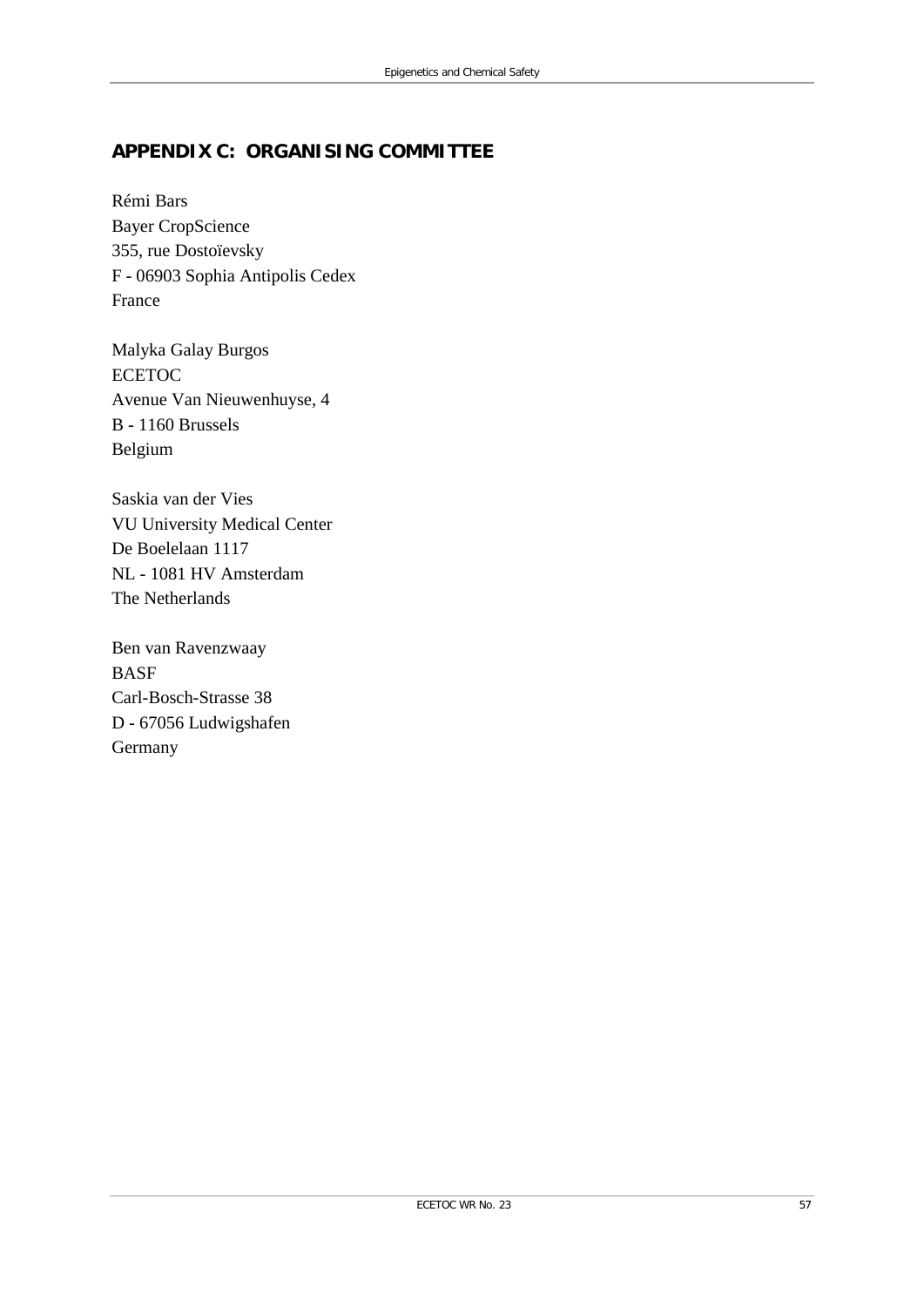# **ECETOC Workshop Reports**

- No. Title
- No. 1 Availability, Interpretation and Use of Environmental Monitoring Data. 20-21 March 2003, Brussels (Published December 2003)
- No. 2 Strategy Report on Challenges, Opportunities and Research needs arising from the Definition, Assessment and Management of Ecological Quality Status as required by the EU Water Framework Directive based on the workshop EQS and WFD versus PNEC and REACH - are they doing the job? 27-28 November 2003, Budapest (Published March 2004)
- No. 3 The Use of Human Data in Risk Assessment. 23-24 February 2004, Cardiff (Published November 2004)
- No. 4 Influence of Maternal Toxicity in Studies on Developmental Toxicity. 2 March 2004, Berlin (Published October 2004)
- No. 5 Alternative Testing Approaches in Environmental Risk Assessment. 7-9 July 2004, Paris (Published December 2004)
- No. 6 Chemical Pollution, Respiratory Allergy and Asthma. 16-17 June 2005, Leuven (Published December 2005)
- No. 7 Testing Strategies to Establish the Safety of Nanomaterials. 7-8 November 2005, Barcelona (Published August 2006)
- No. 8 Societal Aspects of Nanotechnology. 7-8 November 2005, Barcelona (Published October 2006)
- No. 9 The Refinement of Mutagenicity/Genotoxicity Testing. 23-24 April 2007, Malta (Published September 2007)
- No. 10 Biodegradation and Persistence. 26-27 June 2007, Holmes Chapel (Published September 2007)
- No. 11 The Application of 'Omics in Toxicology and Ecotoxicology: Case Studies and Risk Assessment. 6-7 December 2007, Malaga (Published July 2008)
- No. 12 Triggering and Waiving Criteria for the Extended One-Generation Reproduction Toxicity Study. 14-15 April 2008, Barza d'Ispra (Published August 2008)
- No. 13 Counting the Costs and Benefits of Chemical Controls: Role of Environmental Risk Assessment in Socio-Economic Analysis. 4 June 2008, Brussels (Published September 2008)
- No. 14 Use of Markers for Improved Retrospective Exposure Assessment in Epidemiology Studies. 24-25 June 2008, Brussels (Published February 2009)
- No. 15 The Probabilistic Approaches for Marine Hazard Assessment. 18-19 June 2008, Oslo (Published June 2009)
- No. 16 Guidance on interpreting endocrine disrupting effects. 29-30 June 2009, Barcelona (Published October 2009)
- No. 17 Significance of Bound Residues in Environmental Risk Assessment. 14-15 October 2009, Brussels (Published December 2009)
- No. 18 The Enhancement of the Scientific Process and Transparency of Observational Epidemiology Studies. 24-25 September 2009, London (Published December 2009)
- No. 19 'Omics in (Eco)toxicology: Case Studies and Risk Assessment. 22-23 February 2010, Málaga (Published June 2010)
- No. 20 Guidance on Assessment Factors to Derive a DNEL. 25 March 2010, Barza d'Ispra (Published December 2010)
- No. 21 Risk Assessment of Endocrine Disrupting Chemicals. 9-10 May 2011, Florence (Published November 2011)
- No. 22 Combined Exposure to Chemicals. 11-12 July 2011, Berlin (Published October 2011)
- No. 23 Epigenetics and Chemical Safety. 5-6 December 2011, Rome (Published May 2012)

All ECETOC reports can be downloaded free of charge from [www.ecetoc.org.](http://www.ecetoc.org/)